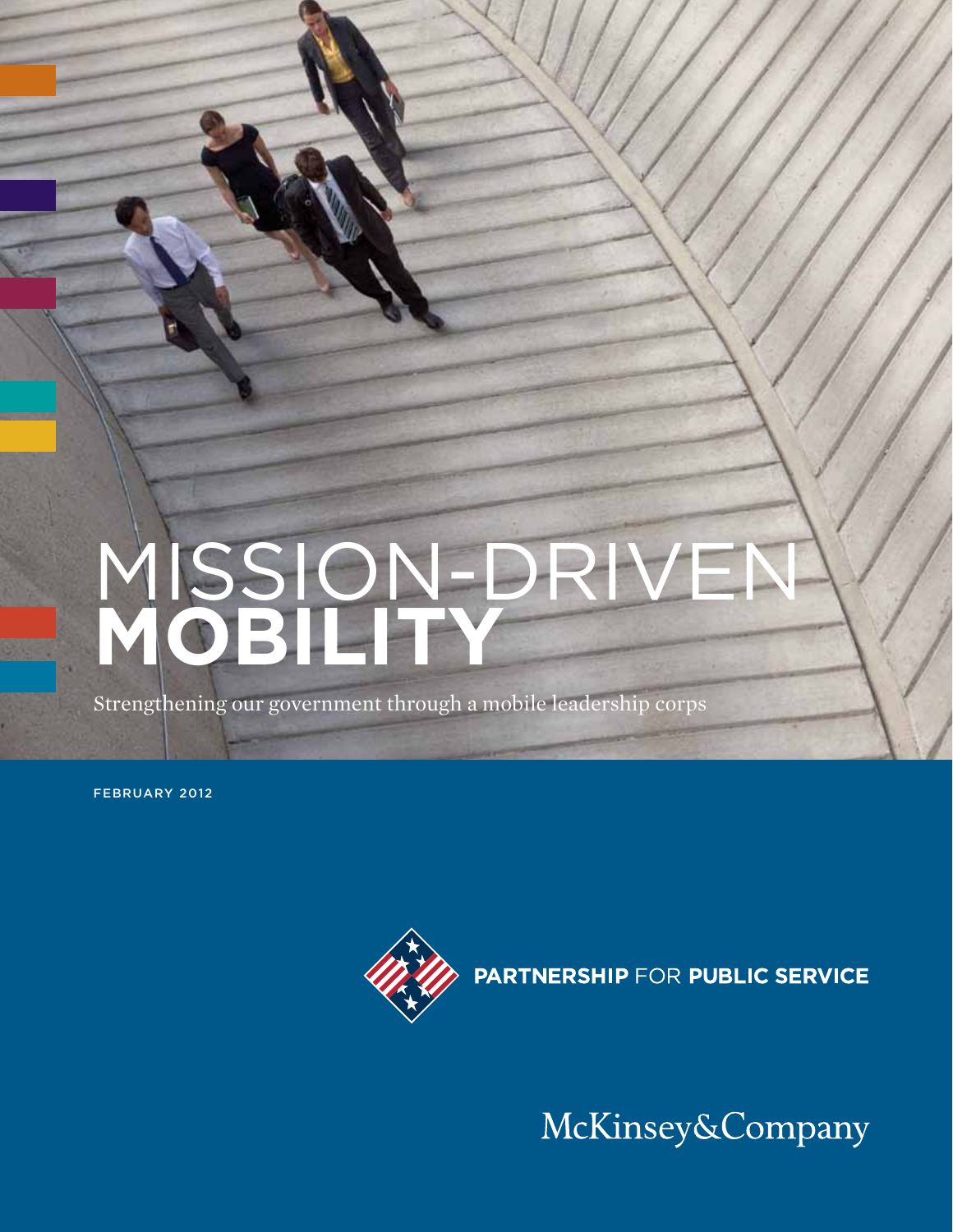The Partnership for Public Service is a nonpartisan, nonprofit organization that works to revitalize the federal government by inspiring a new generation to serve and by transforming the way government works.

McKinsey & Company is a global management consulting firm dedicated to helping the world's leading organizations address their strategic challenges. With consultants deployed in more than 50 countries around the globe, McKinsey advises on strategic, operational, organizational and technological issues. For more than eight decades, the firm's primary objective has been to serve as an organization's most trusted external adviser on critical issues facing senior management.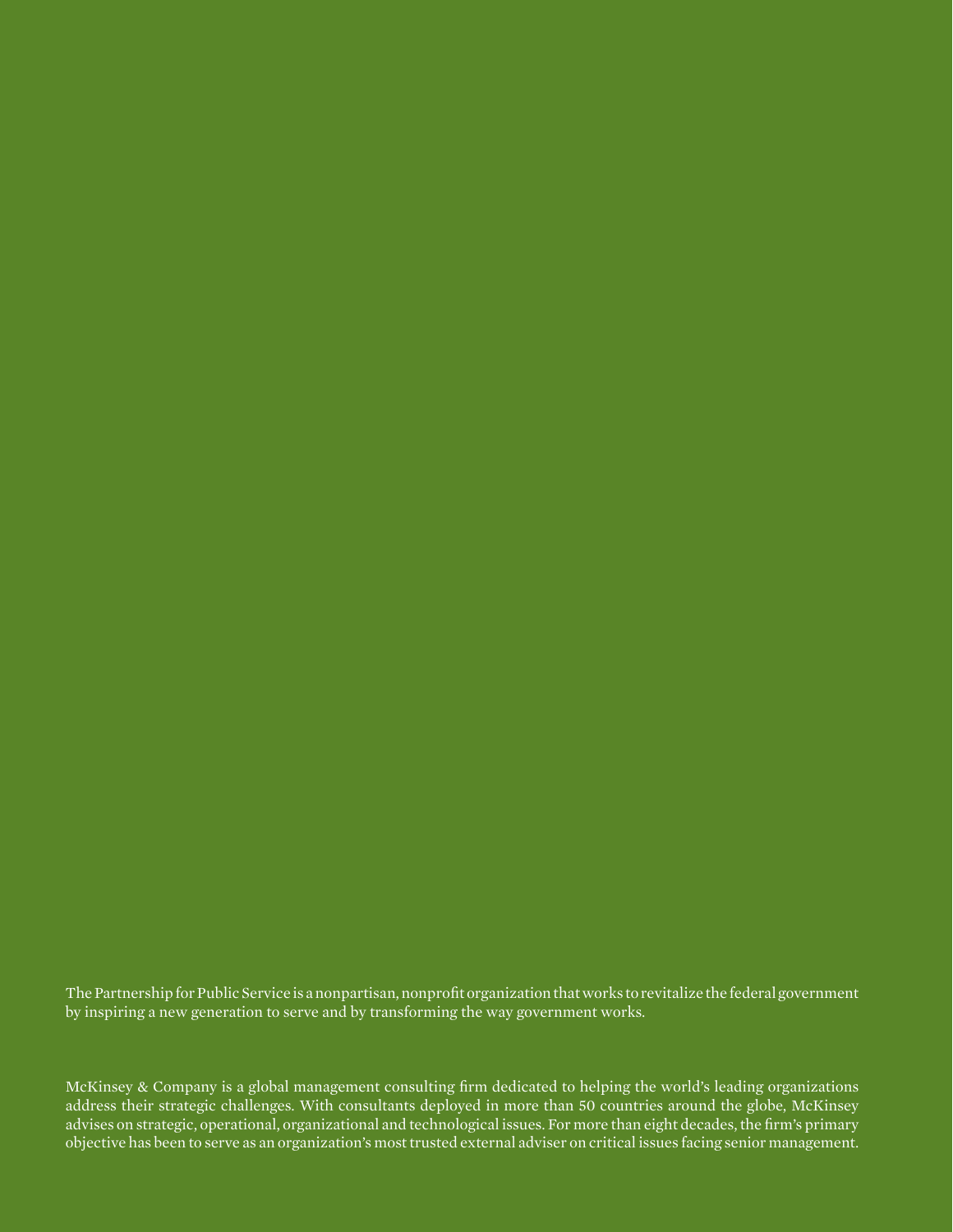# EXECUTIVE SUMMARY

**A critical element of the U.S. government's**  workforce is the Senior Executive Service (SES), the cadre of career civil servants who hold the top managerial and policy positions in federal departments and agencies. Established by the Civil Service Reform Act of 1978, the SES was meant to be a corps of leaders who would periodically move within and across agencies and sectors to gain an enterprise-wide perspective. The authors of the 1978 law believed mobility among members of the SES would create seasoned managers, not technical experts, and in the process help the government build a more capable and cohesive leadership system that would better meet the nation's challenges.

More than three decades later, however, the government's original vision of SES mobility has not materialized. Today, almost half of the U.S. government's 7,100 senior executives have stayed in the same position in the same organization their entire SES career. A mere 8 percent have worked at more than one agency during their SES tenure. Even fewer have worked outside the federal government, whether in state and local government, nonprofit organizations, or the private sector.

Over the last several months, we at the Partnership for Public Service and McKinsey & Company have investigated the benefits of SES mobility, the extent to which it is used and the barriers hindering its broader adoption. We studied all forms of executive mobility—from shortterm intra-agency rotations to longer-term assignments requiring geographic relocation. Our research included

interviews and focus groups with more than 90 political leaders, senior executives and government personnel from 39 federal agencies and organizations.

Here, we summarize our findings and present a set of options for increasing executive mobility across the federal government.

#### **The benefits of mobility**

One of the strongest rationales for executive mobility is the government-wide impact it can have. Recent events like Hurricane Katrina and the Gulf of Mexico oil spill have brought to the fore the need for government leaders to work together, and share information and resources across agencies and sectors. Executive mobility increases the government's ability to fulfill cross-agency missions. It also allows individual agencies to build executive managerial skills, fill vacancies strategically and infuse new thinking into the organization. Furthermore, mobility benefits the senior executives themselves: it helps them learn how to overcome new challenges, hone their leadership skills and get exposure to a broader network.

#### **Current use of mobility**

Despite its benefits, executive mobility is underutilized in the U.S. federal government. Only slightly more than half of SES members have held different managerial positions within their own agencies. Very few have gained experience working in other agencies, and even fewer have ventured outside the federal government. Initiatives designed to spur executive movement—including, notably,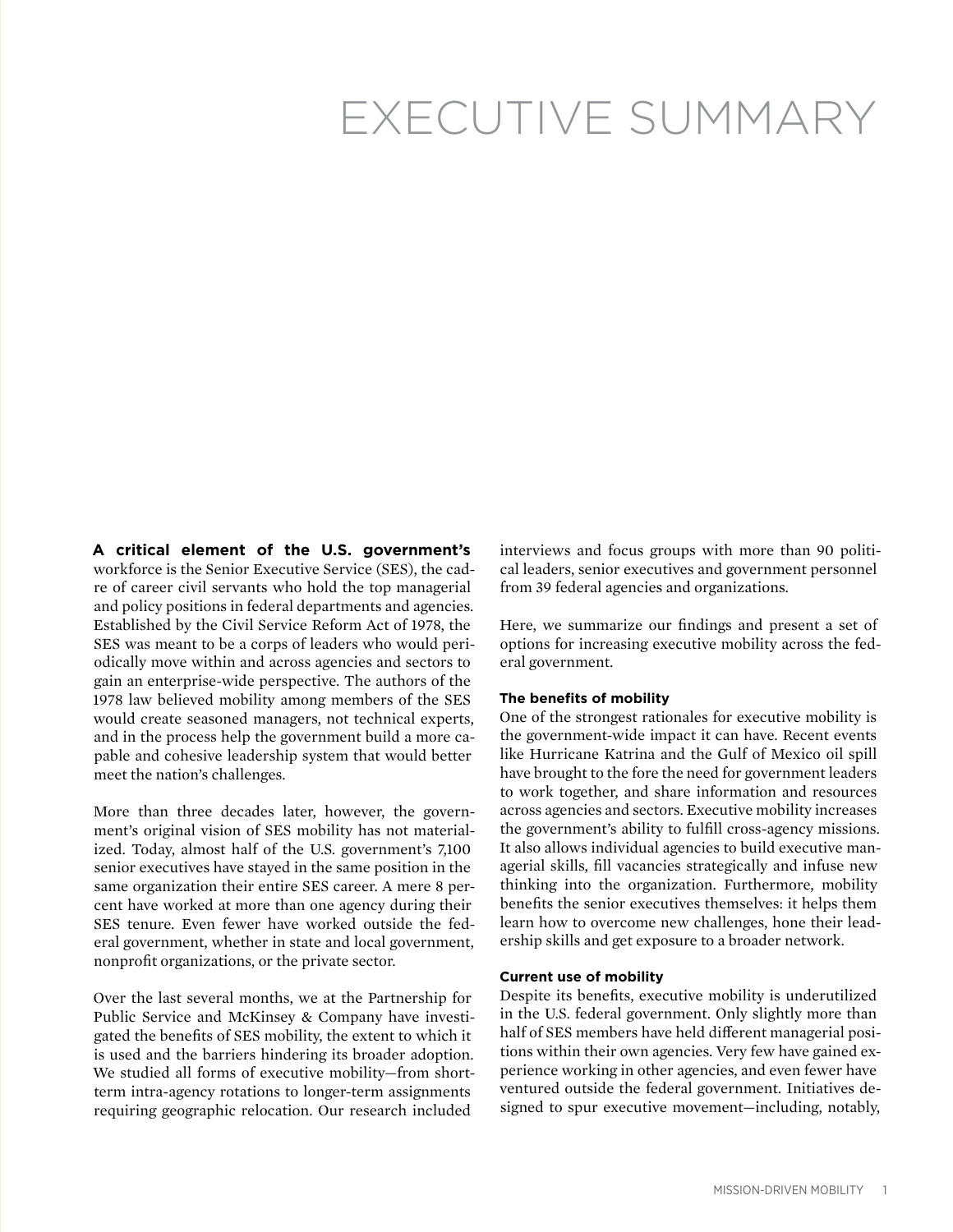joint-duty programs at the Department of Defense and in the intelligence community—have yet to make a government-wide impact. Some agencies encourage mobility among early-tenured employees through Candidate Development Programs (CDPs) and other executive feeder programs, but the quality of such efforts is uneven across agencies.

#### **The barriers to mobility**

There are hindrances to SES mobility at the federal, agency and individual levels. At the federal level, the absence of a government-wide system to facilitate mobility is the main impediment; executives have to rely on word-of-mouth to learn about SES opportunities. On an agency level, a major barrier is some agencies' strong preference for technical experts; such agencies do not relish "loaning out" their technical experts or providing rotational opportunities for executives who may not have the right technical skills. They therefore hoard talent and make little effort to integrate incoming executives. (Part of the issue may be that some technical positions are misclassified as SES roles when they truly belong in other job categories.)

At the individual level, executives' negative perceptions of mobility many see it as punishment or as an unrewarding career move—discourage them from seeking rotational opportunities. Furthermore, the lack of adequate financial assistance for geographic relocation is a deterrent—even though many, if not most, SES job assignments do not require moving to a new city.

#### **Options for increasing mobility**

Overcoming these barriers will help the government build a first-class workforce and deliver better results. We put forward five options to increase executive movement.

ɚ Build mobility into SES selection criteria. Executives who have been

mobile before entering the SES are more likely to embrace mobility once in the SES. The Office of Management and Budget (OMB) and the Office of Personnel Management (OPM) could add a mandatory criterion requiring SES candidates to demonstrate multisector, multiagency or multifunctional experience; strictly enforce SES selection criteria instead of granting waivers that allow agencies to hire into the SES technical experts who do not have general leadership capabilities; and require regular audits of SES positions to ensure they are suitable for executives with general leadership capabilities rather than technical experts.

- Test a variety of program designs. Agencies should experiment with a variety of mobility program designs to find what works best for their particular needs. By testing program designs in smaller units before establishing agency-wide, permanent mobility programs, agencies can identify challenges, refine solutions, and define and track performance metrics.
- ɚ Create incentives (and reduce disincentives) for mobility. Agencies and executives should know how they compare with their peers when it comes to mobility. OMB and OPM could require agencies to report on their use of intra-agency and crossagency mobility, and recognize the top "importers" and "exporters" of talent. OMB and OPM could also take steps to ensure that executives who relocate receive adequate financial assistance. OPM could make mobility an explicit selection criterion for the Presidential Rank Awards, the most prestigious awards given to SES members. Other potential incentives for mobile SES members include access to mentorship programs, sabbaticals, networking opportunities and financial rewards.
- ɚ Invest in early-tenure mobility programs. Agencies should integrate best practices into the designs of their CDPs and other executive feeder programs. Our research into successful CDPs in the federal

government shows that best practices include SES-level rotational assignments of at least six months, mentors for CDP participants and graduates, and mobility discussions to which employees' families are invited. OMB and OPM, as well as the agencies themselves, should conduct annual evaluations of the effectiveness of their CDPs and align CDPs with succession planning, to ensure that CDP graduates are considered a key candidate pool for SES selection.

ɚ Centralize management of executive mobility. If a single entity were made responsible for executive professional development, it could take the lead in communicating and championing the original vision for the SES and coordinating agencies' mobility initiatives. One logical candidate for such an entity would be the office of the OMB deputy director for management. (OPM can fulfill many functions related to SES development, but its activities should align with the government's highpriority programmatic needs, which are within the purview of OMB and the President's Management Council.) One important initiative that OPM, for its part, could undertake is the creation and maintenance of a central database containing contact information and performance records for all SES members, as well as all SES job listings and developmental opportunities.

The original vision for the SES as a mobile corps of leaders has never come to fruition. The federal government can revive that vision—not just to be faithful to the spirit in which the SES was founded but because greater executive mobility will improve the quality of the government's leaders and, consequently, government performance. The options we put forward in this paper could constitute a promising start.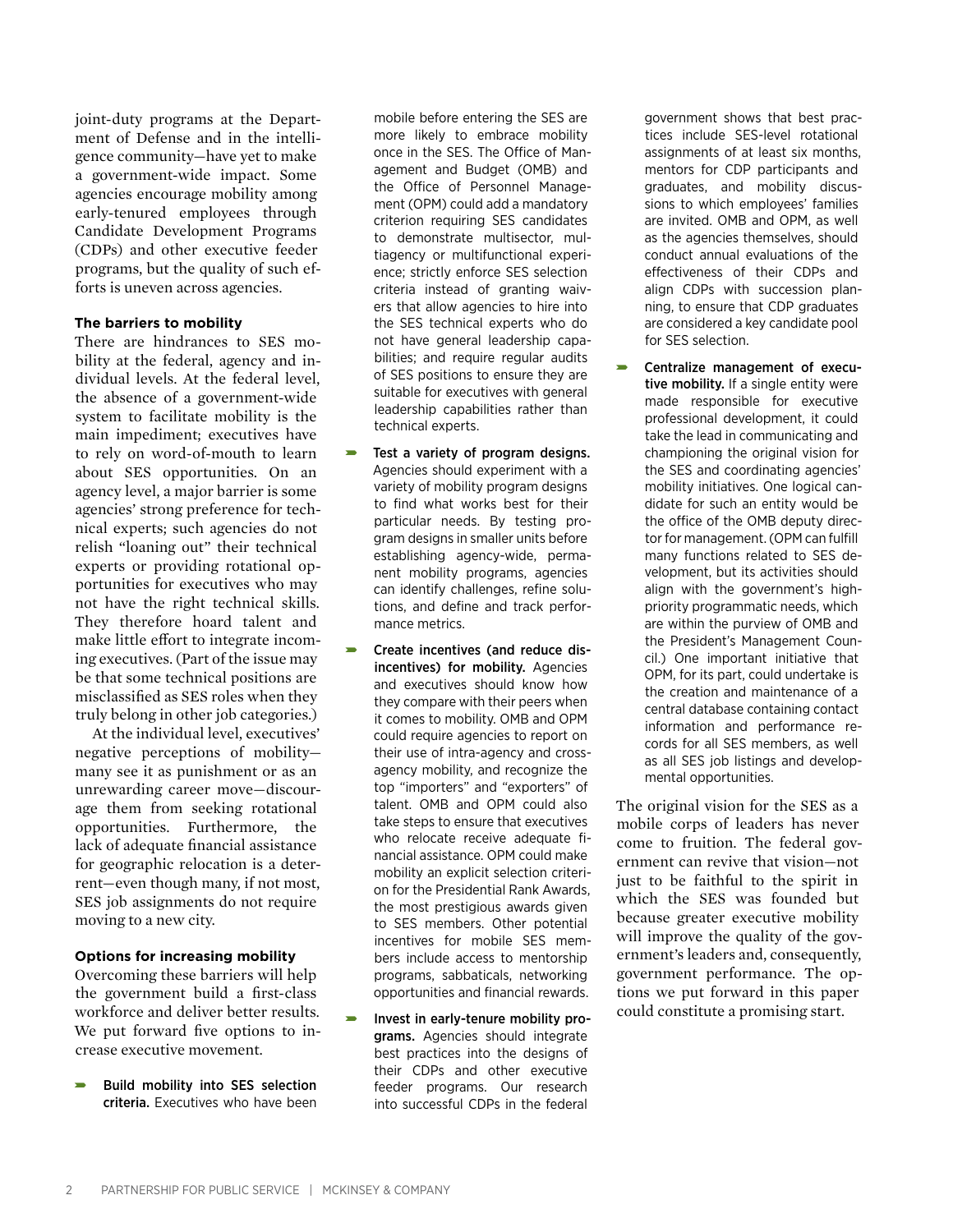# INTRODUCTION

**When Congress created the SES in 1978, it** envisioned a unified, government-wide leadership corps of civil servants with "shared values, a broad perspective of government, and solid executive skills."1 The Civil Service Reform Act of 1978, which established the SES, called for these senior executives—men and women who hold the government's top managerial and policy positions above the General Schedule (GS) grade of 15—to be mobile resources, bringing managerial excellence to a variety of roles and, ideally, to a variety of government institutions.

The authors of the law believed mobility both within and across agencies would help create a highly capable and flexible government-wide leadership corps that would serve across presidential administrations and bring coherence to a fragmented, decentralized system. One provision of the law, for example, gave agency leaders the authority and the freedom to move senior executives into roles that would serve the agency's best interests.

Once the law went into effect, the newly formed OPM initiated a number of programs to facilitate SES mobility but abandoned the effort by the early 1980s when other issues took precedence. Since then, neither OPM nor any other governmental entity has filled the void. As a result, the original vision for the SES has never been fulfilled. There is no centralized federal human-capital system in place for executives to learn about cross-agency openings or to facilitate executives' movement and professional growth.

This is not to say that OPM and OMB have been ignoring the federal government's senior executive cadre. On the contrary, the two agencies recently designed and issued a model SES performance appraisal system to standardize and strengthen the management of the SES. They have also been working closely with a number of federal agencies and the PMC on improvements to the SES hiring system, orientation for new SES members, and other constructive initiatives. That said, the issue of SES mobility has yet to receive the focus and the resources it needs.

Given the complexity and multidimensional nature of the challenges that government confronts today, the sparse use of executive mobility has an adverse effect on government performance. Dealing with national security threats, for example, requires not only the involvement of the Department of Defense (DOD), the Department of State and the intelligence community but also expertise on a wide range of issues that include cybersecurity, drug trafficking, energy concerns and infectious diseases. Numerous governmental agencies must share information and resources, be aware of each other's needs and constraints, and work together for the common good. Although there are some mechanisms in place (such as the "fusion centers" created by the Department of Homeland Security and the Department of Justice) to promote such collaboration, executive mobility can meaningfully enhance mutual understanding of cross-agency needs and facilitate the exchange of interdisciplinary expertise.

<sup>1</sup> Office of Personnel Management, Senior Executive Service, www. opm.gov/ses/about\_ses/history.asp.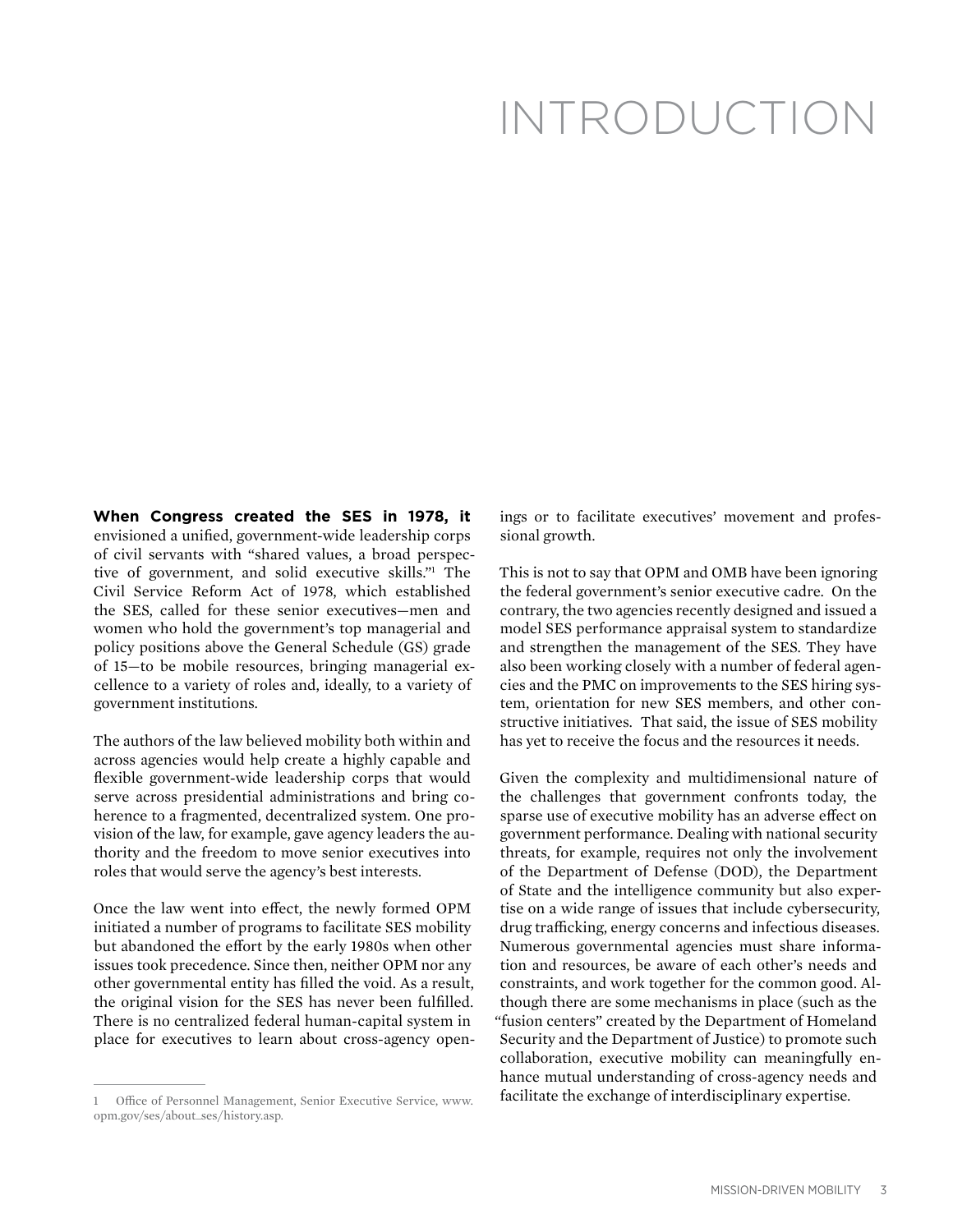Over the past several months, the Partnership for Public Service and McKinsey studied the landscape of executive mobility in the U.S. government, specifically among members of the SES. We undertook an extensive review of articles, publications, guidelines and policies focused on executive mobility. Our research experts then categorized, reviewed and validated the information to ensure that we had collected a comprehensive data set. We also conducted interviews and focus groups with political leaders, senior executives and government personnel. In all, we interviewed more than 90 people from 39 federal agencies and organizations. (For a list of participating individuals and organizations, see Appendix A.)

We studied SES mobility in all its forms. Contrary to what many government executives assume, mobility is not synonymous with geographic relocation. It encompasses a broad spectrum of options, including short-term rotations within the same organization or movement to a different agency located in the same city (Figure 1).

Our findings lend support to the idea that mobility generates considerable benefits for senior executives, agencies and the government as a whole, and therefore should be a key component in SES professional development. However, our research also confirms that executive mobility is significantly underutilized in the U.S. government today, in large part because agencies as well as executives perceive it as too costly and risky. In this report, we investigate the benefits of SES mobility, the extent of its use and the barriers hindering executive movement. We also propose solutions—some simple and straightforward, some more ambitious—that will allow the federal government and individual agencies to overcome those barriers.

Given the complexity and multidimensional nature of the challenges that government confronts today, the sparse use of executive mobility has an adverse effect on government performance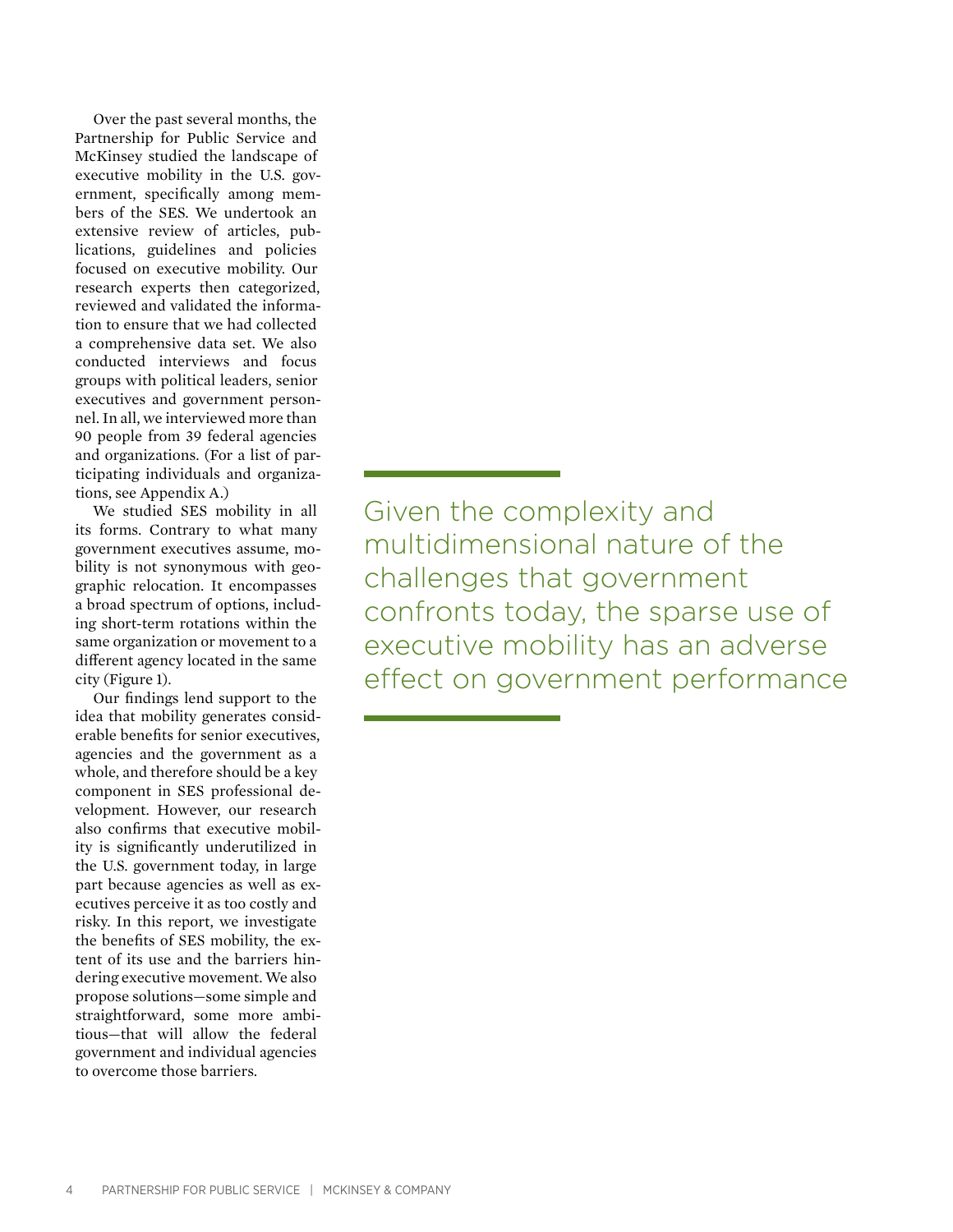# Contrary to what many government executives assume, **mobility is not synonymous with geographic relocation**

#### FIGURE 1 **Senior-executive mobility design spectrum**

| <b>Dimension</b>                                          | Spectrum of options                                                             |                                                                         |                                                                                           |                                  |                                        |
|-----------------------------------------------------------|---------------------------------------------------------------------------------|-------------------------------------------------------------------------|-------------------------------------------------------------------------------------------|----------------------------------|----------------------------------------|
| <b>DURATION/</b><br><b>PERMANENCE</b>                     | Short-term details                                                              |                                                                         | 1- to 2-year rotations                                                                    |                                  | Permanent job moves                    |
| <b>SCOPE OF</b><br><b>MOVEMENT</b>                        | Movement within<br>federal agency, office<br>or unit<br>(e.g., among functions) | Movement within<br>federal departments<br>(e.g., between subcomponents) | Movement within mission areas<br>(e.g., food safety, intelligence<br>community, commerce) | Broad cross-<br>government moves | Movement outside the<br>federal sector |
| <b>GEOGRAPHIC</b><br><b>SCOPE</b>                         | No geographic change                                                            | Move within commuting area                                              | Movement to another state                                                                 |                                  | International move                     |
| <b>RESPONSIBILITY</b><br><b>LEVELS</b><br><b>INCLUDED</b> | GS-13 to GS-15 only                                                             |                                                                         | SES only                                                                                  |                                  | Both SES and GS-13 to GS-15            |
| <b>DEGREE OF</b><br><b>EXPECTATION</b>                    | Volunteer only                                                                  |                                                                         | Closely managed                                                                           |                                  | Highly expected or mandated            |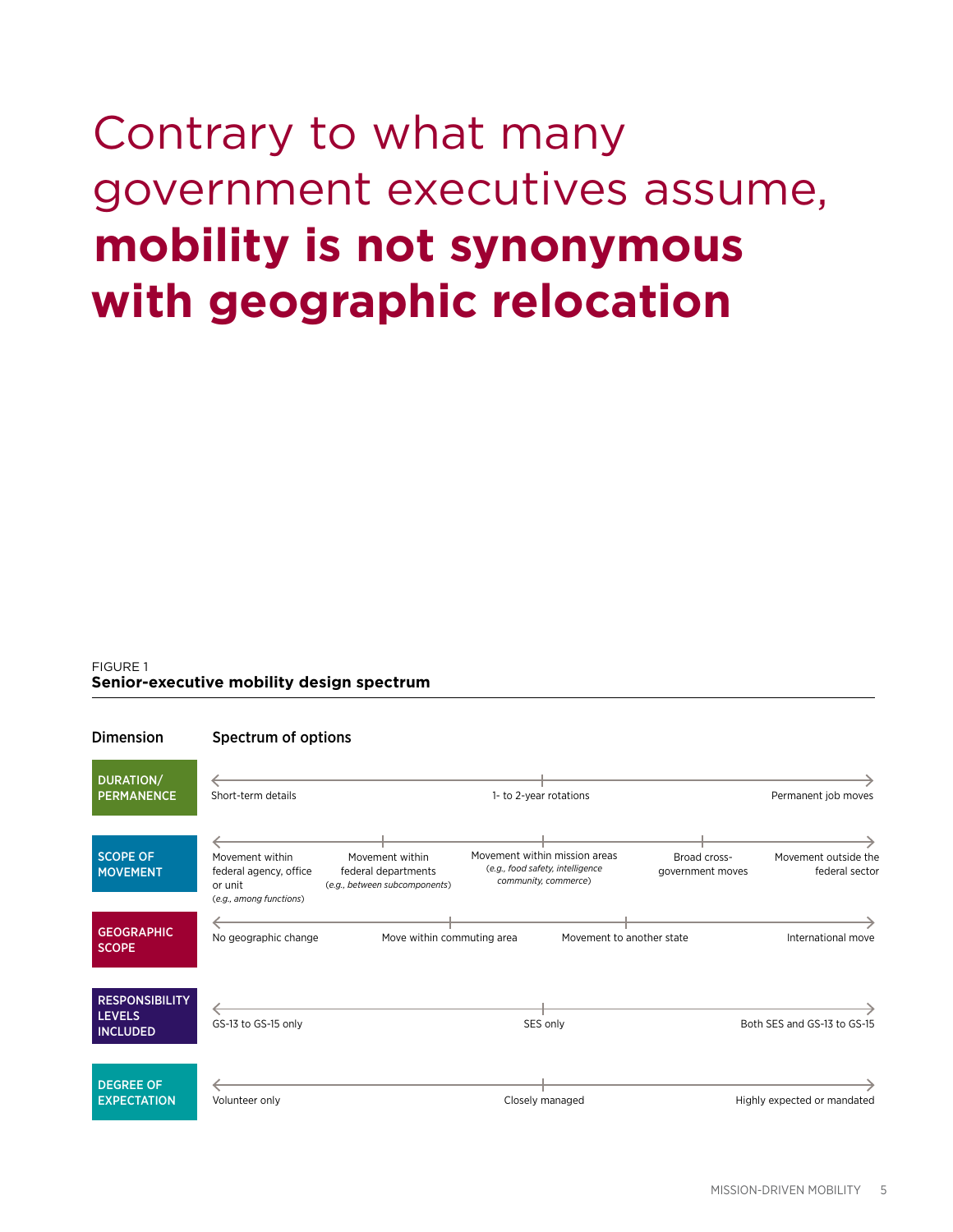**7,784** The total number of senior executives in the federal **GOVERNMENT** 

Career SES: 7,100 NonCareer SES: 684

### The SES, created under the Civil Service Reform Act of 1978, was envisioned as a mobile corps that would bring managerial excellence across GOVERNMENT agencies.

#### **Average tenure of career senior executives**



#### **Retirement eligibility of current career senior executives**



Government-wide, there is **1** senior

executive to every **237** employees,\* with wide disparities at the agency level. OMB 1:6

> Energy 1:34 VA 1:940

\* Number includes only full-time, nonseasonal, permanent employees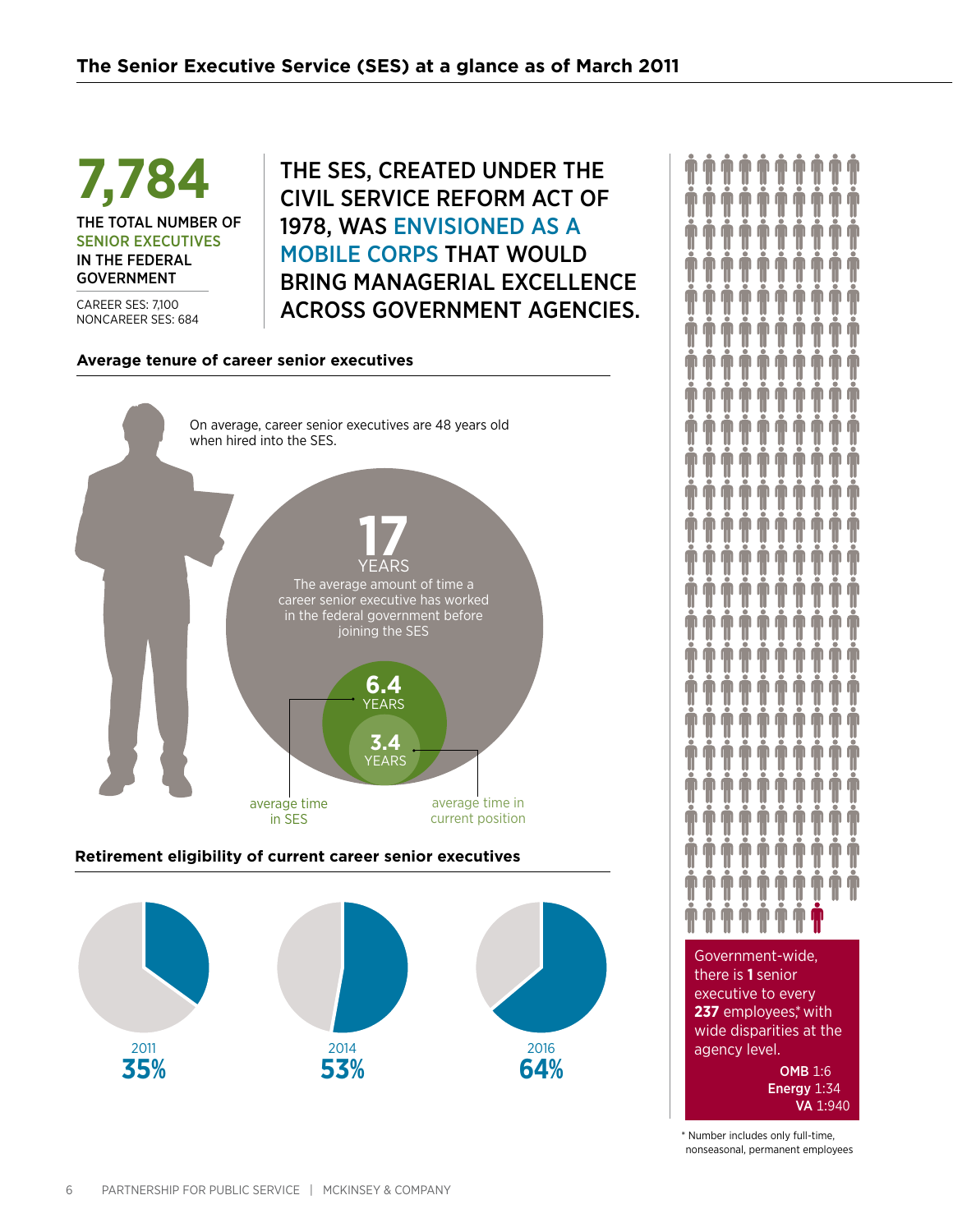

#### **Geographical distribution of career senior executives**

geographic move.



1 68



#### **Mobility of current career senior executives Pipelines of talent for career senior executives**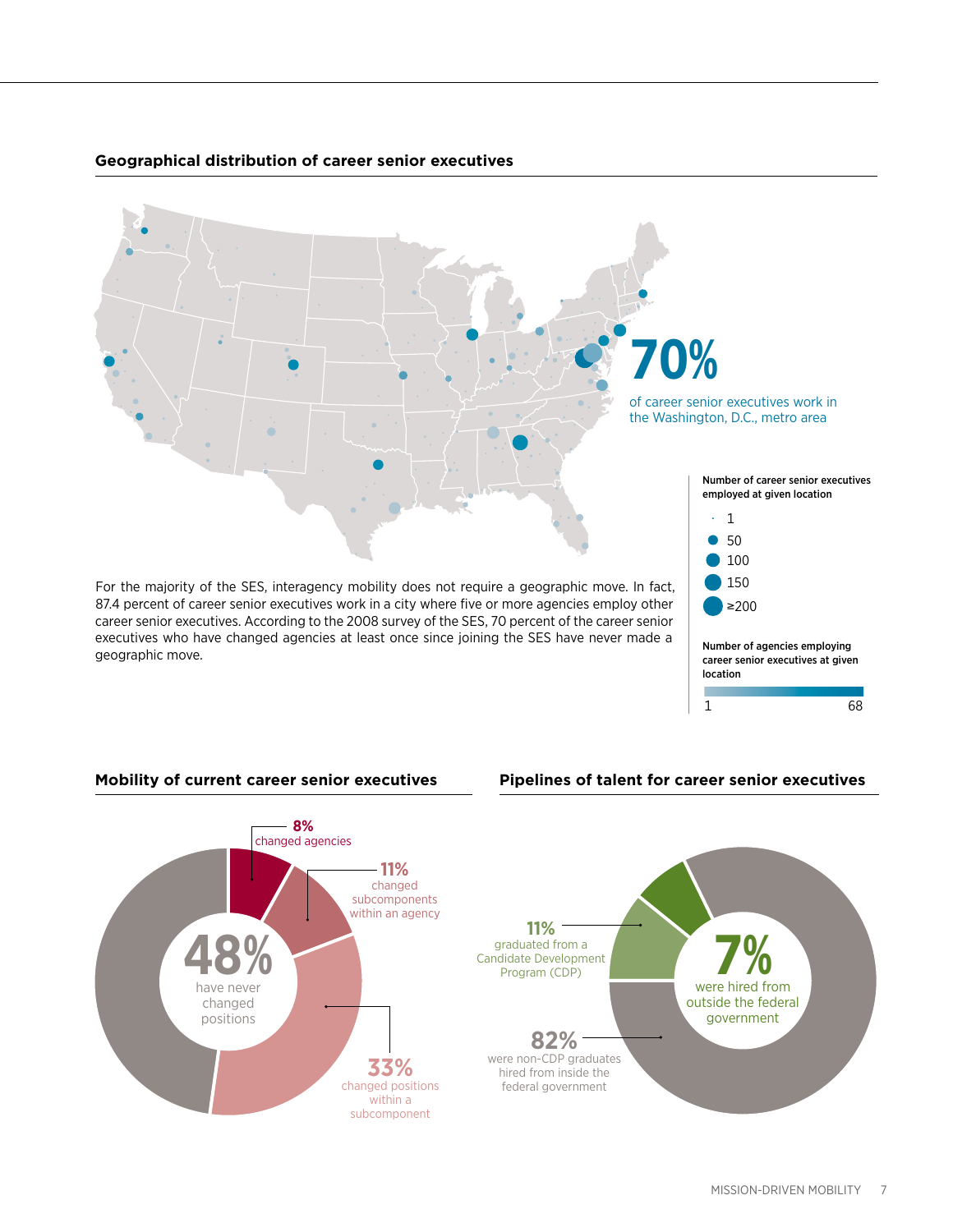# THE BENEFITS OF MOBILITY

**Mobility was a central aspect of the federal**  government's original vision for the SES: a mobile corps of senior government executives whose broad multisector experience and managerial excellence would benefit not only individual agencies and departments but also the government as a whole. In addition, mobility holds tremendous benefits for the executives themselves—current perceptions notwithstanding.

#### **Mobility improves the performance of agencies and the government as a whole**

Perhaps one of the strongest rationales for executive mobility is the government-wide impact it can have. In recent years, the need for executives to work across agencies and sectors to fulfill critical missions has become increasingly apparent. The commission that investigated the September 11 terrorist attacks, for example, attributed many of the U.S. government's missteps to the lack of communication and collaboration among intelligence and law-enforcement agencies.<sup>2</sup> Other dev-

astating events—Hurricane Katrina in 2005 and, more recently, the earthquake in Haiti and the Gulf of Mexico oil spill—brought to the fore the need for government leaders to work together, share information and resources across agencies, and understand each other's roles and responsibilities.

That said, having executives with knowledge and experience in multiple agencies is not only crucial during crises and emergencies; it is just as essential in day-to-day coordination and problem solving, because of the interdependencies inherent in government work. The Department of Agriculture's Food Safety and Inspection Service and the Food and Drug Administration, for example, both have primary responsibility for certain aspects of food safety and thus must frequently work with each other, as well as with the 13 other agencies that have a role in food safety. Similarly, the DOD, the Department of Veterans Affairs (VA) and the Department of Health and Human Services (HHS) all play major roles in health care, and often have to interact and coordinate efforts. The same goes for the VA and the Department of Housing and Urban Development on the issue of veterans' homelessness, and the various financial regulatory agencies on issues

<sup>2</sup> National Commission on Terrorist Attacks (Thomas H. Kean, et al). The 9/11 Commission report: Final report of the National Commission on Terrorist Attacks, October 17, 2004.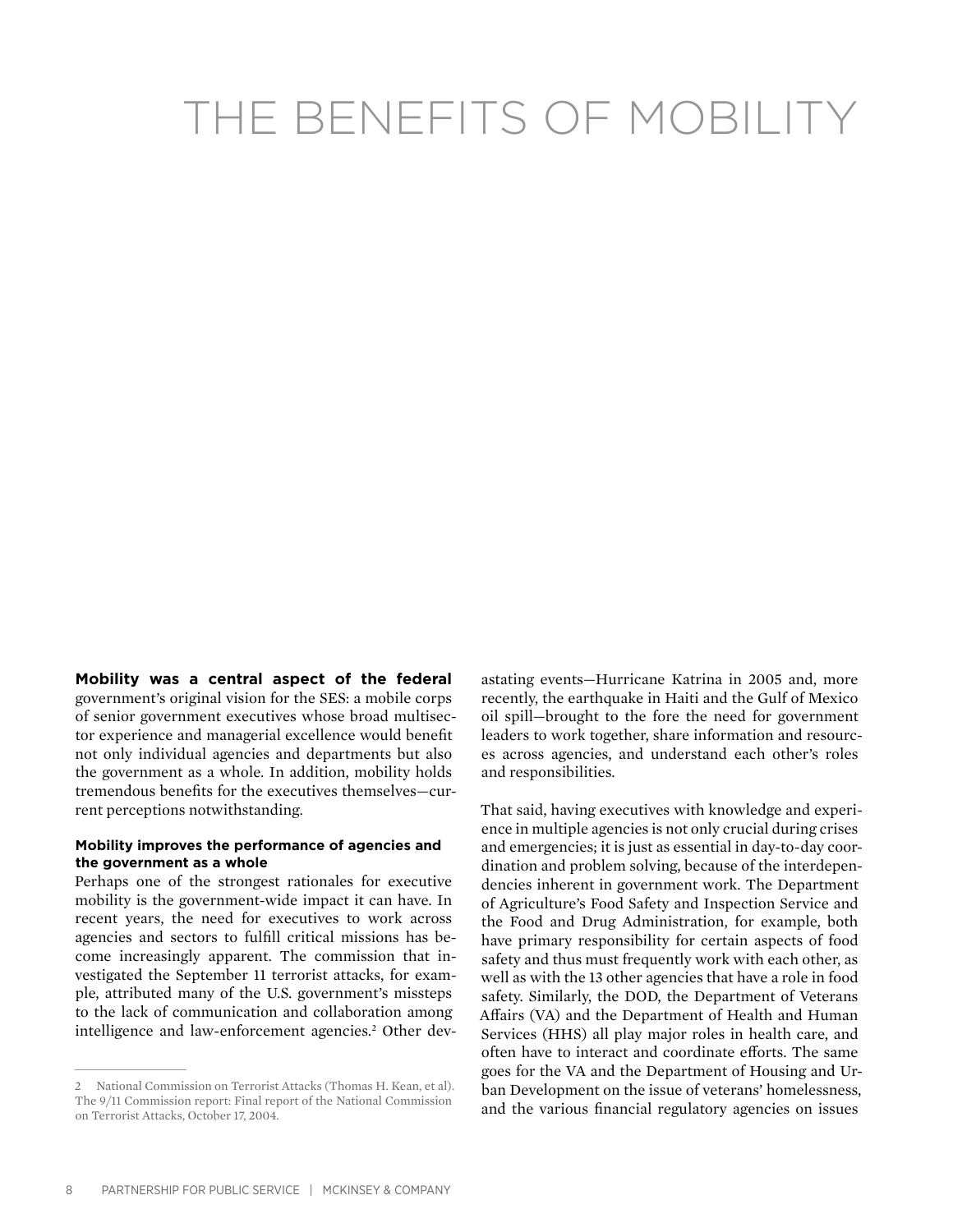concerning the country's banking industry.

The government leaders we interviewed noted that executive mobility strengthens networks among agencies and increases their ability to fulfill cross-agency missions. They observed that executives who have worked in multiple organizations tend to be driven by mission rather than personal loyalty, are less insular in their thinking and are better able to work with others to address the nation's biggest challenges.

They agreed, furthermore, that executive mobility allows individual agencies to build managerial skills, assess their bench strength, move promising individuals into critical jobs, fill open positions strategically and infuse new thinking into the organization. They also reported that executive movement diminishes territoriality within agencies.

In addition, greater executive mobility could help build a larger cadre of experienced government employees to fill the talent gaps that may arise if the many senior government employees eligible for immediate retirement actually do retire. Government-wide, 2,471 of the 7,100 career SES members, or 35 percent, are eligible to retire immediately (Appendix B). Sixty-four percent will be eligible to retire in five years. Some departments and agencies face a possible near-term leadership crisis: for example, 84 percent of career senior executives at the National Labor Relations Board are eligible for immediate retirement, as are more than half of career senior executives at the National Science Foundation (NSF) and the Social Security Administration (Figure 2). Although the prospect of losing senior executives to retirement may tempt some agencies to hoard talent, the reality is that executive mobility can help fill leadership gaps by creating a bigger pool of qualified leaders from which agencies can draw.

#### **Mobility is critical to an executive's professional growth**

Leading academic researchers have found that challenging job assignments are the strongest form of leadership development. Governments and corporations alike use executive mobility as a means of enhancing an individual's leadership skills. For example, in the United Kingdom's Senior Civil Service, the equivalent of the SES, the top leadership tier of 200 career executives (permanent secretaries and directors general) is actively managed, and mobility is required for all promotional opportunities and career progression. Companies like IBM and Procter & Gamble routinely move executives every two to five years as part of their general professional-development programs.

Mobility is an important vehicle for ongoing learning and professional growth. For example, when an executive who developed policies at headquarters in Washington, D.C., moved to a regional office where she had to implement the very policies she created, she gained valuable insights into the practical effects of the policies and the issues involved in their implementation—insights she would probably never have gained if she had stayed in Washington. Another executive, who moved from an agency to a White House advisory position, said the move expanded his professional networks, gave him an enterprise-wide view of government and taught him how to get complex tasks done across government.

Mobility helps senior executives learn how to overcome new challenges and hone their leadership skills. Many executives who have extensive experience with mobility told us that because of their willingness and ability to take on new roles, other leaders began to see them as versatile, quick to learn, resultsdriven and effective team players. Furthermore, they reported that the breadth of experience they gained

from their varied assignments, as well as their exposure to a broader network, provided greater opportunities for self-directed career advancement.

Even executives who made mandatory moves—and who initially resisted (or even resented) the idea of not being in full control of their career decisions—ultimately felt positively about the value of the experience working in another organization.

#### FIGURE 2 **Eligibility for immediate retirement**

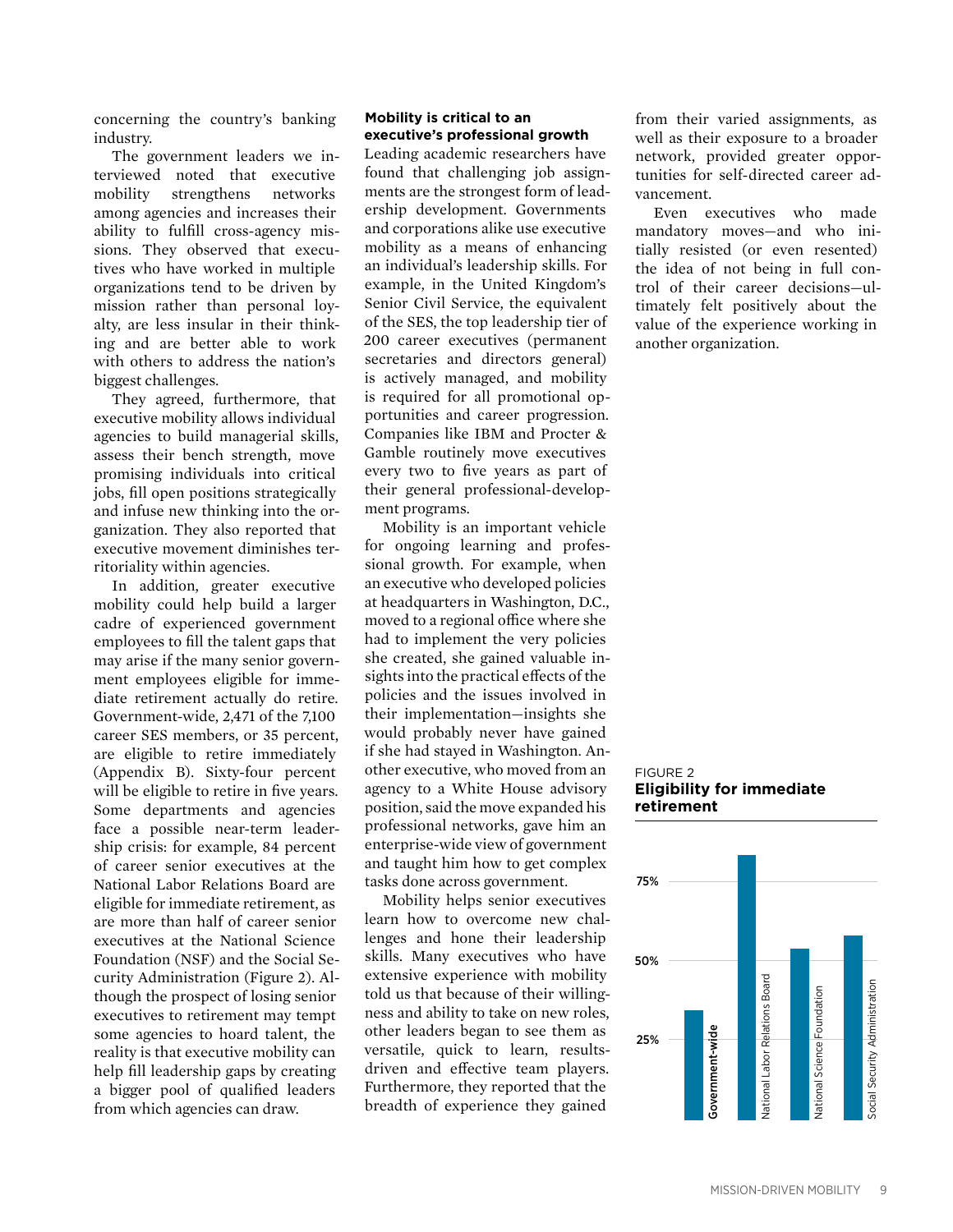# CURRENT USE OF EXECUTIVE MOBILITY

**Despite mobility's benefits—and the general**  agreement among government executives that mobility is indeed beneficial—the reality is that very few SES members have ever changed positions. Many of them are highly experienced with an average tenure of 17 years before entering the SES (Appendix C), but have remained largely stationary during their SES careers. When the National Commission on Public Service, led by Paul Volcker, in 2003 undertook a definitive study of the federal public service, it decried the fact that the SES "has never developed into the hoped-for corps of experienced managers that would move across agencies, deploying their skills and bringing the benefit of their experience to a broad array of management venues."3

Today, most of the executives who have taken on different roles have done so within their agency; cross-agency movement happens very infrequently, although there are a few initiatives under way to promote it. We also found that most agencies on the forefront of executive mobility have invested in early-tenure mobility programs, instilling in their young leaders an appetite and appreciation for regular job rotations.

#### **Movement within agencies is the most frequently used form of mobility**

According to 2011 data from OPM's Central Personnel Data File, 48 percent of current career senior executives have never moved—either to a different position within their own agency or to a new organization—since becoming a senior executive (Appendix D). Our analysis of OPM's data shows that, as of March 31, 2011, only 52 percent of SES members had changed roles at least once. Forty-four percent of senior executives changed roles but did not move to another agency. The percentage of executives who have been mobile within the same organization is relatively high at several agencies, including the Nuclear Regulatory Commission (NRC), OPM, NSF, and the National Aeronautics and Space Administration (Figure 3).

Interagency movement happens infrequently: only 8 percent of senior executives on the federal payroll in March 2011 had moved from one agency to another during their SES tenure. Rotations outside the federal government are even rarer. The Intergovernmental Personnel Act which allows federal employees to work for a state or local government, tribal government, nonprofit organization or academic institution for up to two years—has had negligible impact: less than 1 percent of all federal employees (1,145 individuals) currently take advantage of

<sup>3 &</sup>quot;Urgent business for America: Revitalizing the federal government," National Commission on the Public Service, January 2003.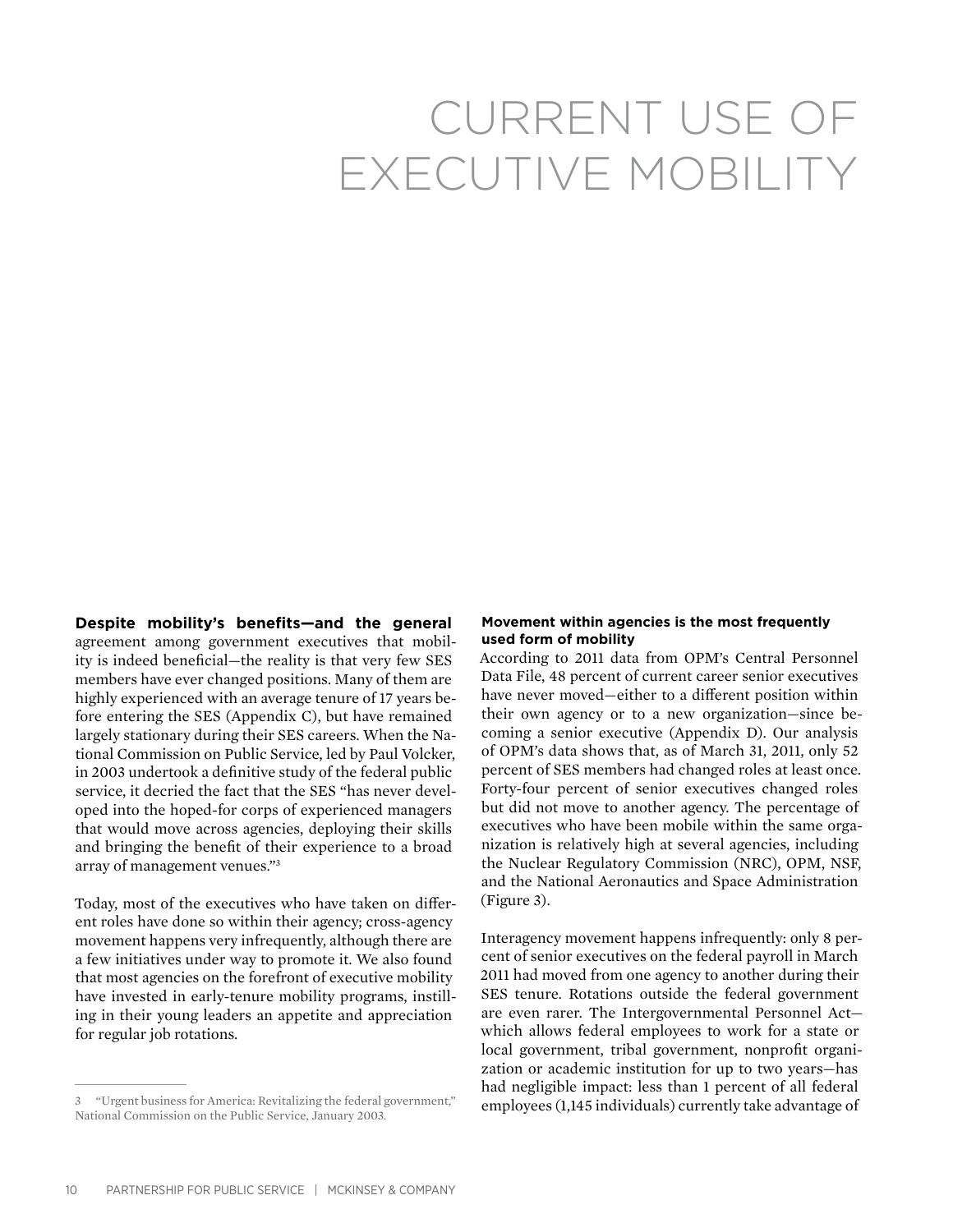it.4 Other talent-exchange initiatives, including some tied to specific functions such as IT or specific agencies such as the Government Accountability Office, have been discontinued due to limited use.

There are signs that cross-agency mobility is getting some attention in Congress and the executive branch. Sens. Joe Lieberman, I-Conn., Susan Collins, R-Me., and Daniel Akaka, D-Hawaii, and Reps. Geoff Davis, R-Ky., and John Tierney, D-Mass., introduced the Interagency Personnel Rotation Act of 2011, establishing an interagency rotation program for GS-11 to GS-15 employees in the national-security and homelandsecurity communities. In the executive branch, the PMC has initiated a cross-agency mobility pilot program, overseen by the OMB and OPM, for high-potential GS-13 to GS-15 employees. The pilot is a small one,

#### FIGURE 3 **Mobility of senior executives**



4 According to the Office of Personnel Management, based on a 2010 Intergovernmental Personnel Act data call.

involving only 30 employees from 10 agencies.

These initiatives are positive developments, but they are focused on GS employees and do not touch the government's senior-most executives. Few agencies are making deliberate efforts to promote interagency mobility specifically among SES members. In a 2008 survey of the SES conducted by OPM, 10 percent of career SES members reported they had changed agencies since joining the SES. In 2011, that number dropped to only 8 percent. The agency that had the biggest increase in the percentage of SES executives who had made cross-agency moves was the VA, which is actively working to create a mobile, less specialized SES corps and has sought to bring in talent from other agencies. Thirty percent of the VA's 94 SES hires between 2010 and 2011 were executives from other agencies. VA Secretary Eric Shinseki has publicly stated his view that agency leaders should treat the SES as a government-wide asset, and that tenure in any one SES position should be limited to three to seven years.

A few other agencies have been actively seeking talent not just from outside their organization, but outside the federal government—including from state and local governments, nonprofit organizations and the private sector (Appendix E). The ideal percentage of hires from outside the federal government depends on an agency's particular needs, but every agency has executive roles for which multisector experience is highly desirable—even crucial. As of March 2011, more than 15 percent of the executives at three federal agencies—the Small Business Administration, the Air Force and the Army—were hired from outside the federal government into the SES.

Two major cross-agency, jointduty initiatives are currently under way—one at the DOD and the other

in the intelligence community (see "Joint-Duty Programs", page 13). They represent the most significant steps toward promoting executive mobility since the inception of the SES. The lessons learned from these initiatives will inform governmentwide executive mobility, since they will test whether government leaders can make the profound mind-set shift required of them: viewing executives not as agency-specific resources but as national assets.

#### **Early-tenure mobility programs have proven effective for some agencies**

Many of the executives we interviewed attested that job rotations early in their careers instilled in them expectations of mobility; it became part of their professional DNA. Some agencies are encouraging mobility in early-tenured employees. The Central Intelligence Agency, for instance, recently implemented Career GPS, a central talent-management platform that provides transparency into open positions within the agency, promotion criteria, job descriptions and learning profiles, and helps educate early-tenured employees about mobility opportunities. Job rotations have also been an integral part of the Presidential Management Fellows program, which gives outstanding graduate students two-year assignments in the federal government.

Candidate Development Programs (CDPs), training programs for employees with strong executive potential, are critical feeders into the SES. Although not a substitute for SES mobility, CDPs can be an ideal vehicle for promoting mobility if agencies design and execute them thoughtfully. However, the execution—and, consequently, the performance—of CDPs has been uneven across agencies. Only 11 percent of career SES members, as of March 2011, graduated from a CDP. Even agencies that have CDPs do not al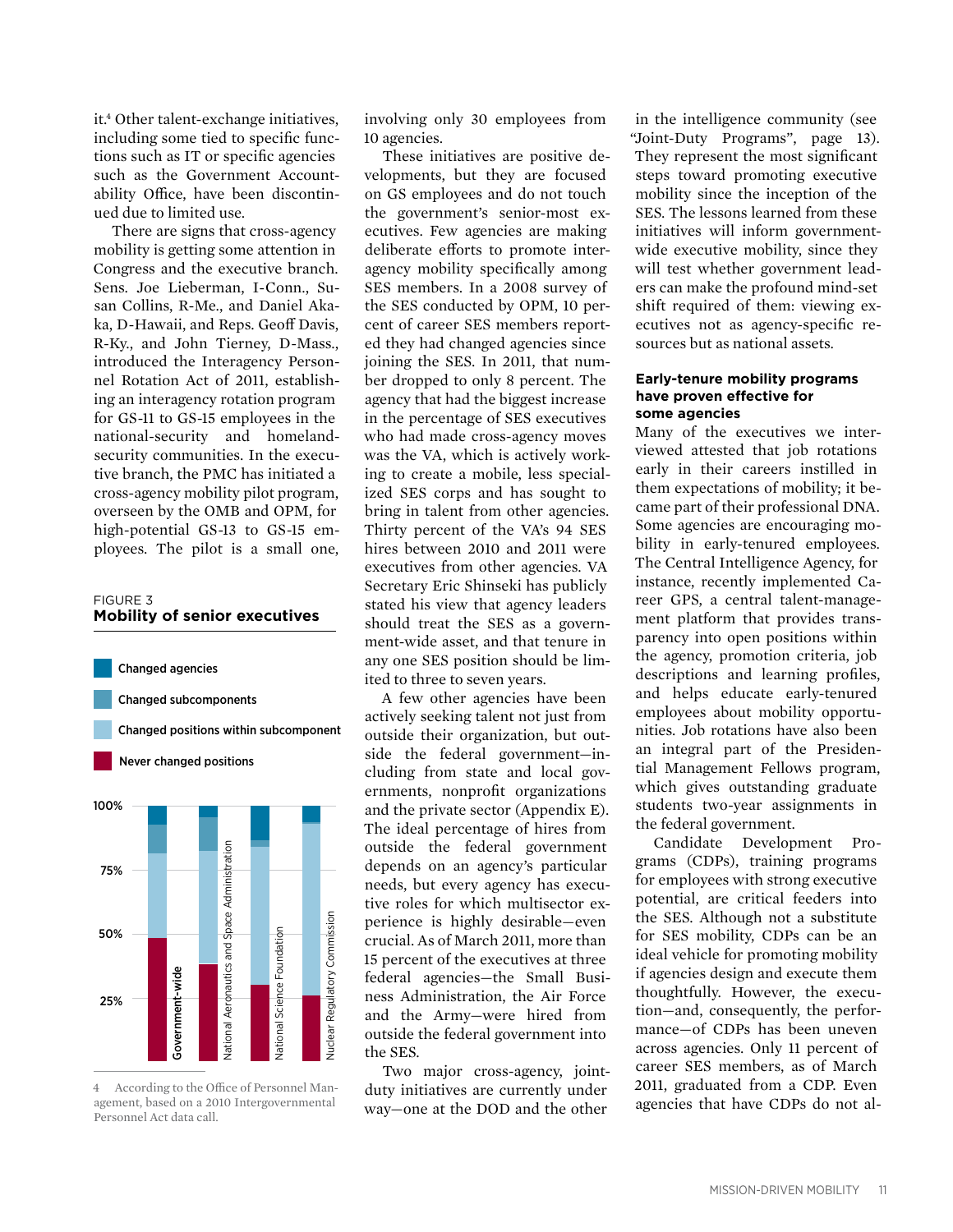Although not a substitute for SES mobility, Candidate Development Programs can be an ideal vehicle for promoting mobility if agencies design and execute them thoughtfully

ways view CDP graduates as a readymade pool of emerging leaders: only 47 percent of the 1,024 CDP graduates from fiscal year 2005 through 2011 were placed in SES positions, although there is wide variation among agencies (Appendix F).

Whereas some CDP participants and graduates said they had the support and attention of top agency leaders, others reported that they had no mentors or advisers and did not undergo any kind of onboarding. Several said they did not get rotated into SES-level positions, but rather were told merely to shadow executives for their rotational assignments. And others said they were expected to do two jobs at once: they had to fulfill their regular responsibilities even while on rotation to another position.

CDPs with high SES placement rates, such as those of the NRC and the Internal Revenue Service, have agency leaders who actively engage with the program and often serve as mentors to CDP participants and graduates. In the most successful CDPs, participants first undergo leadership assessments to identify the types of developmental experience they need; the assessment then informs the choice of rotational assignments. At a handful of agencies,

assignments can include privatesector rotations, which are very attractive to some CDP participants. Best-practice CDPs also offer mobility discussions in which an employee's family members can take part, onboarding programs to ease cultural transitions and rotations that last six months or longer. (We learned from CDP participants that a four-month rotation is too short; they unanimously recommended lengthening rotations to at least six months—a time frame they feel would realistically allow employees on rotation to make an impact and show results.)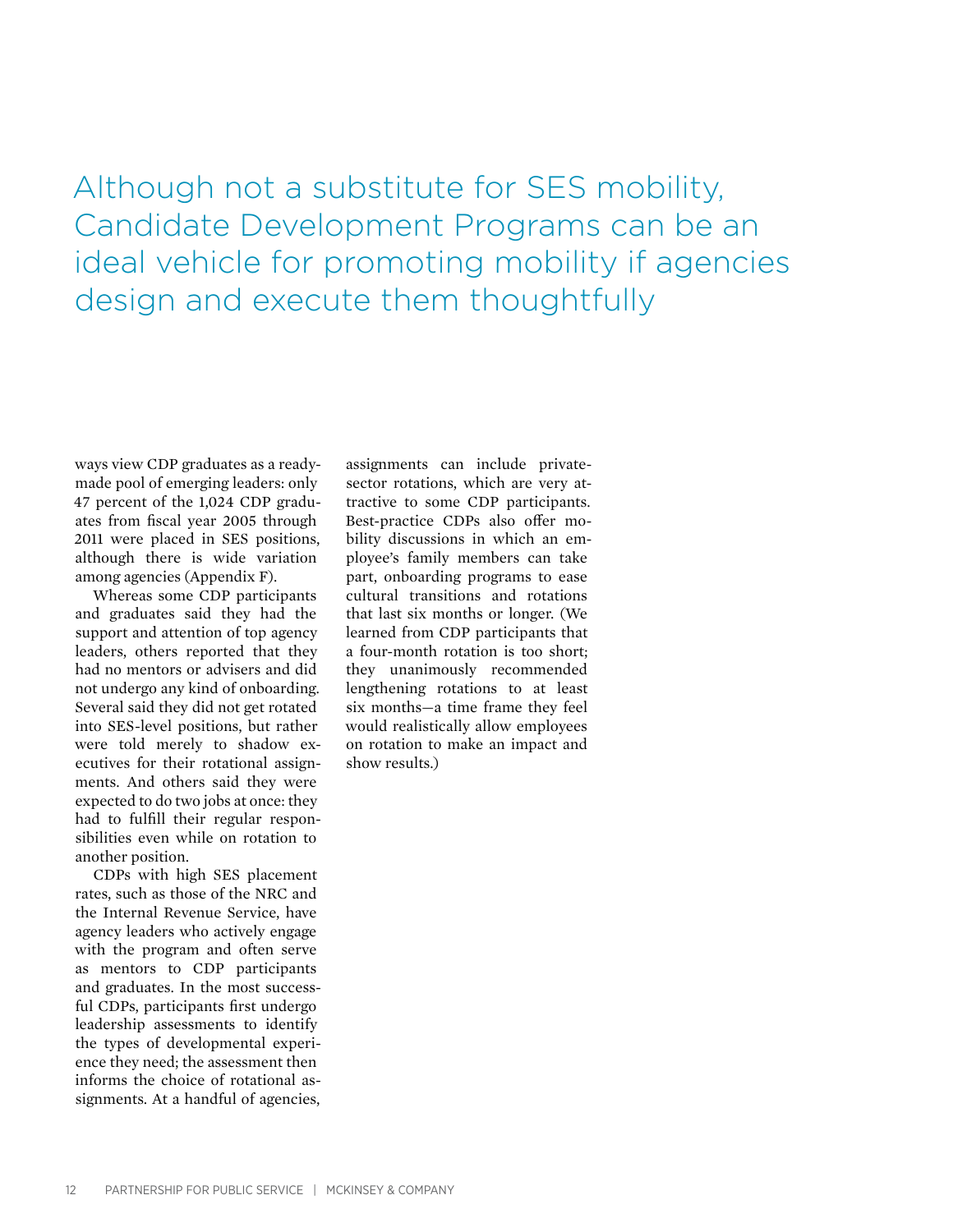# Joint-Duty Programs

The Department of Defense and the Office of the Director of National Intelligence are pursuing similar strategies for integrating their respective organizations. In the process, they are providing strong incentives for employees to work in more than one agency or agency component.

#### Department of Defense Joint-Experience Requirement

The joint-experience requirement of the Department of Defense (DOD) was formally unveiled in 2008. For the last three years, each DOD agency has had a talent-management panel assess executives on an annual basis and assign them three readiness ratings: develop in place (continue in the same position), ready for career broadening (move laterally to another SES position) and ready to move to a higher-level SES position. The panels establish slates of 3 to 10 potential candidates for each position. Before the human resources office sends the slate to the selecting official when a position opens up, SES members across the agency are notified so they can add themselves to the slate if they are not already on it.

The DOD has also identified a new competency that will influence SES selection, in addition to the five Executive Core Qualifications. The DOD calls the new competency "enterprise perspective," and it requires candidates to demonstrate a broad perspective on the DOD mission, an understanding of individual or organizational responsibilities in relation to DOD strategic priorities and a clear grasp of how DOD service components, stakeholders, interagency partners and customers work together. Implicit in this new competency is leadership mobility. As of January 2012, the DOD requires civilian senior executives to have held positions in more than one departmental component (Army, Navy, Air Force, or defense agency) for promotion.

The DOD talent-management system remains a work in progress. While some of the DOD's service components have made great strides in internal talent management, DOD-level results are mixed. The Navy reported filling 80 percent of its 2010 SES vacancies via its talent-management panel slate; the Air Force reported lower numbers at 33 to 50 percent. The Office of the Secretary of Defense, a smaller support component, filled approximately 30 percent of its SES vacancies from the slate during the program's first year.

#### Intelligence Community Civilian Joint-Duty Program

Following the September 11 terrorist attacks, Congress enacted the Intelligence Reform and Terrorism Prevention Act of 2004. Among other things, the legislation created the Office of the Director of National Intelligence (ODNI) and directed it to create common human resources policies and programs across the intelligence community, including a joint-duty requirement for entering the executive ranks. Under a May 2006 directive, the director of national intelligence or his/her designee, in consultation with the relevant agency, identifies positions that require or provide joint-duty experience.

Recognizing that the demand for such positions would exceed the supply, the ODNI established a system whereby each agency nominated one or more candidates for a joint-duty rotation, and created joint-duty rotations of 12 to 36 months for employees from other intelligence agencies. The system took effect on October 1, 2010. As an incentive to agencies, ODNI allows them to replace employees on joint-duty assignments with temporary hires, without regard to established employment limits. OPM has a similar policy for the SES, but it is only used on a case-by-case basis. (Most intelligence agencies are not under the authority of Title 5 of the U.S. Code, and thus their executives are not SES members.)

Like the DOD, ODNI created a mandatory Senior Officer Core Qualification Standard, "Leading the Intelligence Enterprise"—in addition to the five government-wide Executive Core Qualifications.

Intelligence policy leaders took considerable pains to try to overcome one of the biggest barriers to mobility: individuals on temporary assignments who lose out because they are rated by their home (permanent) agency, which has little incentive to spend scarce award dollars on them. In the intelligence community, the "gaining" agency (where the employee is on rotation) determines the individual's performance rating and bonus after consultation with the home agency. Although salary increases remain within the purview of the home agency, ODNI reviews the pay adjustments and promotion rates of individuals currently or recently on rotation to ensure they are consistent with those of their peers.

Practical impediments to mobility remain: not every candidate finds a joint-duty position, the transition experience has been inconsistent across the community and re-entry after an assignment can be difficult. Furthermore, the ODNI's relative lack of authority means the joint-duty requirement could devolve into a box-checking exercise. There is considerable pressure from intelligence agencies to seek waivers of the joint-duty requirement or to expand the list of "joint-like" positions to allow more employees to qualify for senior-level posts.

Despite these concerns, there is evidence to suggest that joint duty is taking hold. As of early June 2011, 68 positions with the joint-duty requirement had been filled. At the Central Intelligence Agency, half the executives have acquired joint-duty experience; joint-duty positions are posted internally, a significant change in practice; and leaders continue to identify new joint-duty positions.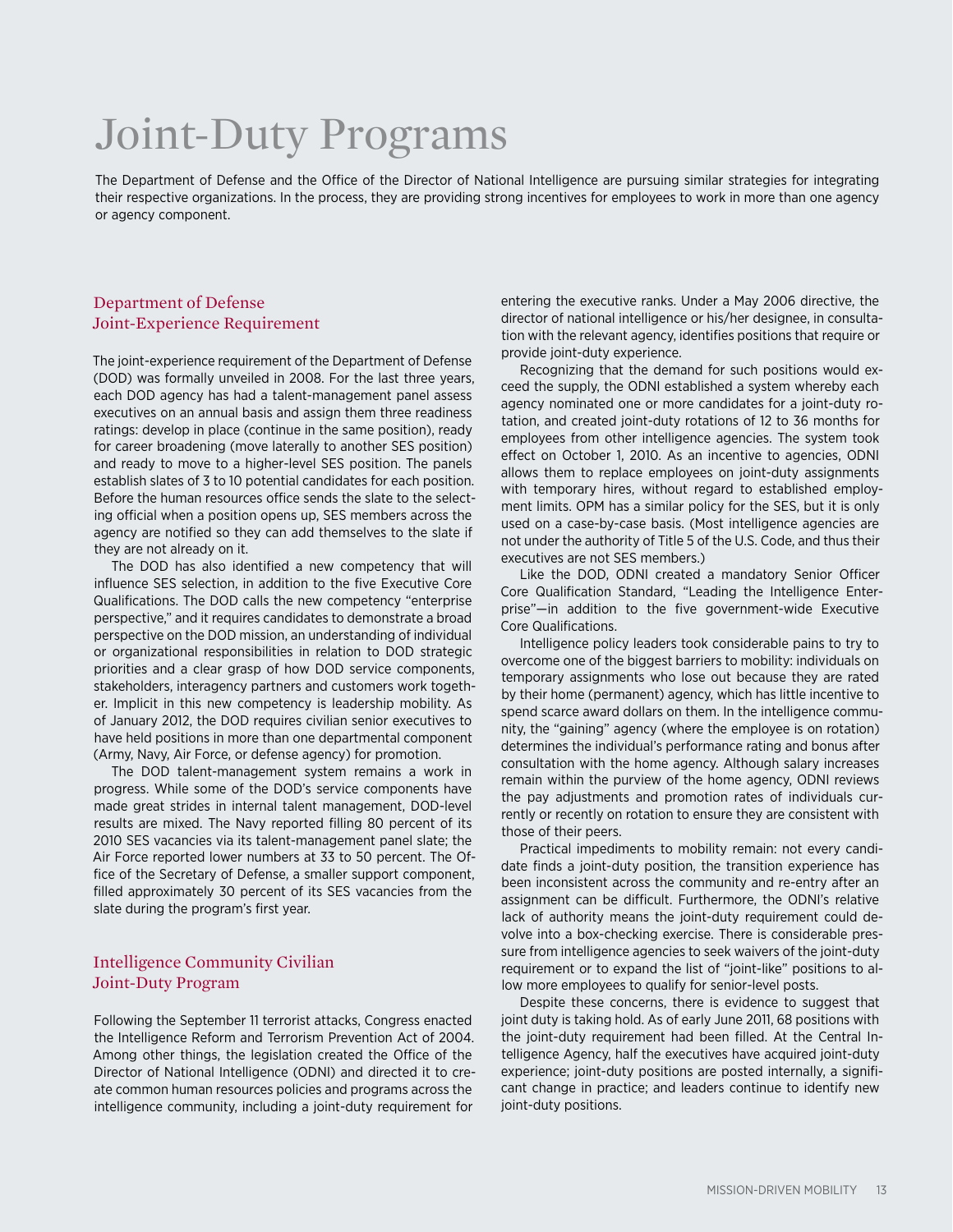# BARRIERS TO MOBILITY

#### **GOVERNMENT-WIDE BARRIERS**

## THERE IS NO CENTRALIZED (GOVERNMENT-WIDE) SYSTEM TO FACILITATE MOBILIT

Our research uncovered a number of reasons for the sparse use of executive mobility in the federal government. Many of our interviewees cited the absence of a centralized federal system to manage executive mobility as a big impediment. No single entity oversees or is responsible for improving the quality of the government's career leadership corps and for aligning critical talent with the most critical needs. Although OPM's SES office performs a number of functions—including the management of the Qualifications Review Board, which certifies the core qualifications of SES applicants, as well as certification of CDPs and senior performance-appraisal systems—it no longer plays as large a role in promoting SES mobility as it did in the early 1980s.

While many government leaders recognize the importance of cross-agency perspectives, there is neither a system in place nor focused efforts in government to facilitate and promote cross-agency mobility. Some informal sharing takes place among like-minded agencies—for example, human-resources professionals at DOD, HHS and VA regularly exchange information about job vacancies—but time and again, we heard from interviewees that personal networks and word-of-mouth are the only ways through which executives learn about opportunities for interagency mobility assignments.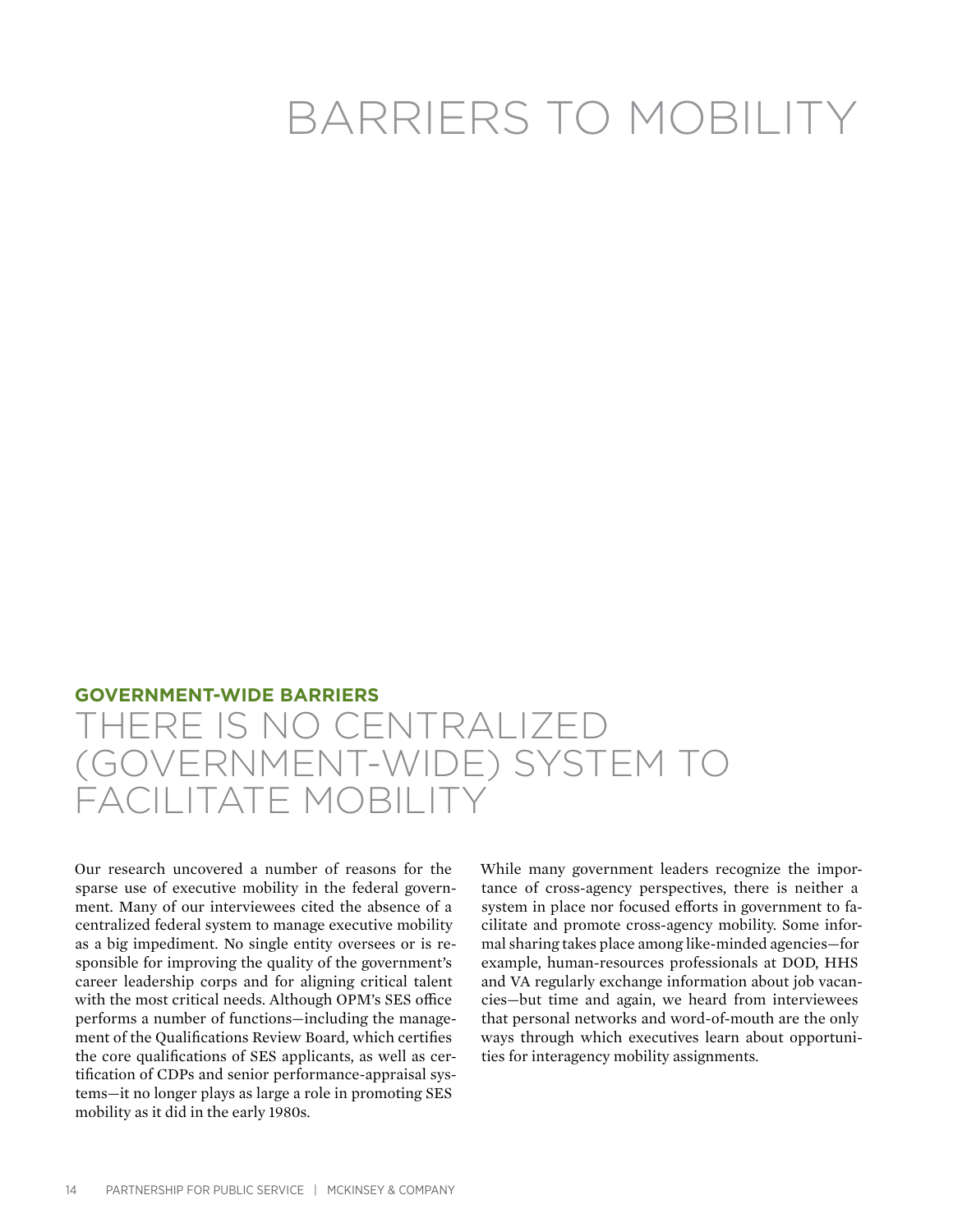#### **AGENCY-LEVEL BARRIERS**

# Agencies feel mobility's costs and risks outweigh its benefits

At the agency level, many of the barriers to mobility have to do with the perceived costs that agencies incur, such as the loss of strong performers and the time spent to bring new people up to speed. These perceived costs make many agencies unsure as to whether executive mobility is worth the investment, especially because the benefits (such as more capable managers, an influx of new ideas, and a stronger leadership culture) may seem abstract or may take too long to realize. Specifically, our research uncovered the following agency-level barriers:

#### **To many agency leaders, technical expertise trumps leadership skills.**

Executive mobility helps develop leadership and managerial skills, but—perhaps surprisingly—not every agency values such skills. Our research showed that some agencies' SES hiring panels focus more on applicants' technical qualifications than leadership competencies, and routinely promote technical experts into top management positions. Several interviewees told us that many agencies disproportionately give financial and nonfinancial rewards to senior executives based on technical

expertise rather than leadership or managerial competency. In one extreme case, an agency provided informal guidance that only technical experts would be rewarded through the performance-management bonus system. Although agencies are supposed to use the Scientific and Professional (ST) and Senior Level (SL) job classifications for senior career employees with strong technical but not managerial expertise, very few do so in practice. Agencies that value technical expertise more highly than general leadership skills are less likely to champion mobility: they don't want their technical experts going on rotational assignments to other agencies, and they don't want to provide rotational opportunities for incoming executives who may not have the right technical skills.

#### **Talent hoarding is prevalent.**

Agency leaders and political appointees alike are loath to lose their brightest stars to another agency, even temporarily. They fear the loss of institutional knowledge and continuity. Although they may recognize that mobility would help the agency in the medium or long term, they are reluctant to bear its nearerterm transition costs (a challenge that private-sector leaders also confront in their mobility programs). Indeed, some leaders inordinately favor executives who have proved their loyalty to an agency or program by staying put. "Executive success becomes all about personal loyalty," one interviewee commented. "A personal tribe starts to develop and fiefdoms grow." In our research, we came across one agency that went so far as to offer an executive a bonus for staying at the agency and declining a new assignment elsewhere.

#### **Agencies are unprepared for transitions.**

Rare is the agency with a solid onboarding program for incoming executives. Most agencies do a poor job of integrating executives into their culture, in part because they are wary of newcomers and worried about potential mission failure when bringing in executives with unproven skills. In organizations that have been historically stagnant, leaders and staff are generally not prepared—and, in many ways, don't want to have to be prepared—to bring new people up to speed.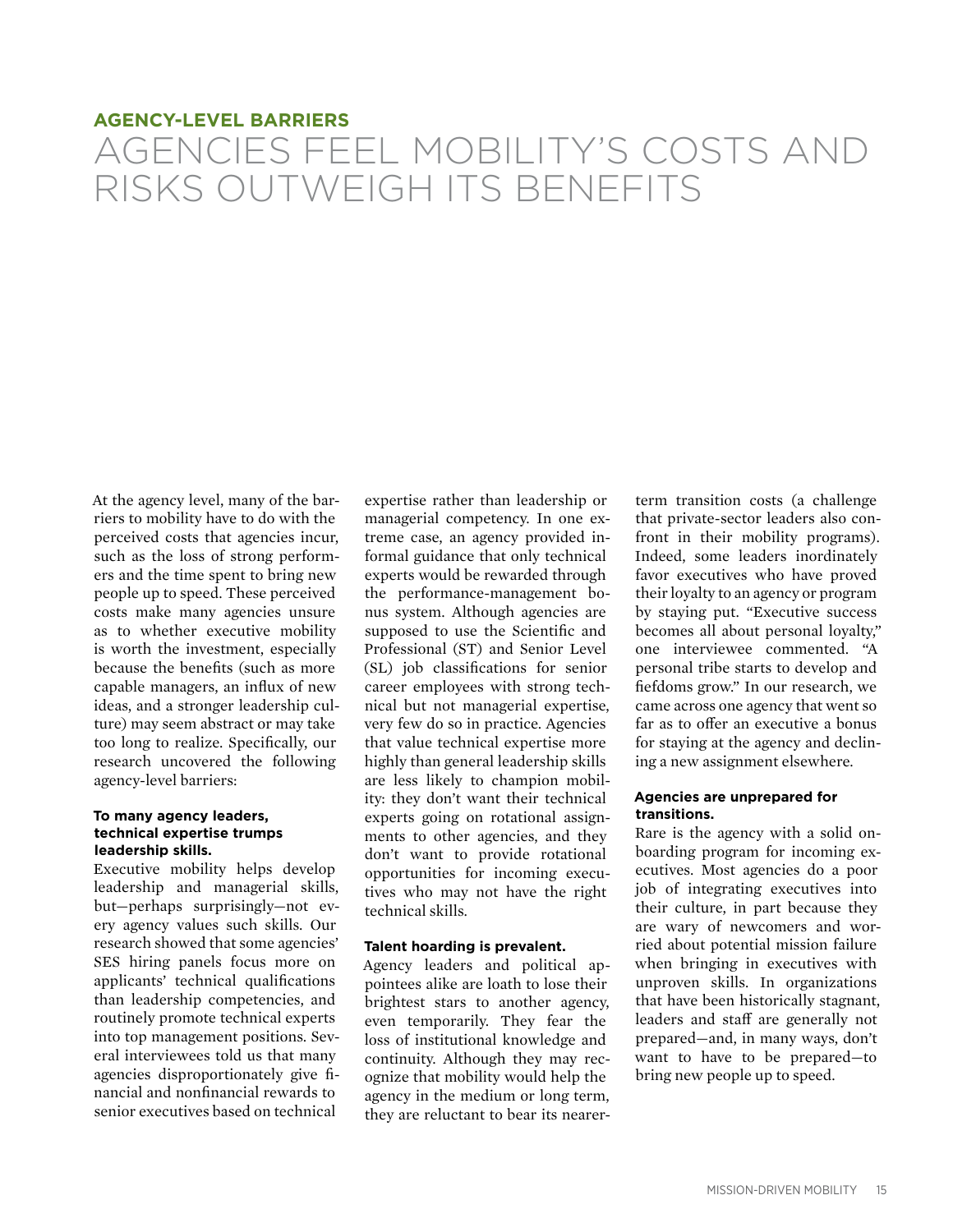#### **INDIVIDUAL-LEVEL BARRIERS**

# Many executives have negative perceptions of mobility

Individual executives' perceptions of mobility are just as much a barrier as the institutional impediments discussed earlier. If senior executives continue to have a negative and narrow view of mobility—that is, as a difficult and unrewarding career move that necessarily involves geographic relocation—no amount of structural change will motivate them to seek rotational opportunities.

#### **Executives often see mobility as punishment, not advancement.**

Unfortunately, a common perception among our interviewees is that some agencies have used mobility as a thinly disguised pretense for addressing poor performance, making partisan personnel moves or accelerating the retirement of executives. Several of our interviewees reported a lack of transparency when it comes to how agency leaders make mobility decisions: some executives were told unexpectedly that they were being transferred; others merely received a letter that named the new assignment. One executive was told that his new assignment supported his career development, but he had never discussed career development with his higher-ups, nor did he have a professional-development plan. Such incidents breed mistrust and resentment.

#### **Mobility, especially across agencies, is generally unrewarded.**

As part of our research, we analyzed the nominees and winners of the most prestigious awards given to senior executives, the Presidential Rank Awards for Distinguished Executive. Only 1 percent of career

senior executives receive the Distinguished Executive award, which represents extraordinary achievements over several years of service. We found that 38 percent of Distinguished Executive award winners in fiscal years 2008 and 2009 changed roles within their agency in the three years prior to their award (Appendix G). However, only 4 percent moved among agencies in the three years prior to their award.<sup>5</sup> Among all our interviewees, only one leader reported taking mobility into account as a key nomination criterion for the Presidential Rank Award. In fact, interagency movement appears to be a detriment to recognition: almost every executive who moved into a new department reported receiving a lower performance rating than in the evaluation period preceding the move. And many executives who made cross-agency moves warned that timing is crucial: employees who move to a new agency during the last few months of a performance-rating cycle can find themselves ineligible for annual pay and bonus rewards. One executive characterized the SES performancemanagement and incentive system as fostering a perception of "out of sight, out of mind, out of luck."

#### **Executives fear marginalization.**

"My agency is a small world, and I've worked with my fellow executives for years," one interviewee candidly remarked. "If I went to another agency, I'd have to learn so

much, and I might not be of much use to that agency." Several of our interviewees and focus-group participants said this sentiment is pervasive in the SES—and particularly among SES executives who have agency-specific technical expertise but not the general leadership competencies that would allow them to move easily into another SES role. Executives say with mobility comes the risk of being marginalized—a risk exacerbated by the fact that agencies rarely offer any onboarding assistance. In addition, re-entry into the home agency after a rotational move can be difficult. An employee's former position may no longer be available, or the home agency may not have a position that makes full use of the employee's newly developed capabilities.

#### **There are neither consistent standards nor adequate financial assistance for geographic relocation.**

Our interviewees reported inconsistent and often inadequate reimbursements and a general lack of assistance for geographic relocations. Executives may thus end up at a severe financial disadvantage. We also heard complaints that mandatory moves generally leave no room for input from the individual, regardless of the impact that the move might have on the individual's family or personal life. One executive had little choice but to leave behind his critically ill parent because of a mandatory move across the country; his request for reconsideration was denied.

<sup>5</sup> Analysis of the Central Personnel Data File (now EHRI-SDM) conducted by the Office of Personnel Management.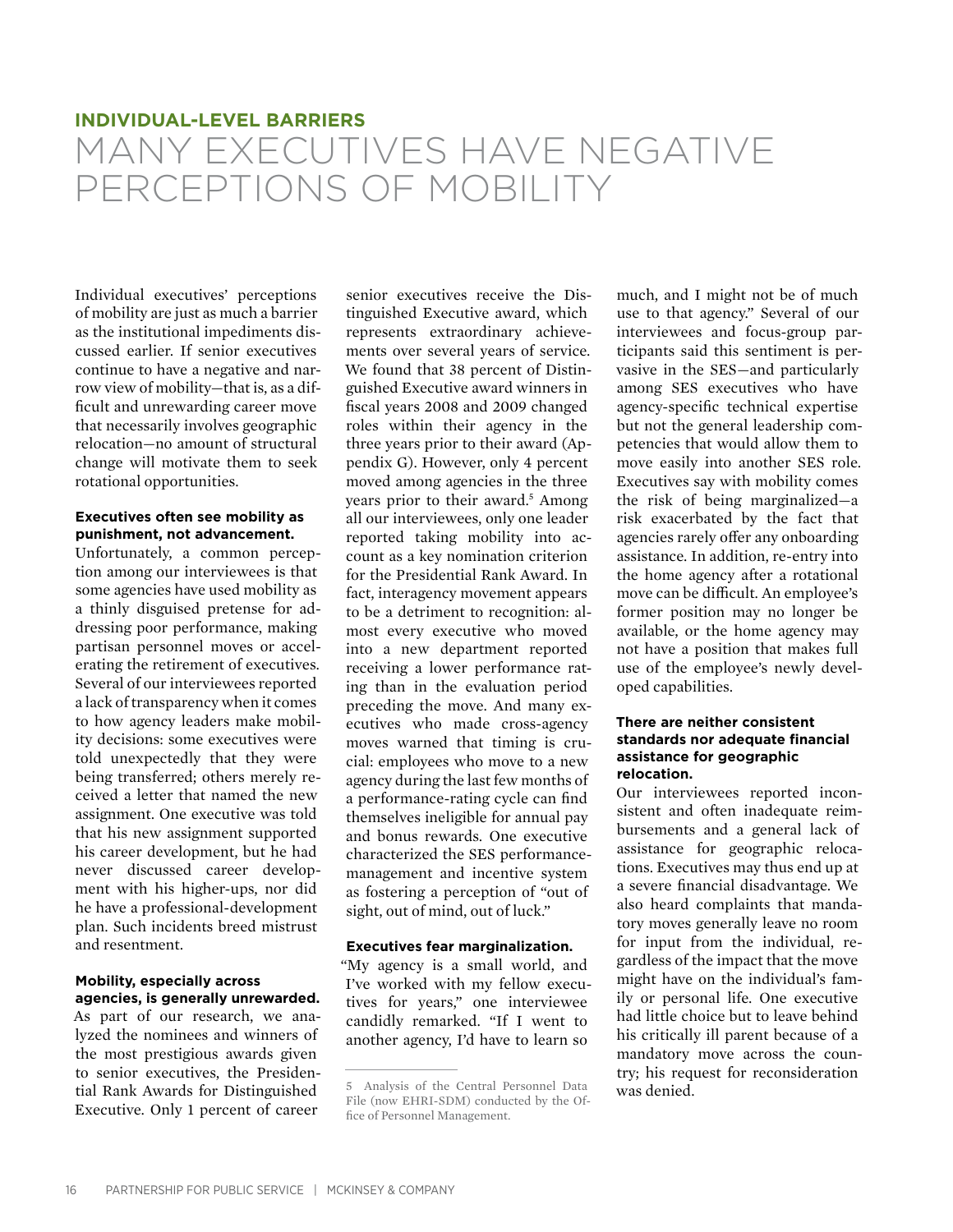# OPTIONS FOR INCREASING EXECUTIVE MOBILITY



Build Mobility into the SES Selection Criteria









**These barriers are not trivial, but we feel they**  are surmountable. We believe, furthermore, that overcoming them will help the government build a first-class workforce and become a more effective organization. Based on our interviews, focus groups, literature review and data analyses, we have identified five potential solutions that represent realistic, practical steps federal agencies can take (ideally, with the support of OMB, OPM and Congress) to bring about a meaningful increase in the strategic use of executive movement—and, consequently, a marked improvement in government performance.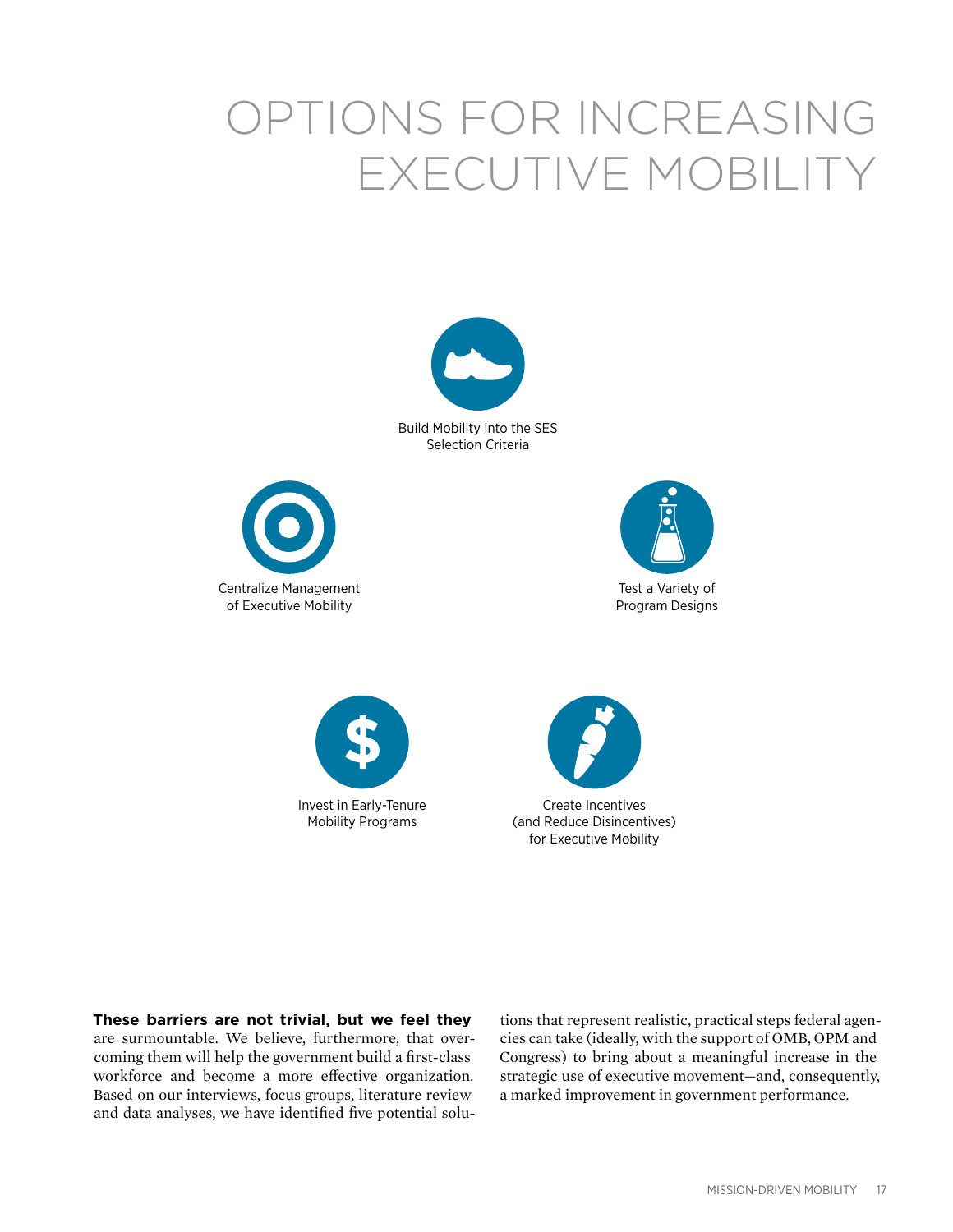# **OPTION ONE** BUILD MOBILITY INTO THE SES SELECTION CRITERIA

Employees who have been mobile before entering the SES are more likely to embrace mobility once they are in the SES, both because they are cognizant of mobility's benefits and because their range of professional experiences makes them better equipped to fill a variety of roles. Mobility is not currently a requirement for entry into the SES. OMB and OPM could consider establishing a federal policy that adds a sixth Executive Core Qualification for SES selection—a new mandatory criterion that requires a candidate to demonstrate multisector, multiagency or multifunctional experience. OMB and OPM could develop a phased approach for implementing this change, including educating Qualification Review Boards and agencies about the new criterion and advising agencies as to how to evaluate SES applicants' experiences against it. Agencies could then communicate mobility expectations in professional-development discussions with employees, thereby helping to create the understanding among employees of all tenure levels that mobility is a requirement for promotion.

Such a policy would meaningfully change the complexion of the SES. As discussed earlier, there is a prevalent perception that too many SES members are technical experts who don't possess general leadership capabilities and are therefore reluctant—and perhaps unqualified to move to other SES-level positions. We believe a renewed emphasis on mobility in SES selection would result in a more flexible and capable corps of senior executives.

In addition, OPM could discontinue the Criterion C waiver, which allows agencies to hire, through an alternative process, SES applicants who lack one or more of the Executive Core Qualifications. Agencies occasionally use Criterion C waivers to place technical experts who do not have the requisite managerial or leadership capabilities in top federal career leadership positions. Twenty-two of the 932 senior executives approved through the OPM Qualifications Review Board, in the year preceding our analysis (April 2010 to March 2011), were approved using Criterion C waivers, representing 2 percent of new executives. Of course, agencies have valid needs for techni-

cal experts and should not have to jump over multiple hurdles to hire them. Eliminating the Criterion C waiver, while also increasing agency access to SL/ST allocations and ensuring parity of benefits, would help resolve this issue.

Along the same lines, OMB and OPM could create a framework for agencies to conduct regular audits of SES positions to ascertain that they are appropriate for executives with general leadership capabilities rather than technical expertise; positions should otherwise be reclassified as SL or ST slots. Because a review of all SES slots would be excessively time-consuming, the scope of the review could initially be limited to only new and vacant positions.

Legislative action could go far in institutionalizing these initiatives. Congress could, for instance, introduce and pass legislation both to institute a mandatory mobility criterion for SES selection and to require SES position audits.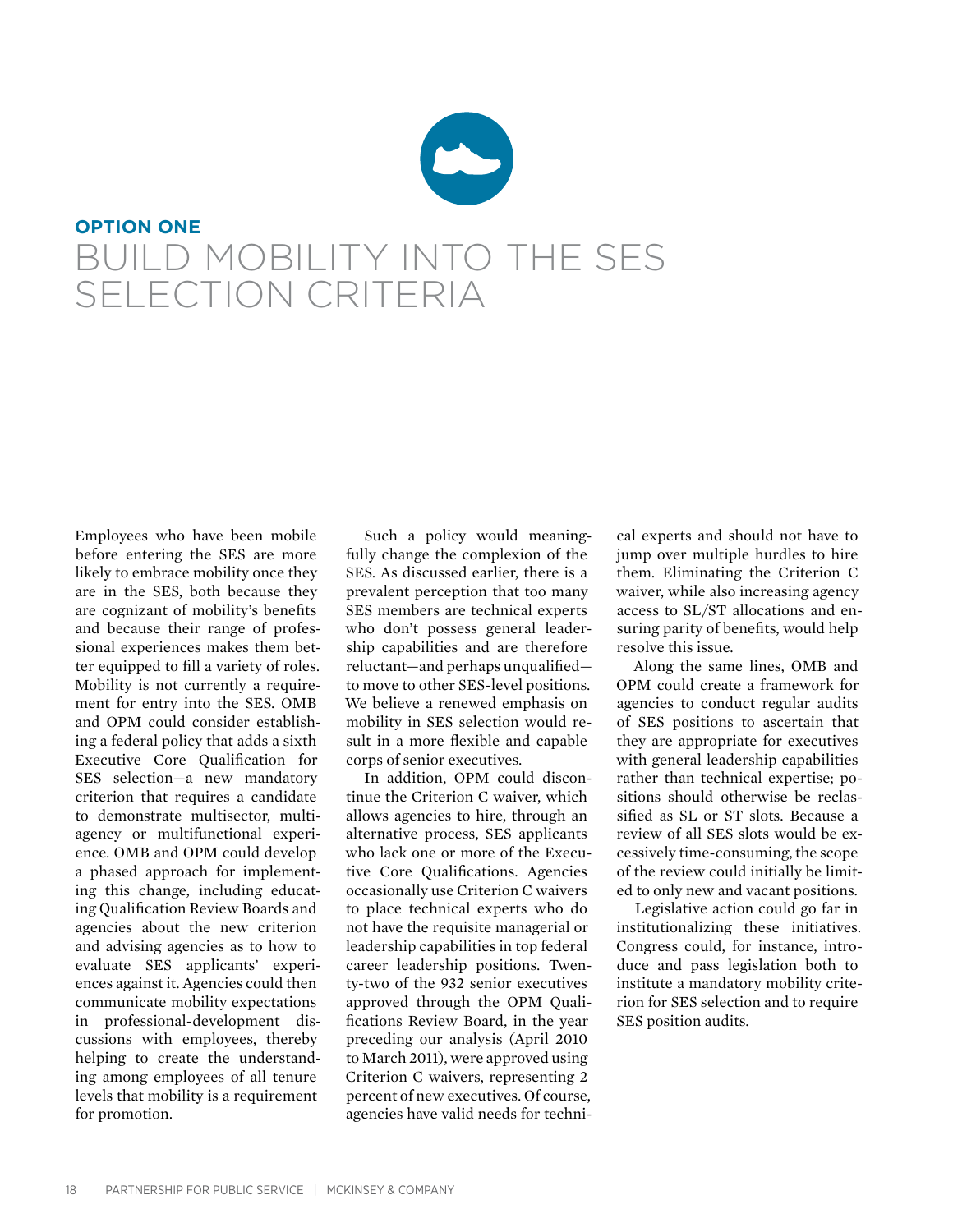

## **OPTION TWO** TEST A VARIETY OF program designs

Agencies should experiment with a wide variety of mobility-program designs to find what works best for their particular needs, drawing upon successful practices already in place in other government organizations. By testing different types of mobility in smaller units before establishing wider, permanent mobility programs, agencies can identify challenges, refine solutions, and define and track performance metrics. A successful mobility test could also give agency leaders firsthand experience of the benefits of executive movement, help ease their concerns about organizational instability and loss of expertise, and strengthen their commitment to overcome policy and procedural barriers. Mobility would become a cause they champion rather than a burden thrust upon them by federal mandates.

In addition, by piloting various program designs, agencies could demonstrate to government employees that mobility does not necessarily require moving one's family across the country. The types of executive movement that agencies could consider piloting include the following:

ɚ Movement into line/staff roles or into different functional areas within an agency (for example, from finance into human resources)

- ɚ Movement within departments and subcomponents (for example, from one agency to another within the same department, or from a departmental office to an agency)
- ɚ Movement across agencies within the same geographical area (for example, from one Atlantabased agency to another)
- ɚ Movement to a similar functional area in another agency (an IT executive at one agency, for instance, could do a rotational assignment in another agency's IT department)
- ɚ Movement within clusters of agencies with overlapping mission areas—such as food safety, emergency management, military health, or research and development
- Use of corporate-exchange opportunities

Agencies should make mobility initiatives highly visible and give recognition to participants so that others will be inspired and motivated to take part. They should systematically document and share the impact of and lessons learned from their mobility initiatives, and provide semiannual status updates to OMB and OPM for broad dissemination.

OMB and OPM, in conjunction with the PMC, could support agencies by helping to coordinate agencies' mobility initiatives; working with agency leaders to establish goals, targets and reporting requirements; and ensuring that lessons learned from the agency pilots, as well as from the joint-duty initiatives of the DOD and the intelligence community, are shared governmentwide (for example, through regular roundtable discussions with participants). They could also share lessons learned from the cross-agency mobility pilot targeting GS-13 to GS-15 employees and perhaps expand those pilots to more positions (including SES-level positions) and more agencies.

Congress could also play an important role in testing and institutionalizing SES mobility initiatives. It could, for instance, pass legislation allowing all SES members to participate in existing corporate-exchange initiatives currently reserved for executives at specific agencies or departments—such as the Secretary of Defense Corporate Fellows Program, which assigns high-performing military officers to one-year stints in corporate America.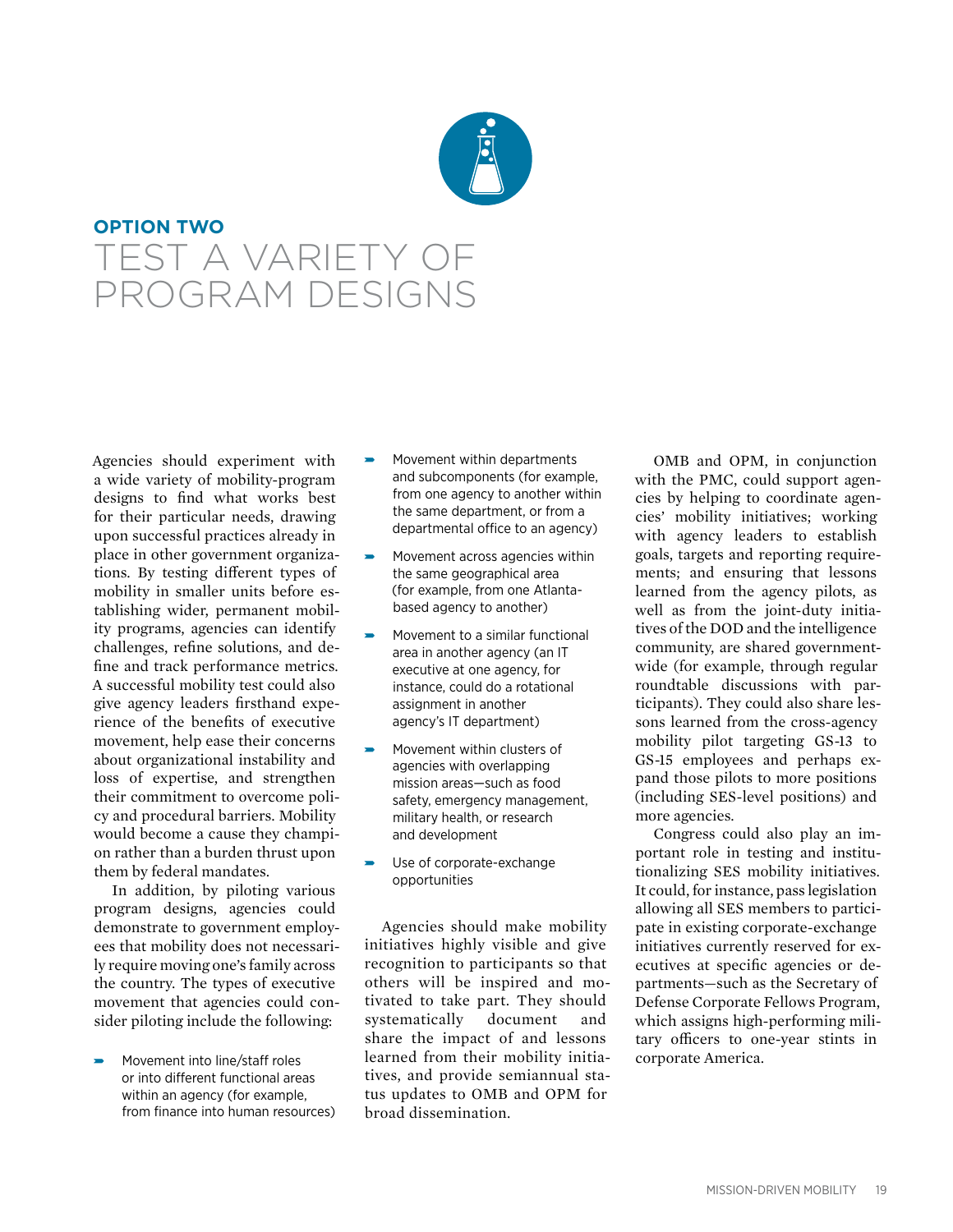

## **OPTION THREE** Create incentives (and reduce dis-INCENTIVES) FOR EXECUTIVE M

At both the institutional and the individual level, incentives—whether monetary or nonmonetary—are crucial for effecting sustained changes in behavior. Transparency is also important: both executives' and agencies' awareness of what their peers are doing can inspire and motivate them to take action themselves.

To create transparency at the agency level, OMB and OPM, in collaboration with agency performance-improvement officers, could require agencies to provide timely reporting on their use of intraagency and cross-agency mobility, the key challenges they face in increasing executive movement and the methods they use to incentivize mobility. Making these reports readily available to the public would promote transparency and best-practice sharing. OMB and OPM could also develop and track a federal metric to determine which agencies are the biggest "importers" and "exporters" of talent and report the results to Congress annually. Congressional action requiring such reports would help institutionalize these practices.

Agencies leading the way in executive mobility should be recognized and rewarded. One type of reward might be additional SES allocations; a similar incentive scheme has worked well in the intelligence community.

As for SES members who are on rotation or have taken new positions, they should be treated as an elite corps. OMB and OPM, for instance, could require agencies to take into account executive mobility when making performance-management pay and bonus determinations. For example, they could exempt mobile executives from the rule that requires personnel to be in place for 90 days prior to the end of a performance cycle to receive a bonus or pay adjustment. OMB and OPM could also use the performance system to drive greater executive mobility. For instance, they could issue the expectation that, beginning in 2014, at least 30 percent of agency executives receiving bonus awards should have participated in a rotational assignment during the preceding year.

OMB and OPM could also provide administrative guidance to standardize incentive packages (including bonuses, reimbursements or home purchases) for geographic moves. Mobile executives should have access to professional-development programs, sabbaticals and networking opportunities, as well as financial incentives. Federal law 5 U.S.C. 5382, after all, allows an exception to executive pay freezes for executives who have had "a change of position that results in a substantial increase in responsibility, or a promotion."

Mobility could become an explicit selection criterion for the Presidential Rank Awards. This would provide a significant incentive, since award winners receive a lump-sum payment of 20 to 35 percent of their annual basic pay. OPM could set specific targets that tie mobility to the awards: it could require, for example, that at least 50 percent of award winners in 2014 or subsequent years be executives who have been mobile during their SES careers.

Agencies should strive to improve executives' rotational and postrotational experiences as well—for instance, by offering coaching and onboarding programs for incoming executives, and reintegration programs for executives returning from rotations. The ODNI, for example, established a pilot program to support executives on two-year ,joint-duty rotations: executives on assignment work with coaches, have 360-degree feedback and participate in bimonthly leadership discussions with top federal and corporate leaders. The National Geospatial Agency (NGA) offers a three-month reintegration program during which agency leaders discuss career options with returning executives and place them in roles in which they can apply their newly gained expertise. The NGA also has a special awards program for individuals who have taken joint-duty assignments.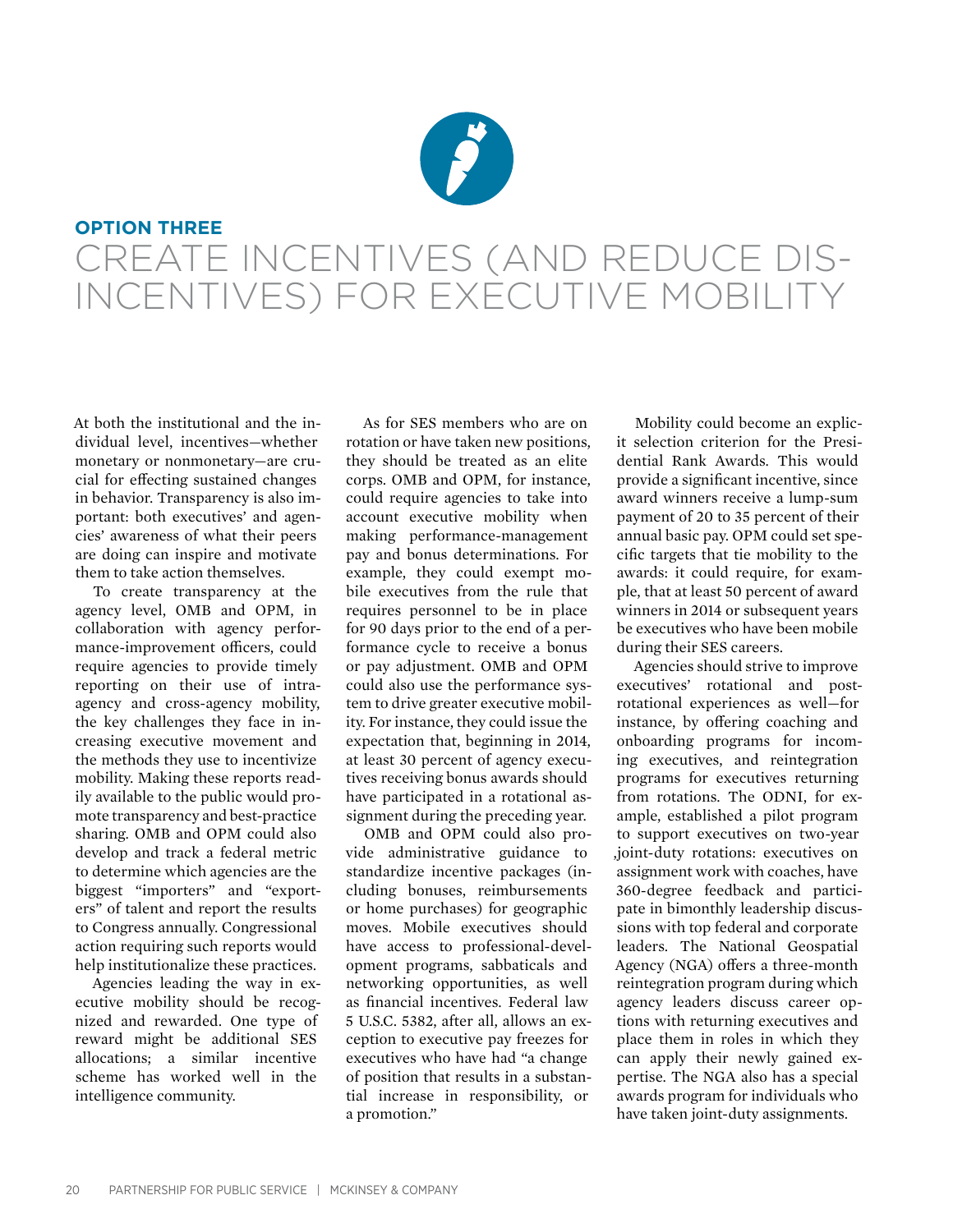

## **OPTION FOUR** Invest in early-tenure mobility programs

Executives typically enter the SES late in their careers. To effect lasting change in its leadership corps, the government ought to promote mobility—through CDPs and other executive feeder programs—among employees who are in earlier stages of their professional lives, thereby inculcating in them an appreciation of the benefits of mobility and forming the foundation for a stronger leadership culture across government.

When designing CDPs, agencies should integrate best practices such as those we came across in our research: SES-level rotational assignments of at least six months, onboarding programs, mentors or advisers for program participants and graduates, and mobility discussions to which employees' families are invited. Agencies should align their CDPs with their successionplanning processes to ensure that

CDP graduates are considered a key candidate pool for SES selection, and agency executives should be actively involved in advising, selecting and placing CDP participants.

Agencies should evaluate the effectiveness of their CDPs annually by reviewing placement rates, quality of participant performance, quality of rotational assignments, and leader and participant satisfaction. They could report their evaluation results annually to OMB and OPM, which in turn could conduct their own yearly evaluations and disseminate the results to the agencies themselves as well as to Congress and the public thereby ensuring transparency, accountability and government-wide sharing of best practices.

CDPs aside, agencies should take other steps to encourage mobility in lower civil-service grades. For example, they could establish mobility agreements with new employees and advertise mobility opportunities to them; embed mobility expectations in the career paths for most of their high-level positions; or identify and create meaningful rotational opportunities, use them as a proving ground for high-potential employees and reward high performers accordingly.

In addition, Congress could help establish a close link between earlytenure mobility and SES mobility for instance, by expanding the language in the Interagency Personnel Rotation Act to include SES members. Currently, the pending legislation creates mobility opportunities for GS-11 to GS-15 employees in national security and homeland security, and gives preference for selection to senior positions to individuals who have performed interagency rotation service.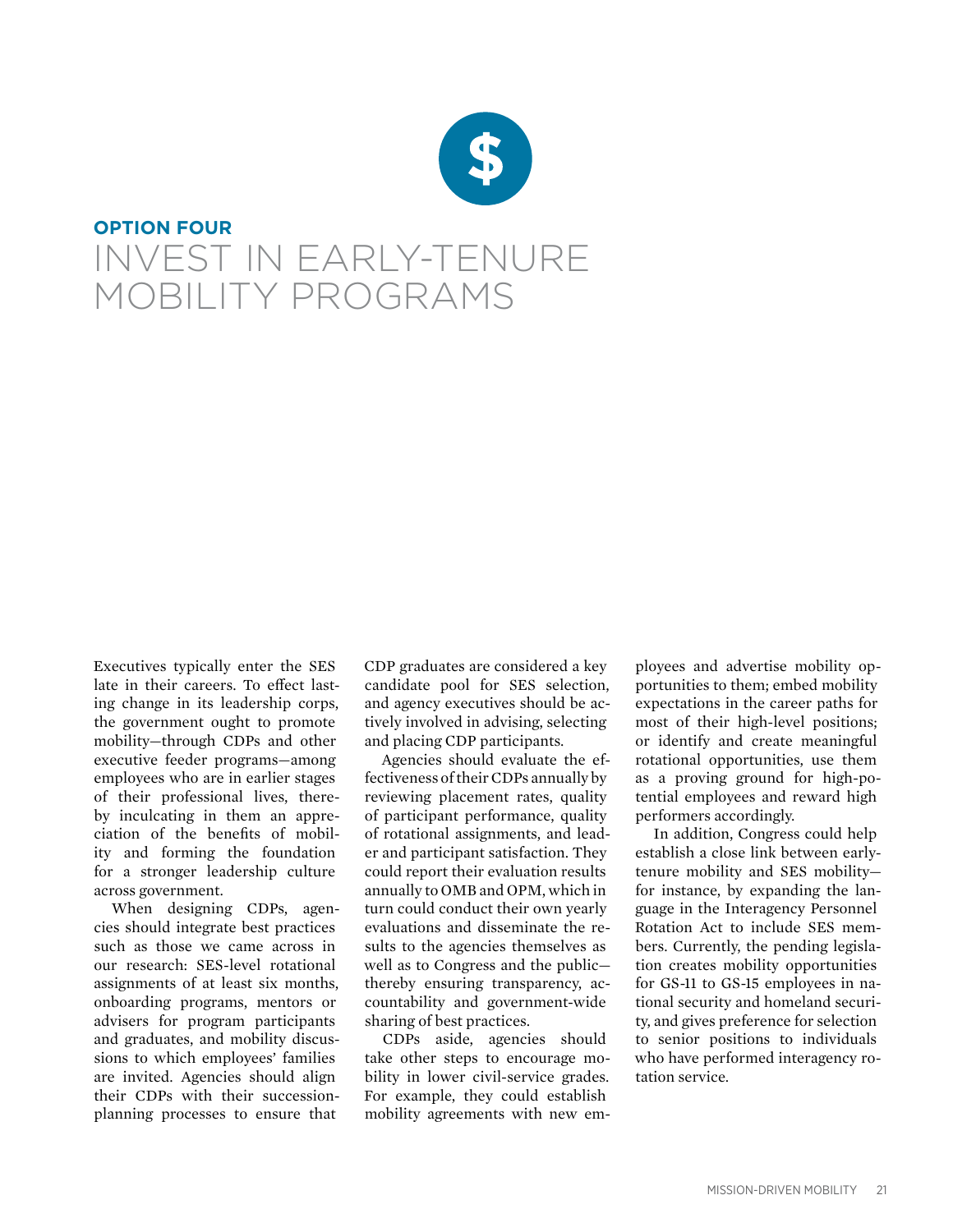

Meaningful change in SES mobility will come about only if there is a designated entity responsible and accountable for senior-executive development and for matching those professionals to the areas of greatest need. Ultimately, a single office must take ownership of these issues. Among the duties that would then fall to this office would be communicating and championing the original vision for the SES, coordinating agencies' mobility initiatives and leading the implementation of the four other options outlined in this paper.

Any office put in charge of seniorexecutive professional development, however, will have limited impact unless it has sufficient staff to implement, monitor, refine and report on initiatives. The PMC, OPM, OMB's Performance and Personnel Branch, and the Chief Human Capital Officer Council could provide valuable assistance and support in all phases of implementing and professionalizing a centralized mobility program. In addition, Congress could

authorize and appropriate funds for these purposes.

In our view, the office of the OMB deputy director for management is one logical candidate to oversee senior-executive professional development—in large part because it has visibility into agencies' highpriority performance goals and can therefore use executive movement strategically, helping agencies align mobility opportunities with their priority goals. (OPM cannot create a culture of executive mobility on its own. It needs agency buy-in that will come only through the direction of OMB and the PMC, and through a clear message that executive mobility is vital to improving government performance.) The Executive Office of the President could consider formally bestowing on the OMB deputy director for management the responsibility of, and resources for, improving the quality of the government's leadership corps; Congress could also pass legislation accordingly.

Having the leadership and expertise in place will be a crucial step toward centralizing management of SES mobility; another is building the systems, processes and tools to do it right. One important initiative that OPM could undertake—for which Congress could also authorize and appropriate funds—would be the creation and maintenance of an expanded central SES database, to be used by all federal departments and agencies that employ SES members. We envision that such a database would contain contact information and performance records (including evaluations, resumes, skills and competencies, and awards and recognition) for all SES members. It could also serve as a central repository for all SES job listings and developmental opportunities. OPM could issue guidance that requires SES vacancy announcements to appear in the database for a specified period of time to allow executives to become aware of all executive openings.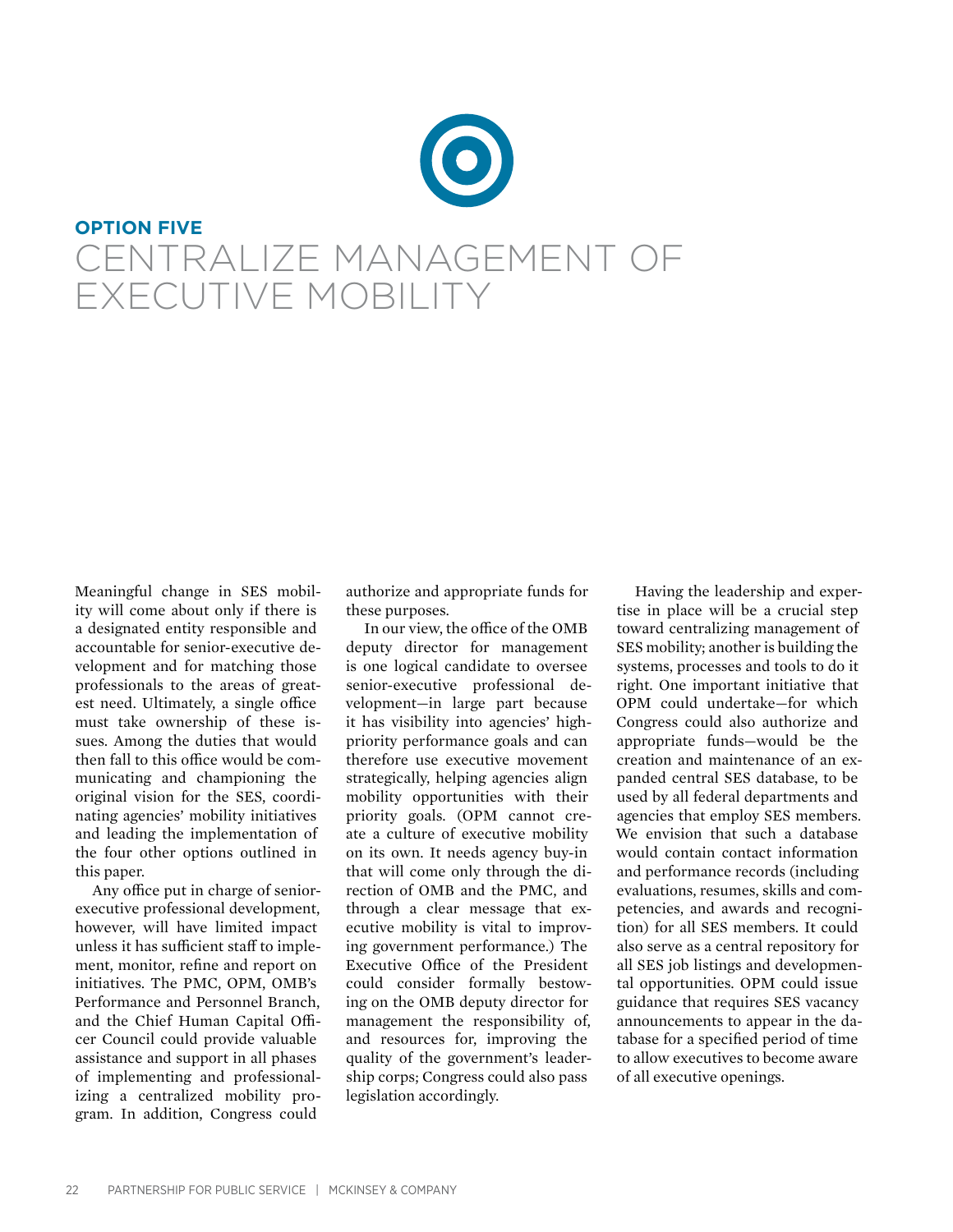# CONCLUSION

**The challenges confronting government are**  more complex than ever. Overcoming them will require seasoned, flexible leaders—government executives who have achieved managerial excellence and honed their leadership skills through multiagency and, in the best cases, multisector experience. Achieving long-term, large-scale change in the SES mobility landscape may well require central management by the federal government. But even without a major structural change, agencies can begin to take steps to break through the barriers and realize the benefits of executive mobility. The options we put forward in this paper could constitute a promising start. Action today will yield significant benefits in the future—not least a stronger, more capable federal government that is better equipped to fulfill its many-faceted mission.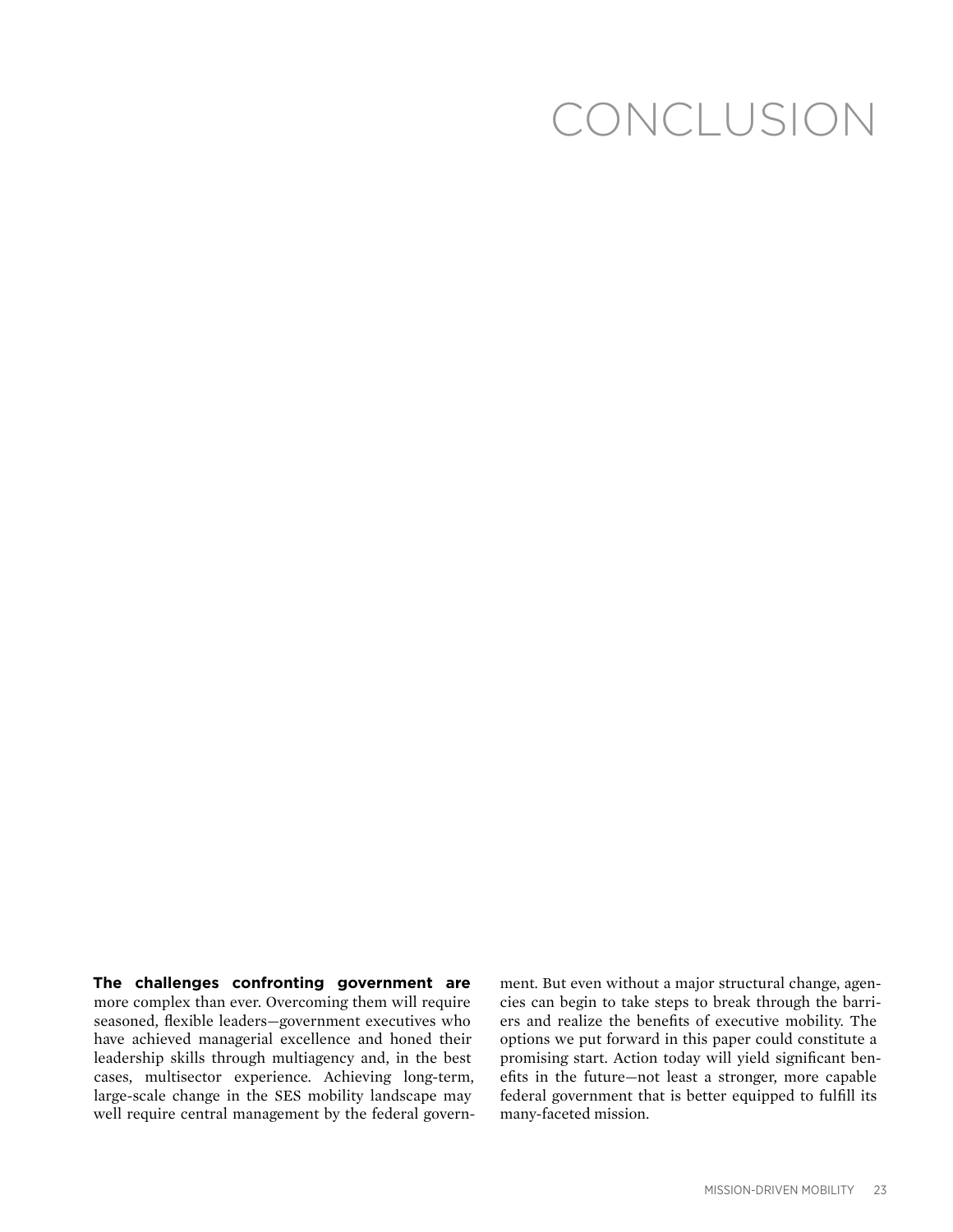# APPENDIX A CONTRIBUTORS

#### **External Contributors**

The Partnership for Public Service and McKinsey & Company would like to thank the following individuals and organizations for their participation in the focus groups and interviews conducted for this study.

#### **Administrative Office of the United States Courts**

Myra Howze Shiplett Former Assistant Director for Human Resources and Statistics *Current President, Randolph Morgan Consulting LLC*

#### **Bureau of Prisons**

Dan Joslin Deputy Assistant Director Human Resources Management

#### **Central Intelligence Agency**

Stephanie Platz-Vieno Deputy Director of Human Resources

#### **Defense Nuclear Facilities Safety Board**

Jessie Roberson Vice Chairman

#### **Department of Commerce**

Fred Lang Director Office of Training and Knowledge Management

Denise Yaag Director Office of Executive Resources

#### *Bureau of the Census*

Marilia Matos Associate Director for Field Operations

Deborah Stempowski Special Assistant to the Deputy Director

#### *National Oceanic and Atmospheric Administration* Alan Neuschatz

Former Associate Assistant Administrator for Management and Chief Financial Office *Current Senior Associate, Kelly, Anderson and Associates, Inc.*

#### Stew Remer

Former Deputy Chief Administrative Officer *Current Senior Associate, Kelly, Anderson and Associates, Inc.*

#### **Department of Defense**

Mary Lamary Director Civilian Senior Executive Management Division

Pat Tamburrino Deputy Assistant Secretary Civilian Personnel Policy

#### *Department of the Air Force*

Mark Doboga Director Personnel Operations Agency

#### *Department of the Navy*

Patricia Adams Former Deputy Assistant Secretary Civilian Human Resources

Art De La Cruz Commander U.S. Navy and Secretary of Defense Corporate Fellow with McKinsey & Company

Paula Patrick Director Executive Program Management Office

Ariane Whittemore Special Assistant to the Assistant Secretary Manpower and Reserve Affairs

#### *Fourth Estate*

Michelle Clampitt Deputy Program Executive Officer/Chief of Staff Executive Lifecycle Management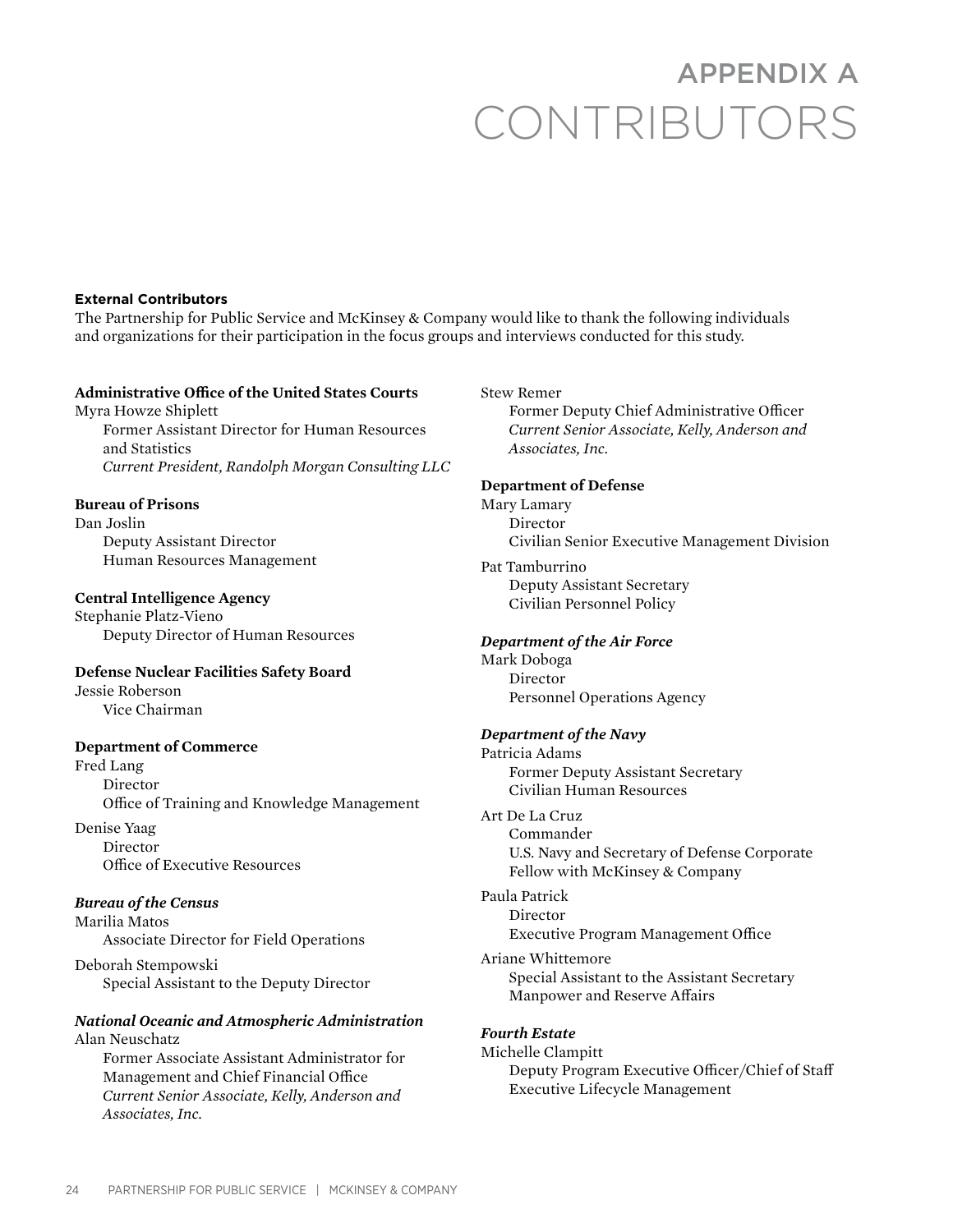#### **Department of Education**

Donna J. Butler Chief of Staff (Participant in U.S. Department of Commerce SES Candidate Development Program)

#### **Department of Energy**

Tim Dirks Former Director Human Resources Management *Current Chairman, GRA, Inc.*

Poli Marmolejos Director Office of Hearings and Appeals Office of the Deputy Secretary

#### Beth Sellers

Former Manager Idaho Operations Office *Current Vice President, Areva North America*

#### T. Zack Smith

Deputy Manager (Acting) Savannah River Operations Office Idaho Cleanup Project

Craig West Senior Site Program Manager Richland Operations Office

#### *Office of Environmental Management*

Diane P. Cochran Former Deputy Assistant Secretary Human Capital and Business Services *Current Human Capital Business Practice Manager, Kelly, Anderson and Associates, Inc., Government Services Division*

Mark Gilbertson Deputy Assistant Secretary Program and Site Support

#### **Department of Homeland Security**

Shonna James Director Executive Resources

#### *Federal Emergency Management Agency*

Elizabeth DiGregorio Former Chief of Staff *Current Strategic Advisor, Partnership for Public Service*

Berl D. Jones Jr. Deputy Executive Administrator Mount Weather Emergency Operations Center Deidre A. Lee Former Director of Management/Chief Acquisition Officer Office of Management *Current Executive Director, Government Business Practices, Fluor Corporation*

#### **Department of Housing and Urban Development**

Kevin Cooke Deputy Chief Information Officer

#### **Department of the Treasury** *Internal Revenue Service*

Angela DiCarlo Executive Services Director Human Capital Office

Claudia McMahon Manager Candidate Development Program

Julie Rushin Deputy Chief Information Officer

#### **Department of Veterans Affairs**

Christine Kluh Deputy Assistant Secretary Corporate Senior Executive Management Office

Hughes Turner Deputy Chief of Staff

#### **Environmental Protection Agency**

Jeanne Briskin Environmental Protection Specialist

Denise Keehner Director Office of Wetlands, Oceans and Watersheds Assistant Administrator for Water

Claire Milam Program Manager Executive Development

Suzanne Rudzinski Director

Office of Resource Conservation and Recovery Assistant Administrator for Solid Waste and Emergency Response

Alice Sabatini Deputy Director

Raffael Stein Director Office of Financial Services Office of the Chief Financial Officer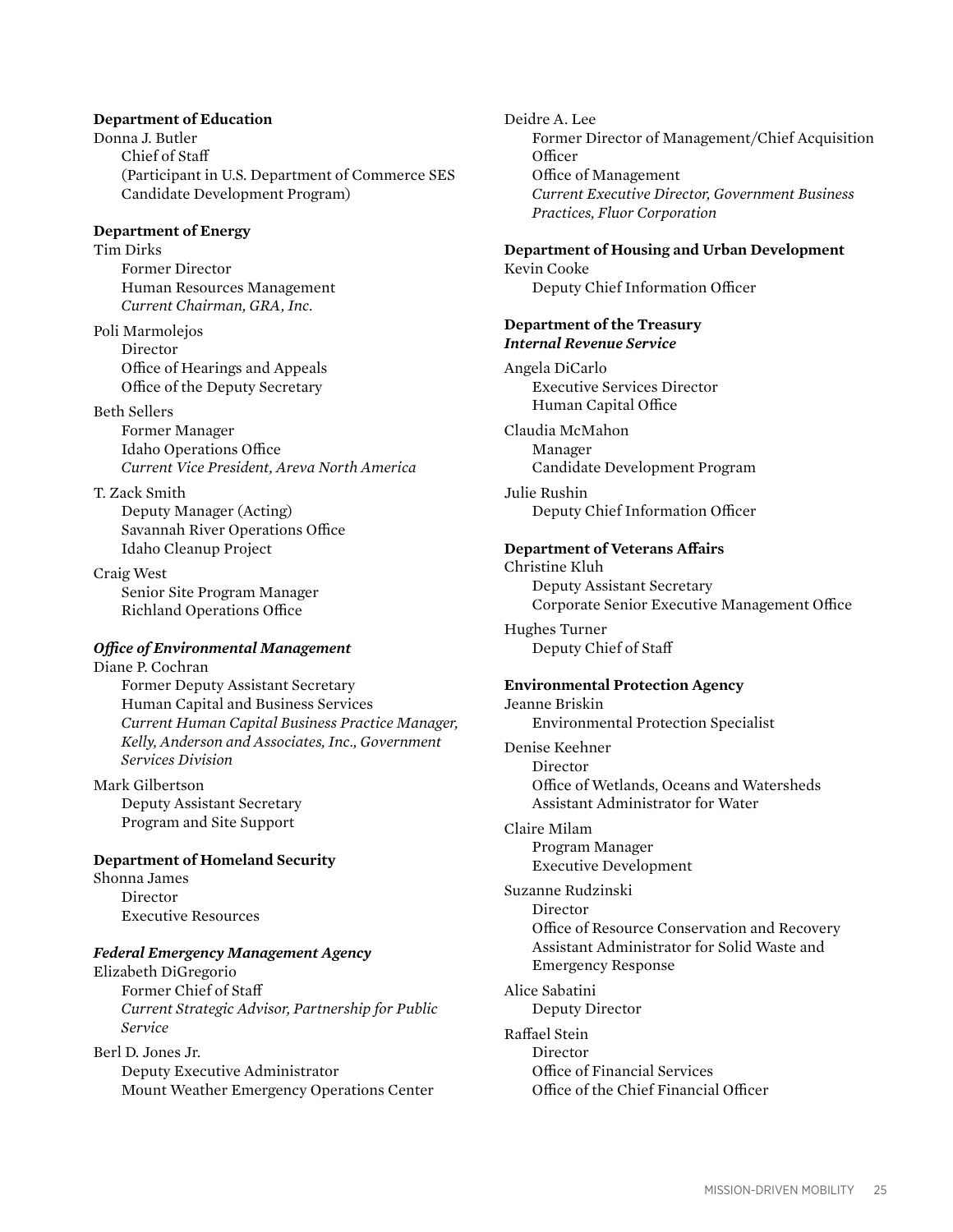David Widawsky Senior Advisor Office of the Chief Financial Officer

Yasmin Yorker Special Assistant

#### *Region 6, Dallas, Texas*

Wren Stenger Associate Director Superfund Division Executive Office of the President

Richard A. Reed Special Assistant to the President for National Security Affairs and Senior Director for Resilience Policy

#### **General Services Administration**

Martha Johnson Administrator

Gail Lovelace Chief Leadership Office

Kathleen Turco Associate Administrator Office of Governmentwide Policy

#### *Federal Acquisition Service*

Tamela Riggs Assistant Commissioner Office of Customer Accounts and Research

#### *Public Buildings Service*

Bart Bush Assistant Commissioner Real Property Asset Management

David Foley Deputy Commissioner

Philip Klokis Chief Information Officer

Sean Mildrew Assistant Commissioner (Acting) Office of Budget and Financial Management

Chip Morris Assistant Commissioner

#### **National Academy of Public Administration** Kristine Marcy

Former President and CEO

#### **National Aeronautics and Space Administration**

Office of Human Capital Management

Lauren Leo Director Executive Resources

#### *Goddard Space Flight Center*

Verron Brade Director Office Of Human Capital Management

#### **Nuclear Regulatory Commission**

Patrice Bubar Chief of Staff and Executive Assistant Office of Commissioner William D. Magwood

#### Ben Ficks

Director Program Management, Policy Development and Analysis Staff Office of Information Services

#### Mark J. Maxin

Assistant General Counsel for Administration, Hearings, Enforcement and Administration

Doug Weaver Deputy Director Division of Spent Fuel Storage and Transportation

#### *Office of Human Resources*

Jody Hudson Chief Learning Officer

Nancy Johns Human Resources Policy and Program Team Leader

#### **Office of Management and Budget**

Rosye Cloud Senior Army Fellow Performance and Personnel Management

Emily Kornegay Program Examiner Performance and Personnel Management

Katie Malague Performance Manager Performance and Personnel Management

Shelley Metzenbaum Associate Director Performance and Personnel Management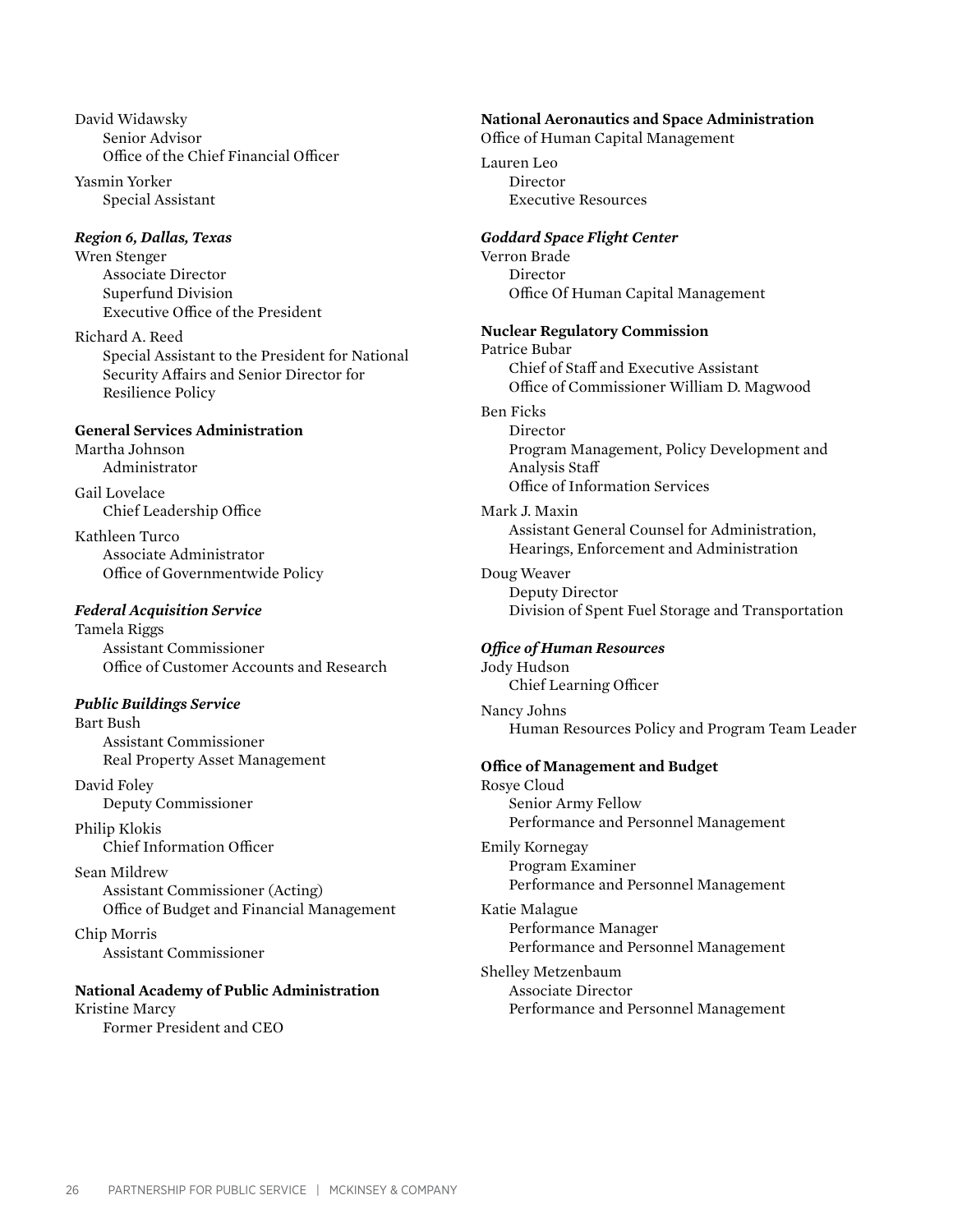#### **Office of Personnel Management**

Angela Bailey Associate Director Employee Services, and Chief Human Capital Officer Personnel in the Office of Executive Resources and Employee Development

#### **Office of the Director of National Intelligence**

Elizabeth Kolmstetter Deputy Chief Human Capital Officer for the Intelligence Community *Currently on a joint-duty rotation at the Central Intelligence Agency*

Andrew Vail Director Intelligence Community Joint Duty Program

Ron Sanders

Former Chief Human Capital Officer *Current Senior Executive Advisor, Booz Allen Hamilton*

#### **Senior Executives Association**

Carol Bonosaro President

Bill Bransford General Counsel

#### **Small Business Administration**

Napoleon Avery Former Senior Advisor to the General Counsel *Current Senior Associate, Booz Allen Hamilton*

#### **Social Security Administration**

Bonnie Doyle Associate Commissioner Office of Personnel Office of Human Resources

Gail Leon

Deputy Regional Commissioner

#### Feli Sola-Carter

Former Assistant Deputy Commissioner Human Resources/Deputy Chief Human Capital Officer

Mary Chatel

Former Senior Advisor to the Deputy Commisioner for Retirement and Disability Policy

#### **Office of Budget, Finance and Management**

Teresa Rojas

Senior Advisor for Records Management and Audits

**United States Senate** Eric Heighberger Professional Staff Member Committee on Homeland Security and Governmental Affairs Gordon Lederman Associate Staff Director/Chief Counsel for National Security and Investigations Committee on Homeland Security and Governmental Affairs Christine West Counsel Subcommittee on Oversight of Government Management, the Federal Workforce, and the District of Columbia Kenya Wiley Counsel Committee on Homeland Security and

### **University of Illinois at Chicago**

Governmental Affairs

Department of Public Administration

James R. Thompson Associate Professor

Rob Seidner Ph.D. Candidate

We would like to thank the U.S. Office of Personnel Management for providing invaluable technical expertise and data analysis.

#### **Partnership for Public Service Contributors**

Bob Cohen Margot Conrad Judy England-Joseph Bevin Johnston Barbara Male Tyler McIntosh Tim McManus Lara Shane Erin Simpler Max Stier Paul Thompson Cara Willenbrock

#### **McKinsey & Company Contributors**

Nancy Killefer Cameron Kennedy Nora Gardner Monica Toriello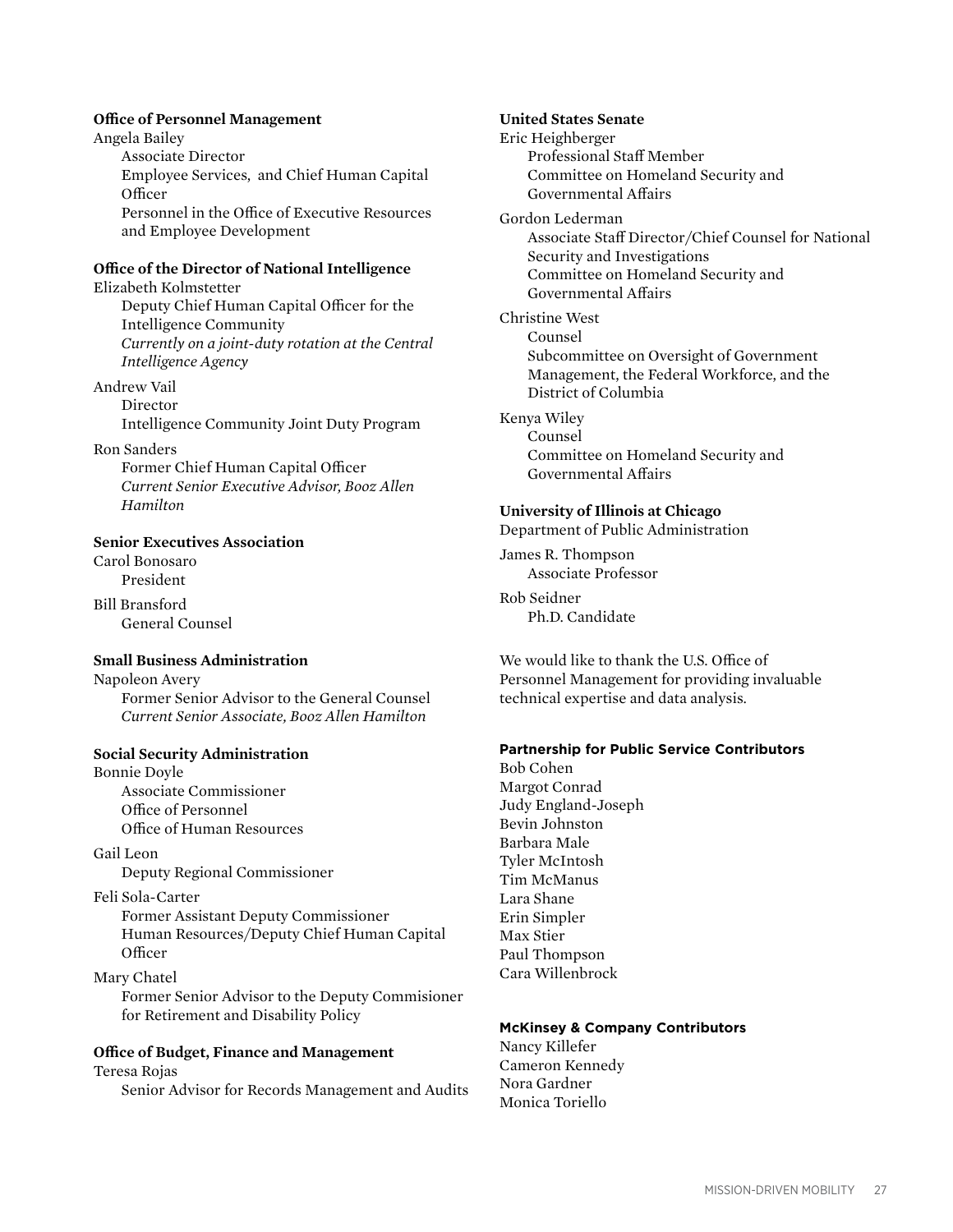## APPENDIX B

#### **Retirement eligibility of career senior executives as of March 2011**

| <b>AGENCY</b>                                                                                                             | <b>CURRENTLY</b><br><b>ELIGIBLE TO</b><br><b>RETIRE</b> | <b>ELIGIBLE TO</b><br><b>RETIRE IN</b><br><b>3 YEARS</b> | <b>ELIGIBLE TO</b><br><b>RETIRE IN</b><br><b>5 YEARS</b> | <b>NUMBER OF</b><br><b>CAREER SENIOR</b><br><b>EXECUTIVES</b> |
|---------------------------------------------------------------------------------------------------------------------------|---------------------------------------------------------|----------------------------------------------------------|----------------------------------------------------------|---------------------------------------------------------------|
| Government-wide                                                                                                           | 35%                                                     | 53%                                                      | 64%                                                      | 7,100                                                         |
| Department of Agriculture                                                                                                 | 44%                                                     | 64%                                                      | 74%                                                      | 305                                                           |
| Department of the Air Force                                                                                               | 24%                                                     | 47%                                                      | 60%                                                      | 186                                                           |
| Department of the Army                                                                                                    | 27%                                                     | 46%                                                      | 59%                                                      | 286                                                           |
| Department of Commerce                                                                                                    | 39%                                                     | 50%                                                      | 59%                                                      | 335                                                           |
| Department of Education                                                                                                   | 49%                                                     | 66%                                                      | 74%                                                      | 65                                                            |
| Department of Energy                                                                                                      | 29%                                                     | 45%                                                      | 56%                                                      | 424                                                           |
| Department of Health and Human Services                                                                                   | 31%                                                     | 46%                                                      | 57%                                                      | 385                                                           |
| Department of Homeland Security                                                                                           | 27%                                                     | 49%                                                      | 59%                                                      | 459                                                           |
| Department of Housing and Urban Development                                                                               | 46%                                                     | 58%                                                      | 66%                                                      | 91                                                            |
| Department of the Interior                                                                                                | 41%                                                     | 63%                                                      | 71%                                                      | 227                                                           |
| Department of Justice                                                                                                     | 38%                                                     | 62%                                                      | 74%                                                      | 700                                                           |
| Department of Labor                                                                                                       | 47%                                                     | 65%                                                      | 77%                                                      | 136                                                           |
| Department of the Navy                                                                                                    | 29%                                                     | 49%                                                      | 62%                                                      | 340                                                           |
| Department of State (except Foreign Service)                                                                              | 42%                                                     | 57%                                                      | 71%                                                      | 129                                                           |
| Department of Transportation                                                                                              | 36%                                                     | 47%                                                      | 57%                                                      | 184                                                           |
| Department of the Treasury                                                                                                | 30%                                                     | 49%                                                      | 60%                                                      | 443                                                           |
| Department of Veterans Affairs                                                                                            | 40%                                                     | 61%                                                      | 68%                                                      | 281                                                           |
| <b>Environmental Protection Agency</b>                                                                                    | 39%                                                     | 57%                                                      | 66%                                                      | 254                                                           |
| <b>General Services Administration</b>                                                                                    | 26%                                                     | 40%                                                      | 49%                                                      | 88                                                            |
| National Aeronautics and Space Administration                                                                             | 25%                                                     | 43%                                                      | 56%                                                      | 432                                                           |
| National Labor Relations Board                                                                                            | 84%                                                     | 89%                                                      | 89%                                                      | 55                                                            |
| National Science Foundation                                                                                               | 54%                                                     | 61%                                                      | 73%                                                      | 74                                                            |
| Nuclear Regulatory Commission                                                                                             | 33%                                                     | 51%                                                      | 65%                                                      | 160                                                           |
| Office of Management and Budget                                                                                           | 20%                                                     | 32%                                                      | 43%                                                      | 54                                                            |
| Office of Personnel Management                                                                                            | 27%                                                     | 35%                                                      | 49%                                                      | 49                                                            |
| Office of the Secretary of Defense, Joint Staff,<br>Defense Agencies and Department of Defense<br><b>Field Activities</b> | 28%                                                     | 47%                                                      | 62%                                                      | 448                                                           |
| <b>Small Business Administration</b>                                                                                      | 42%                                                     | 54%                                                      | 66%                                                      | 41                                                            |
| Social Security Administration                                                                                            | 58%                                                     | 73%                                                      | 78%                                                      | 146                                                           |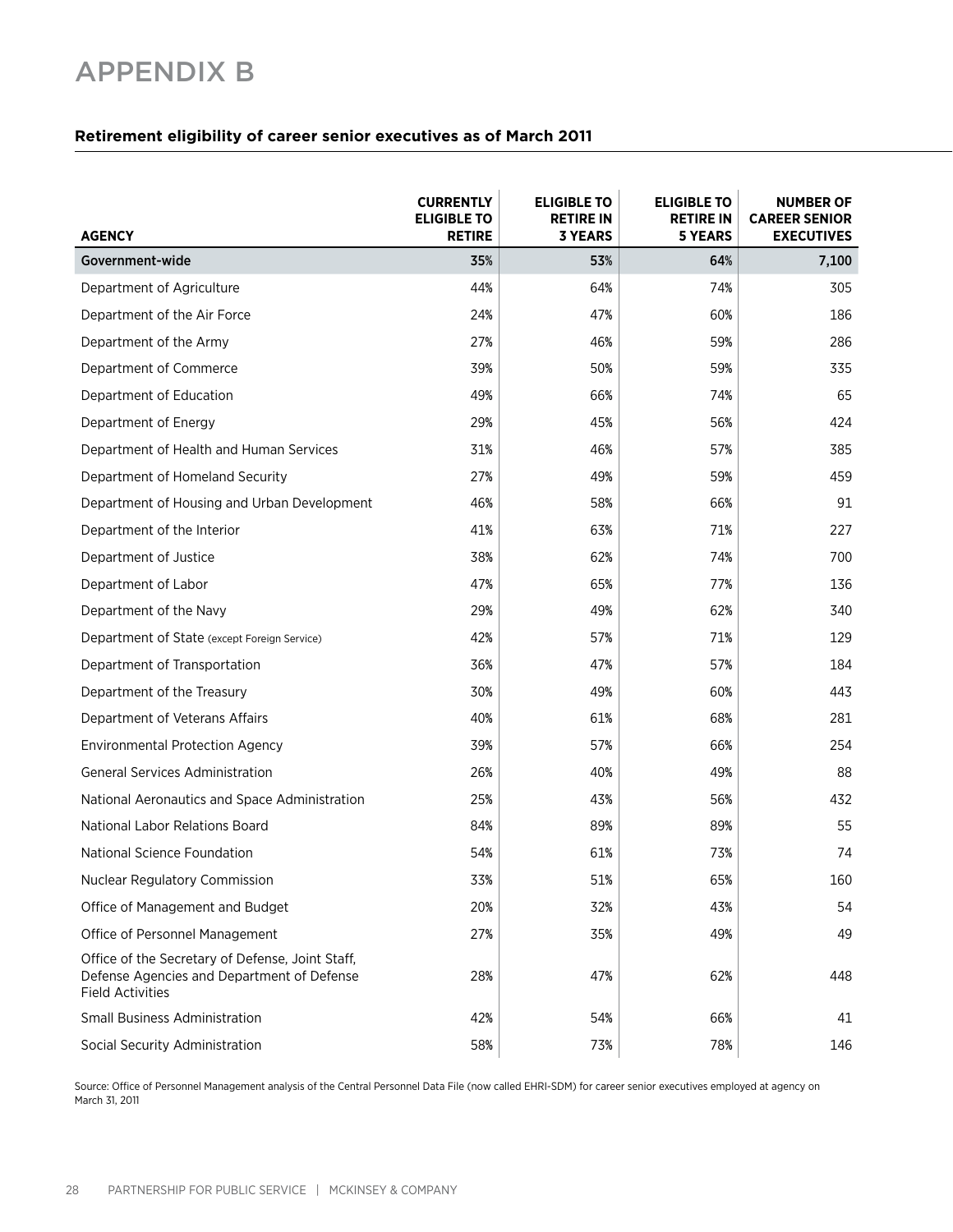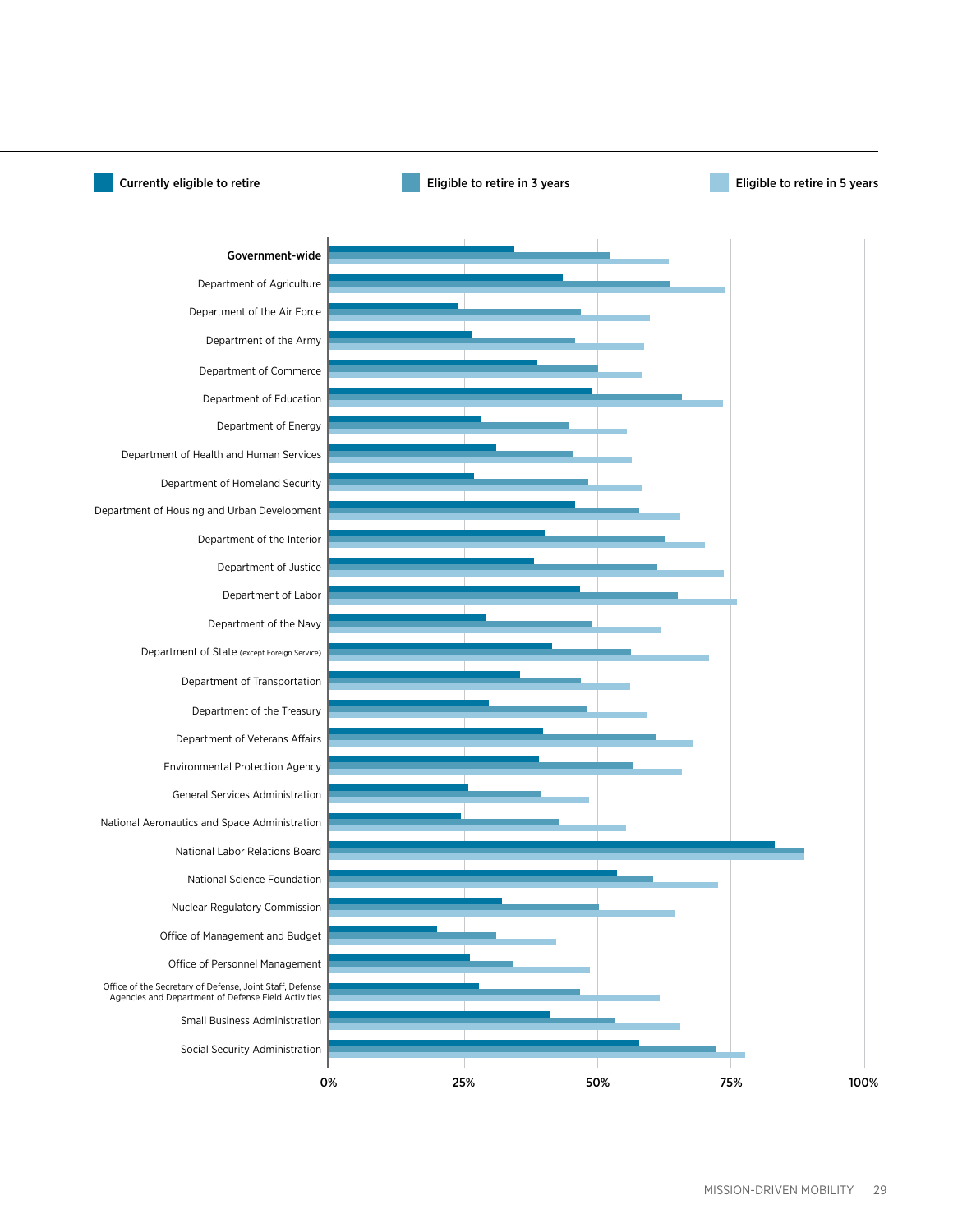## APPENDIX C

#### **Tenures of career senior executives (in years) as of March 2011**

| <b>AGENCY</b>                                                                                                             | <b>NUMBER OF</b><br><b>CAREER</b><br><b>SENIOR</b><br><b>EXECUTIVES</b> | <b>AVERAGE</b><br><b>TIME IN</b><br><b>CURRENT</b><br><b>SES</b><br><b>POSITION</b> | <b>AVERAGE</b><br><b>TIME IN</b><br>THE SES | <b>AVERAGE</b><br><b>FEDERAL</b><br><b>TENURE</b><br><b>BEFORE</b><br><b>JOINING SES</b> | <b>AVERAGE</b><br><b>AGE WHEN</b><br><b>HIRED</b><br><b>INTO SES</b> |
|---------------------------------------------------------------------------------------------------------------------------|-------------------------------------------------------------------------|-------------------------------------------------------------------------------------|---------------------------------------------|------------------------------------------------------------------------------------------|----------------------------------------------------------------------|
| Government-wide                                                                                                           | 7,100                                                                   | 3.4                                                                                 | 6.4                                         | 17                                                                                       | 48                                                                   |
| Department of Agriculture                                                                                                 | 305                                                                     | 3.7                                                                                 | 6.5                                         | 20                                                                                       | 50                                                                   |
| Department of the Air Force                                                                                               | 186                                                                     | 1.3                                                                                 | 4.8                                         | 15                                                                                       | 50                                                                   |
| Department of the Army                                                                                                    | 286                                                                     | 2.9                                                                                 | 5.4                                         | 16                                                                                       | 50                                                                   |
| Department of Commerce                                                                                                    | 335                                                                     | 3.8                                                                                 | 7.2                                         | 16                                                                                       | 48                                                                   |
| Department of Education                                                                                                   | 65                                                                      | 3.5                                                                                 | 9.1                                         | 17                                                                                       | 48                                                                   |
| Department of Energy                                                                                                      | 424                                                                     | 3.0                                                                                 | 6.4                                         | 16                                                                                       | 48                                                                   |
| Department of Health and Human Services                                                                                   | 385                                                                     | 4.1                                                                                 | 6.3                                         | 16                                                                                       | 48                                                                   |
| Department of Homeland Security                                                                                           | 459                                                                     | 2.1                                                                                 | 4.0                                         | 17                                                                                       | 48                                                                   |
| Department of Housing and Urban Development                                                                               | 91                                                                      | 3.2                                                                                 | 6.5                                         | 19                                                                                       | 50                                                                   |
| Department of the Interior                                                                                                | 227                                                                     | 3.6                                                                                 | 6.4                                         | 19                                                                                       | 49                                                                   |
| Department of Justice                                                                                                     | 700                                                                     | 3.3                                                                                 | 4.8                                         | 18                                                                                       | 47                                                                   |
| Department of Labor                                                                                                       | 136                                                                     | 4.1                                                                                 | 7.1                                         | 18                                                                                       | 50                                                                   |
| Department of the Navy                                                                                                    | 340                                                                     | 3.2                                                                                 | 6.9                                         | 18                                                                                       | 48                                                                   |
| Department of State (except Foreign Service)                                                                              | 129                                                                     | 4.4                                                                                 | 7.5                                         | 18                                                                                       | 48                                                                   |
| Department of Transportation                                                                                              | 184                                                                     | 4.5                                                                                 | 6.7                                         | 15                                                                                       | 48                                                                   |
| Department of the Treasury                                                                                                | 443                                                                     | 2.9                                                                                 | 5.8                                         | 19                                                                                       | 47                                                                   |
| Department of Veterans Affairs                                                                                            | 281                                                                     | 3.3                                                                                 | 6.2                                         | 20                                                                                       | 50                                                                   |
| <b>Environmental Protection Agency</b>                                                                                    | 254                                                                     | 4.7                                                                                 | 9.0                                         | 18                                                                                       | 47                                                                   |
| <b>General Services Administration</b>                                                                                    | 88                                                                      | 2.6                                                                                 | 4.7                                         | 19                                                                                       | 47                                                                   |
| National Aeronautics and Space Administration                                                                             | 432                                                                     | 3.2                                                                                 | 6.8                                         | 17                                                                                       | 47                                                                   |
| National Labor Relations Board                                                                                            | 55                                                                      | 8.9                                                                                 | 9.8                                         | 23                                                                                       | 50                                                                   |
| National Science Foundation                                                                                               | 74                                                                      | 4.4                                                                                 | 9.7                                         | 12                                                                                       | 50                                                                   |
| <b>Nuclear Regulatory Commission</b>                                                                                      | 160                                                                     | 2.1                                                                                 | 7.7                                         | 20                                                                                       | 46                                                                   |
| Office of Management and Budget                                                                                           | 54                                                                      | 5.8                                                                                 | 7.9                                         | 14                                                                                       | 42                                                                   |
| Office of Personnel Management                                                                                            | 49                                                                      | 1.6                                                                                 | 5.0                                         | 17                                                                                       | 48                                                                   |
| Office of the Secretary of Defense, Joint Staff,<br>Defense Agencies and Department of Defense<br><b>Field Activities</b> | 448                                                                     | 3.2                                                                                 | 6.4                                         | 14                                                                                       | 49                                                                   |
| <b>Small Business Administration</b>                                                                                      | 41                                                                      | 4.5                                                                                 | 8.2                                         | 13                                                                                       | 47                                                                   |
| Social Security Administration                                                                                            | 146                                                                     | 3.2                                                                                 | 5.9                                         | 24                                                                                       | 50                                                                   |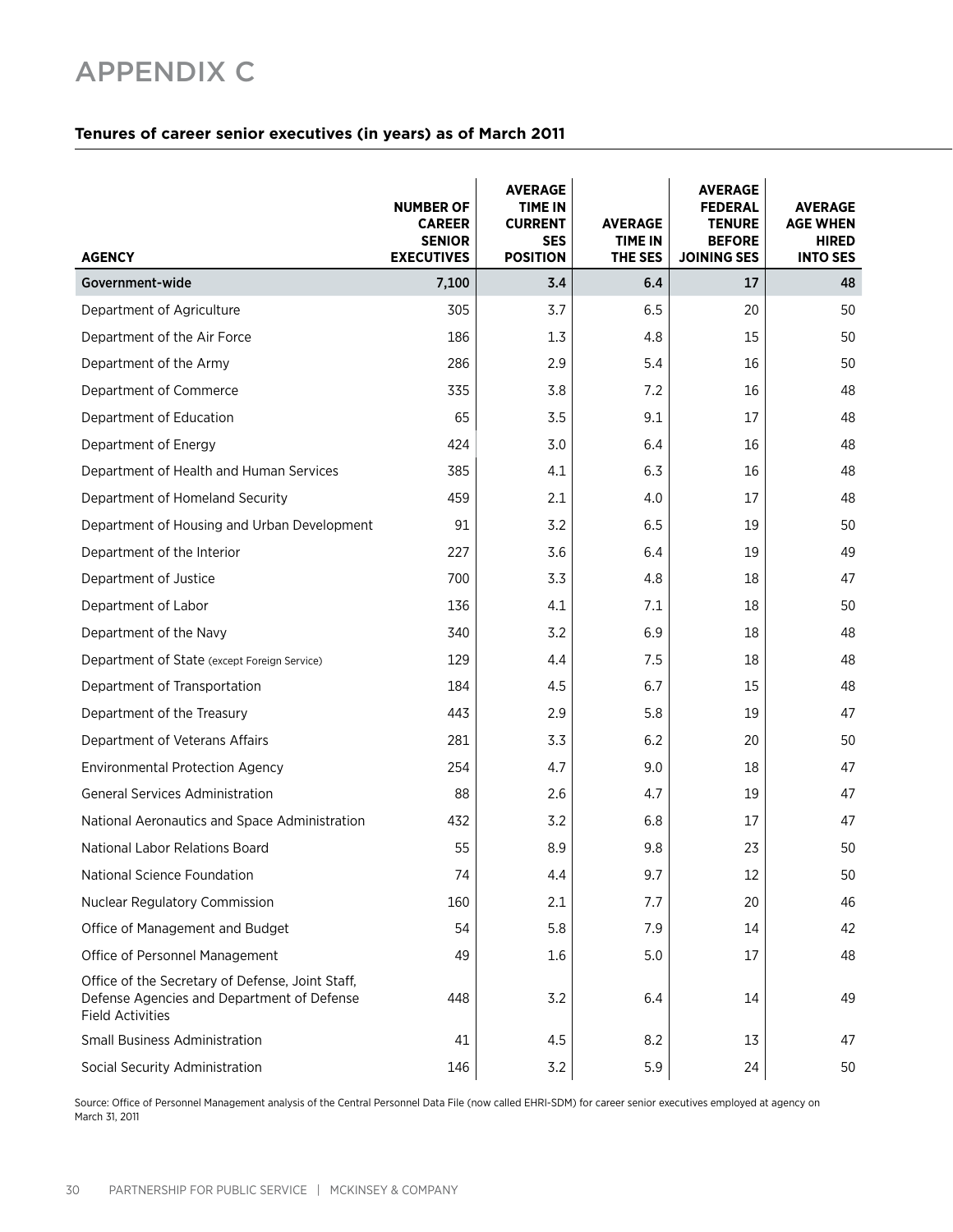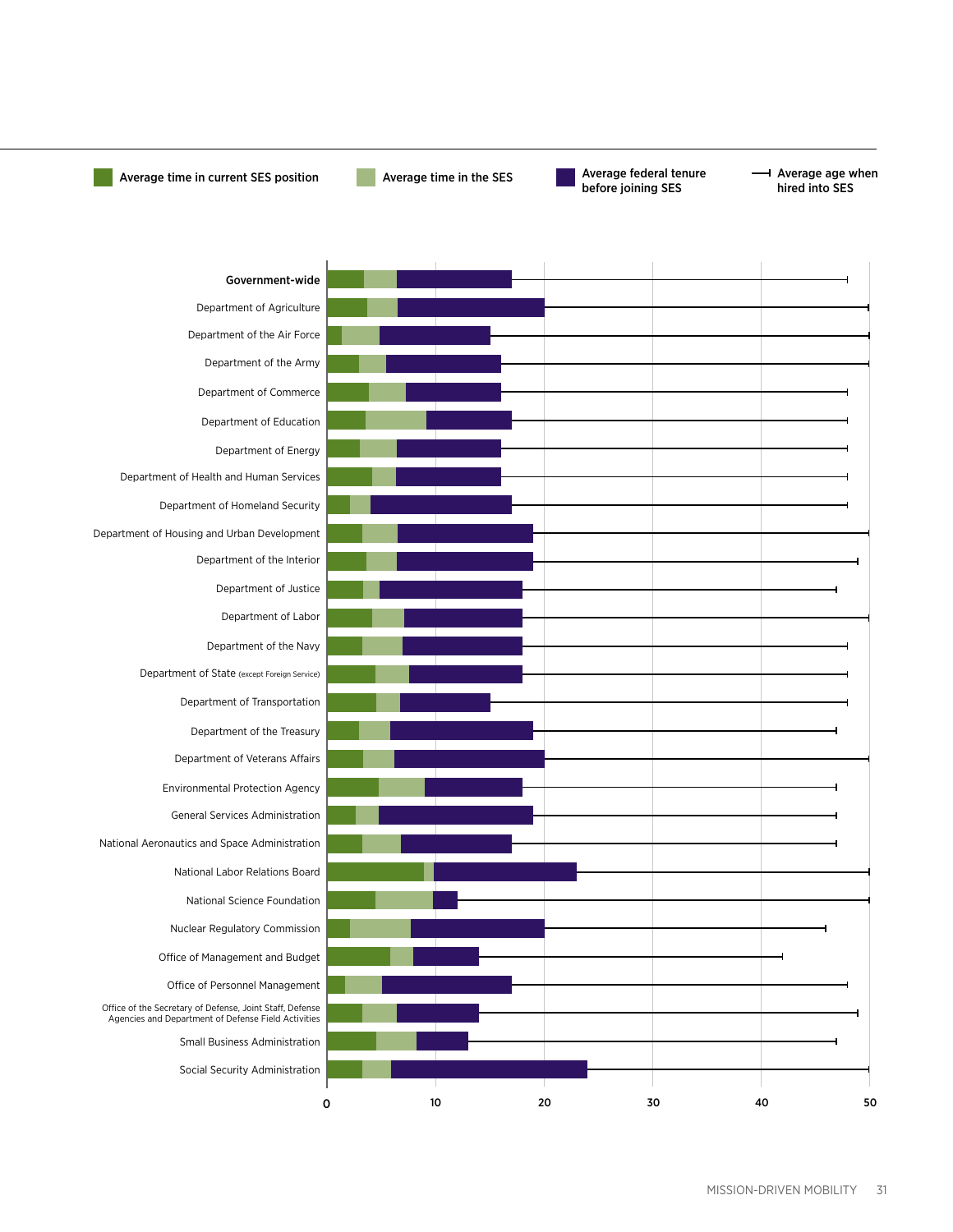## APPENDIX D

#### **Mobility of career senior executives since joining the SES as of March 2011**

| <b>CURRENT AGENCY NAME</b>                                                                                                | <b>NEVER CHANGED</b><br><b>POSITIONS</b> | <b>CHANGED</b><br><b>POSITION WITHIN</b><br><b>SUBCOMPONENT</b> | <b>CHANGED</b><br><b>SUBCOMPONENT</b><br><b>WITHIN AGENCY</b> | <b>CHANGED</b><br><b>AGENCIES</b> |
|---------------------------------------------------------------------------------------------------------------------------|------------------------------------------|-----------------------------------------------------------------|---------------------------------------------------------------|-----------------------------------|
| Government-wide*                                                                                                          | 48%                                      | 33%                                                             | 11%                                                           | 8%                                |
| Department of Agriculture                                                                                                 | 52%                                      | 35%                                                             | 8%                                                            | 5%                                |
| Department of the Air Force                                                                                               | 34%                                      | 13%                                                             | 43%                                                           | 11%                               |
| Department of the Army                                                                                                    | 50%                                      | 11%                                                             | 28%                                                           | 12%                               |
| Department of Commerce                                                                                                    | 57%                                      | 26%                                                             | 9%                                                            | 8%                                |
| Department of Education                                                                                                   | 35%                                      | 20%                                                             | 29%                                                           | 15%                               |
| Department of Energy                                                                                                      | 49%                                      | 47%                                                             | 1%                                                            | 4%                                |
| Department of Health and Human Services                                                                                   | 61%                                      | 23%                                                             | 10%                                                           | 7%                                |
| Department of Homeland Security                                                                                           | 51%                                      | 25%                                                             | 12%                                                           | 12%                               |
| Department of Housing and Urban Development                                                                               | 49%                                      | 22%                                                             | 23%                                                           | 6%                                |
| Department of the Interior                                                                                                | 54%                                      | 29%                                                             | 11%                                                           | 6%                                |
| Department of Justice                                                                                                     | 49%                                      | 46%                                                             | 3%                                                            | 2%                                |
| Department of Labor                                                                                                       | 46%                                      | 15%                                                             | 31%                                                           | 8%                                |
| Department of the Navy                                                                                                    | 41%                                      | 27%                                                             | 22%                                                           | 10%                               |
| Department of State (except Foreign Service)                                                                              | 51%                                      | 33%                                                             | 6%                                                            | 10%                               |
| Department of Transportation                                                                                              | 57%                                      | 22%                                                             | 11%                                                           | 9%                                |
| Department of the Treasury                                                                                                | 44%                                      | 43%                                                             | 9%                                                            | 4%                                |
| Department of Veterans Affairs                                                                                            | 52%                                      | 26%                                                             | 14%                                                           | 9%                                |
| <b>Environmental Protection Agency</b>                                                                                    | 45%                                      | 46%                                                             | 3%                                                            | 6%                                |
| <b>General Services Administration</b>                                                                                    | 57%                                      | 8%                                                              | 27%                                                           | 8%                                |
| National Aeronautics and Space Administration                                                                             | 38%                                      | 44%                                                             | 13%                                                           | 4%                                |
| National Labor Relations Board                                                                                            | 67%                                      | 33%                                                             | 0%                                                            | 0%                                |
| National Science Foundation                                                                                               | 30%                                      | 54%                                                             | 3%                                                            | 14%                               |
| <b>Nuclear Regulatory Commission</b>                                                                                      | 26%                                      | 68%                                                             | 1%                                                            | 6%                                |
| Office of Management and Budget                                                                                           | 72%                                      | 20%                                                             | 2%                                                            | 6%                                |
| Office of Personnel Management                                                                                            | 24%                                      | 63%                                                             | 0%                                                            | 12%                               |
| Office of the Secretary of Defense, Joint Staff,<br>Defense Agencies and Department of Defense<br><b>Field Activities</b> | 45%                                      | 26%                                                             | 14%                                                           | 14%                               |
| <b>Small Business Administration</b>                                                                                      | 46%                                      | 37%                                                             | 5%                                                            | 12%                               |
| Social Security Administration                                                                                            | 47%                                      | 46%                                                             | $1\%$                                                         | 6%                                |

Note: Values of less than 0.5% were rounded down to zero.

\*Government-wide includes all senior executives in career appointments—while agencies with very few senior executives are not listed in this chart, executives at these agencies are included in the government-wide total.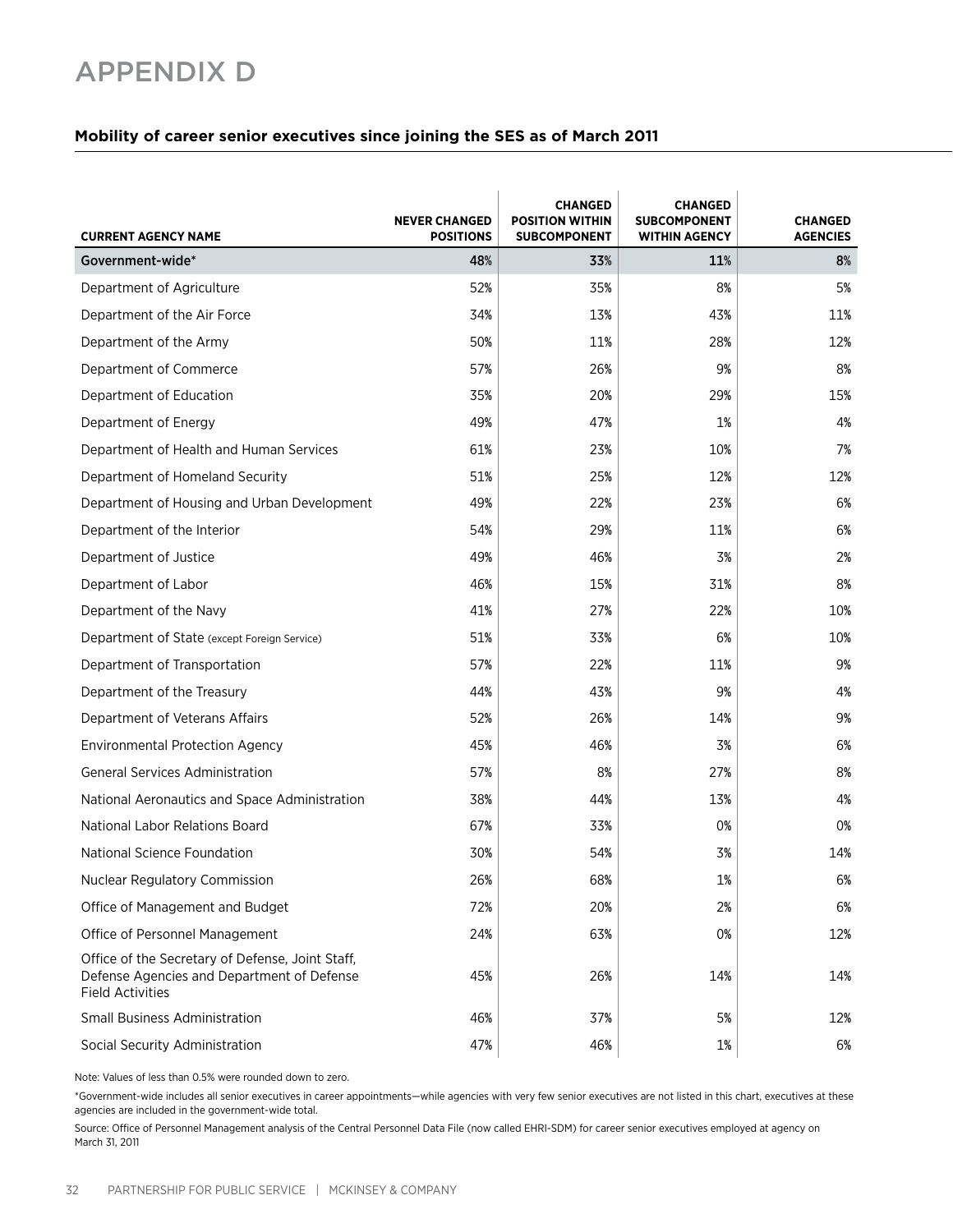

Never changed positions Changed positions within subcomponent Changed subcomponents Changed agencies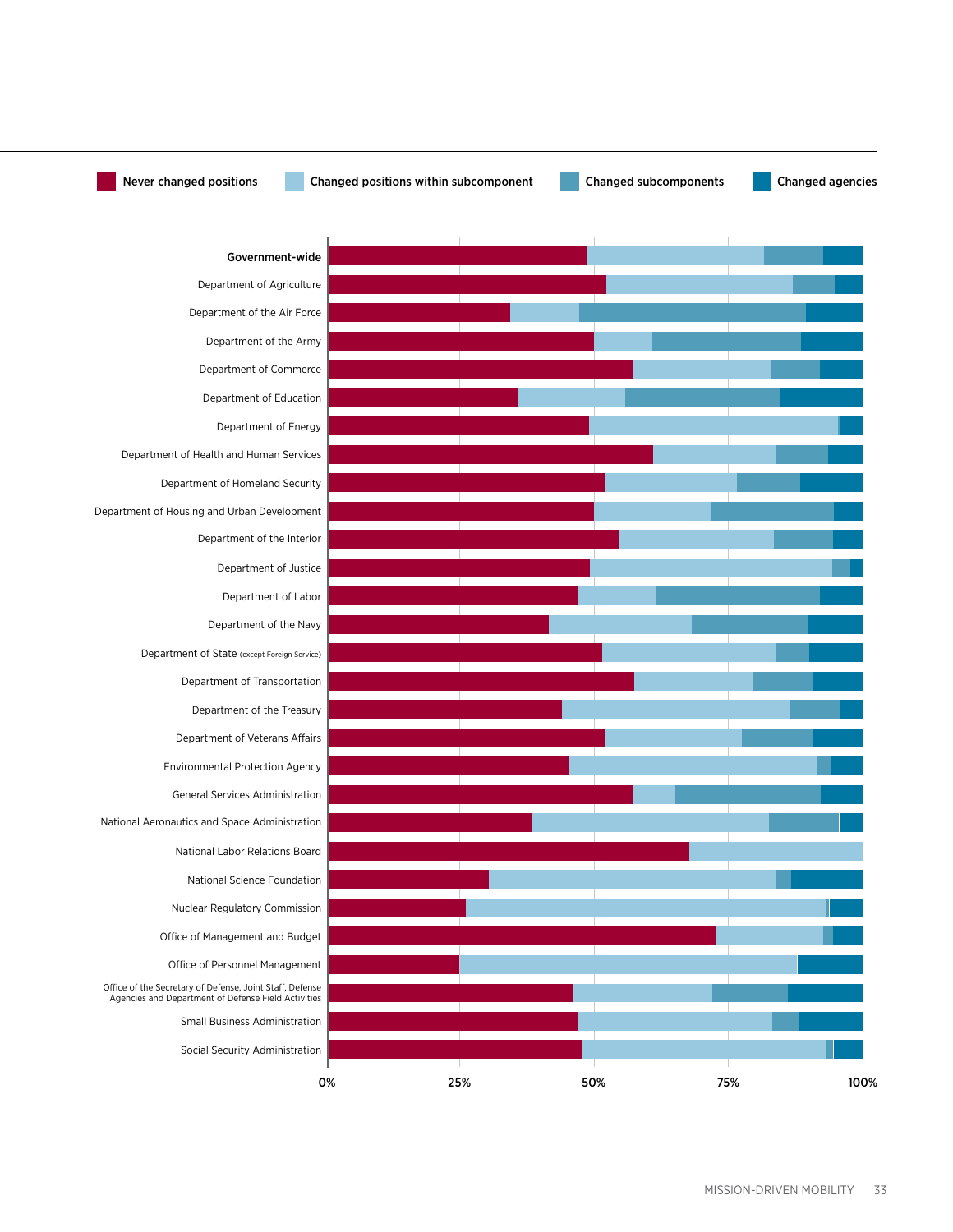## APPENDIX E

#### **Career senior executives hired into the SES from outside the federal government, by agency as of March 2011**

| <b>AGENCY</b>                                                                                                             | <b>NUMBER OF</b><br><b>CAREER SENIOR EXECUTIVES</b> | <b>PERCENTAGE OF EXTERNAL HIRES*</b> |
|---------------------------------------------------------------------------------------------------------------------------|-----------------------------------------------------|--------------------------------------|
| Government-wide                                                                                                           | 7,100                                               | 7%                                   |
| Department of Agriculture                                                                                                 | 305                                                 | 5%                                   |
| Department of the Air Force                                                                                               | 186                                                 | 19%                                  |
| Department of the Army                                                                                                    | 286                                                 | 17%                                  |
| Department of Commerce                                                                                                    | 335                                                 | 10%                                  |
| Department of Education                                                                                                   | 65                                                  | 5%                                   |
| Department of Energy                                                                                                      | 424                                                 | 12%                                  |
| Department of Health and Human Services                                                                                   | 385                                                 | 8%                                   |
| Department of Homeland Security                                                                                           | 459                                                 | 6%                                   |
| Department of Housing and Urban Development                                                                               | 91                                                  | 8%                                   |
| Department of the Interior                                                                                                | 227                                                 | 5%                                   |
| Department of Justice                                                                                                     | 700                                                 | 2%                                   |
| Department of Labor                                                                                                       | 136                                                 | 7%                                   |
| Department of the Navy                                                                                                    | 340                                                 | 8%                                   |
| Department of State (except Foreign Service)                                                                              | 129                                                 | 4%                                   |
| Department of Transportation                                                                                              | 184                                                 | 14%                                  |
| Department of the Treasury                                                                                                | 443                                                 | 4%                                   |
| Department of Veterans Affairs                                                                                            | 281                                                 | 6%                                   |
| <b>Environmental Protection Agency</b>                                                                                    | 254                                                 | 4%                                   |
| <b>General Services Administration</b>                                                                                    | 88                                                  | 6%                                   |
| National Aeronautics and Space Administration                                                                             | 432                                                 | 7%                                   |
| National Labor Relations Board                                                                                            | 55                                                  | 0%                                   |
| National Science Foundation                                                                                               | 74                                                  | 0%                                   |
| <b>Nuclear Regulatory Commission</b>                                                                                      | 160                                                 | 0%                                   |
| Office of Management and Budget                                                                                           | 54                                                  | 0%                                   |
| Office of Personnel Management                                                                                            | 49                                                  | 12%                                  |
| Office of the Secretary of Defense, Joint Staff,<br>Defense Agencies and Department of Defense<br><b>Field Activities</b> | 448                                                 | 13%                                  |
| <b>Small Business Administration</b>                                                                                      | 41                                                  | 20%                                  |
| Social Security Administration                                                                                            | 146                                                 | 1%                                   |

Note: Values of less than 0.5% were rounded down to zero.

\*Includes the private sector and agencies that do not report their data.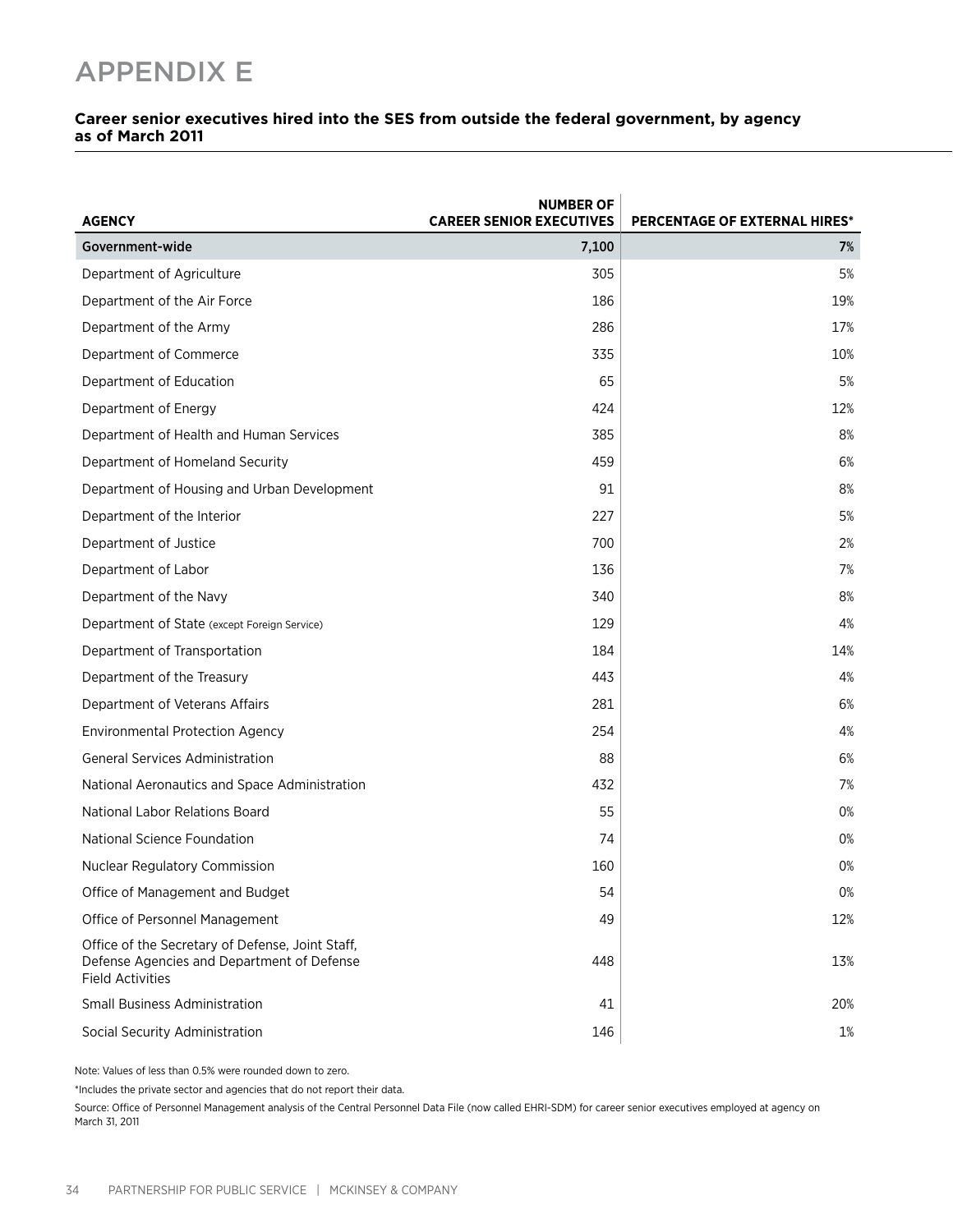#### Percentage of external hires

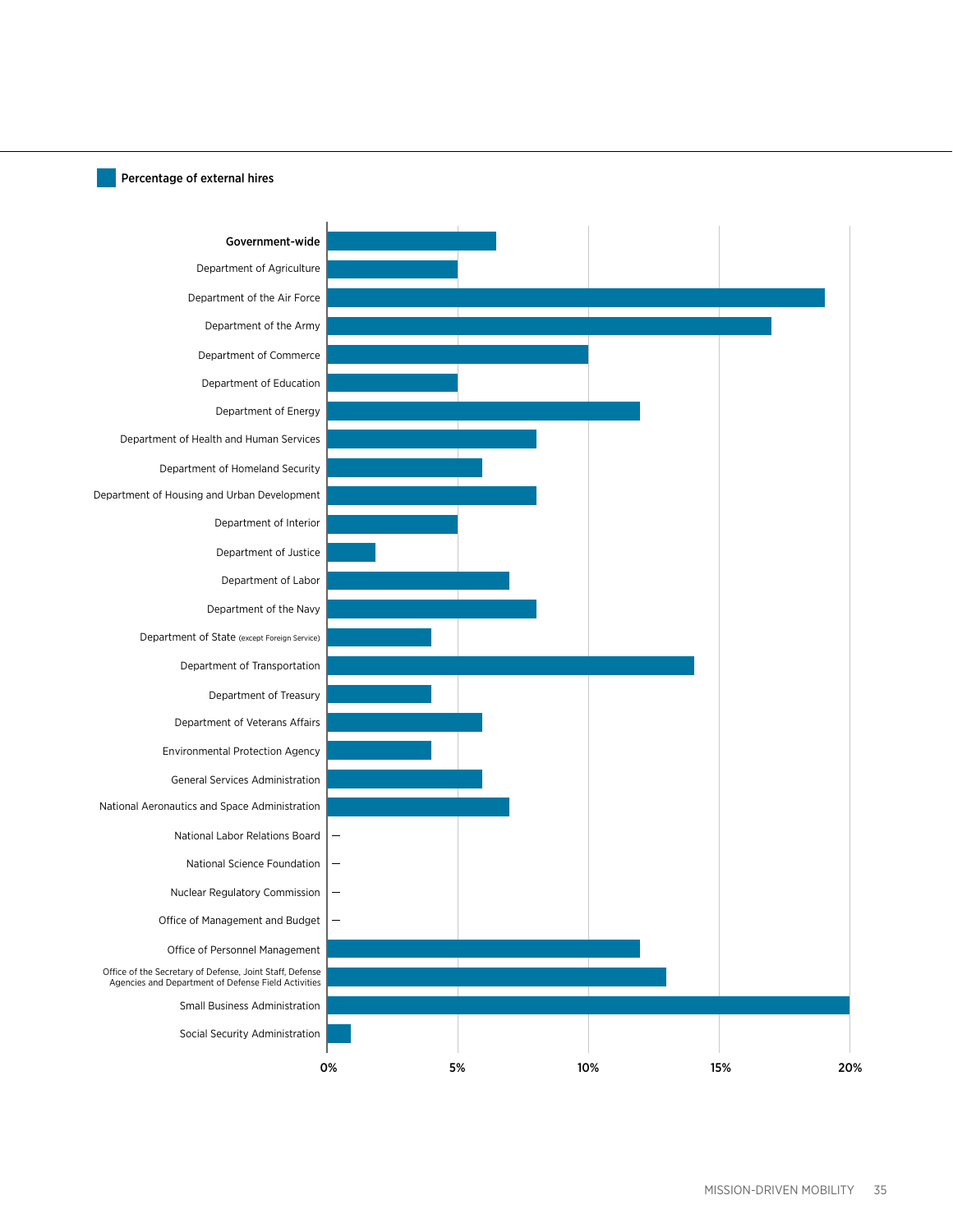## APPENDIX F

#### **Placement rate of Candidate Development Program (CDP) graduates into the SES (2005–2011)**

| <b>AGENCY*</b>                                | <b>NUMBER OF CDP</b><br><b>GRADUATES FROM</b><br>2005-2011 | <b>PLACEMENT RATE</b><br><b>INTO THE SES</b> |
|-----------------------------------------------|------------------------------------------------------------|----------------------------------------------|
| Government-wide <sup>+</sup>                  | 1,024                                                      | 47%                                          |
| Department of Agriculture                     | 64                                                         | 34%                                          |
| Department of Commerce                        | 63                                                         | 14%                                          |
| Department of Energy                          | 24                                                         | 8%                                           |
| Department of Health And Human Services       | 45                                                         | 47%                                          |
| Department of Homeland Security               | 169                                                        | 36%                                          |
| Department of Housing and Urban Development   | 10                                                         | 60%                                          |
| Department of the Interior                    | 71                                                         | 41%                                          |
| Department of Justice                         | 45                                                         | 31%                                          |
| Department of Labor                           | 18                                                         | 44%                                          |
| Department of the Treasury                    | 145                                                        | 70%                                          |
| Department of Veterans Affairs                | 45                                                         | 49%                                          |
| <b>Environmental Protection Agency</b>        | 26                                                         | 73%                                          |
| National Aeronautics and Space Administration | 82                                                         | 44%                                          |
| Nuclear Regulatory Commission                 | 106                                                        | 78%                                          |
| Office of Management and Budget               | 20                                                         | 75%                                          |
| Social Security Administration                | 46                                                         | 48%                                          |

\* Agency does not necessarily refer to the agency that hosted the CDP but the agency that employed the graduate while he/she was participating in the CDP. In some CDPs, a participant from outside the program's agency is hired into a position at the host agency while participating in the Candidate Development Program. In other programs, however, the individual remains employed at his/her home agency.

† Government-wide includes all CDP graduates. While agencies with very few CDP graduates are not listed in this chart, executives at these agencies are included in the government-wide total.

Source: Office of Personnel Management analysis of the Central Personnel Data file and the Schedule C/Executive Database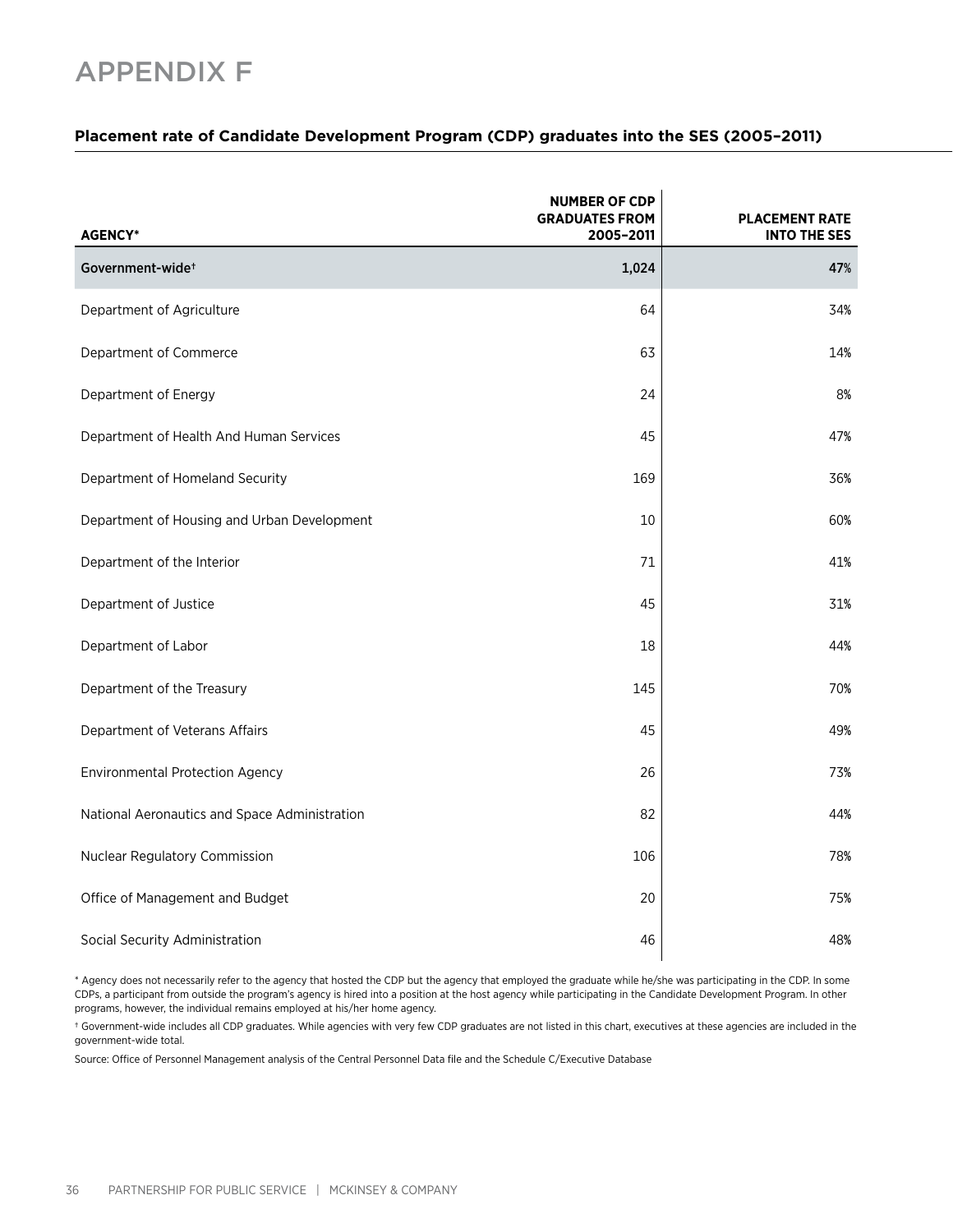#### Placement rate into the SES

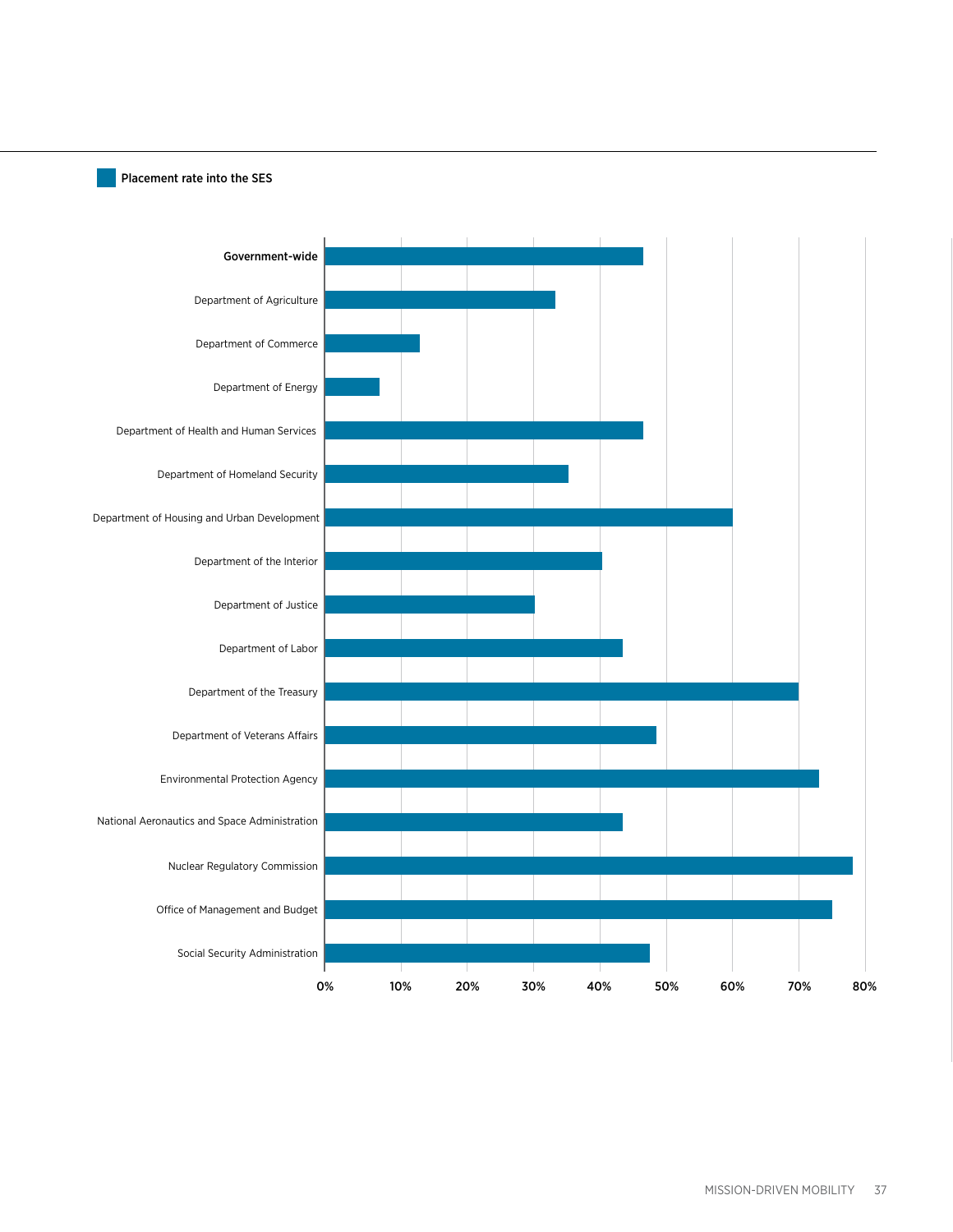## APPENDIX G

#### **Distinguished Presidential Rank Award\* Winners in fiscal 2008 and fiscal 2009**

| <b>AGENCY<sup>+</sup></b>                                                                                          | <b>TOTAL DISTINGUISHED</b><br><b>AWARD RECIPIENTS IN</b><br><b>FISCAL 2008</b><br><b>AND FISCAL 2009</b> | <b>AWARD RECIPIENTS</b><br><b>WHO CHANGED</b><br><b>POSITIONS WITHIN AN</b><br><b>AGENCY OR</b><br><b>SUBCOMPONENT</b><br>IN THE THREE YEARS<br><b>PRIOR TO THE AWARD</b> | <b>AWARD RECIPIENTS</b><br><b>WHO CHANGED</b><br><b>AGENCIES</b><br>IN THE THREE YEARS<br><b>PRIOR TO THE AWARD</b> |
|--------------------------------------------------------------------------------------------------------------------|----------------------------------------------------------------------------------------------------------|---------------------------------------------------------------------------------------------------------------------------------------------------------------------------|---------------------------------------------------------------------------------------------------------------------|
| Government-wide‡                                                                                                   | 106                                                                                                      | 38%                                                                                                                                                                       | 4%                                                                                                                  |
| Department of Agriculture                                                                                          | $\overline{c}$                                                                                           | 50%                                                                                                                                                                       | 0%                                                                                                                  |
| Department of the Air Force                                                                                        | 5                                                                                                        | 60%                                                                                                                                                                       | 0%                                                                                                                  |
| Department of the Army                                                                                             | 11                                                                                                       | 27%                                                                                                                                                                       | 0%                                                                                                                  |
| Department of Commerce                                                                                             | 7                                                                                                        | 14%                                                                                                                                                                       | 0%                                                                                                                  |
| Department of Energy                                                                                               | 7                                                                                                        | 29%                                                                                                                                                                       | 14%                                                                                                                 |
| Department of Health and Human Services                                                                            | 6                                                                                                        | 0%                                                                                                                                                                        | 17%                                                                                                                 |
| Department of Homeland Security                                                                                    | 4                                                                                                        | 50%                                                                                                                                                                       | 0%                                                                                                                  |
| Department of Interior                                                                                             | 4                                                                                                        | 25%                                                                                                                                                                       | 0%                                                                                                                  |
| Department of Justice                                                                                              | 6                                                                                                        | 83%                                                                                                                                                                       | 0%                                                                                                                  |
| Department of the Navy                                                                                             | 6                                                                                                        | 83%                                                                                                                                                                       | 0%                                                                                                                  |
| Department of State (except Foreign Service)                                                                       | 10                                                                                                       | 30%                                                                                                                                                                       | 0%                                                                                                                  |
| Department of Transportation                                                                                       | 2                                                                                                        | 50%                                                                                                                                                                       | 0%                                                                                                                  |
| Department of Treasury                                                                                             | 4                                                                                                        | 75%                                                                                                                                                                       | 0%                                                                                                                  |
| Department of Veterans Affairs                                                                                     | 7                                                                                                        | 29%                                                                                                                                                                       | 14%                                                                                                                 |
| <b>Environmental Protection Agency</b>                                                                             | 2                                                                                                        | 50%                                                                                                                                                                       | 0%                                                                                                                  |
| <b>General Services Administration</b>                                                                             | 2                                                                                                        | 0%                                                                                                                                                                        | 0%                                                                                                                  |
| National Science Foundation                                                                                        | 2                                                                                                        | 50%                                                                                                                                                                       | 0%                                                                                                                  |
| <b>Nuclear Regulatory Commission</b>                                                                               | 3                                                                                                        | 33%                                                                                                                                                                       | 0%                                                                                                                  |
| Office of Management and Budget                                                                                    | 2                                                                                                        | 0%                                                                                                                                                                        | 50%                                                                                                                 |
| Office of Personnel Management                                                                                     | 1                                                                                                        | 0%                                                                                                                                                                        | 0%                                                                                                                  |
| Office of the Secretary of Defense, Joint<br>Staff, Defense Agencies and Department<br>of Defense Field Activities | 6                                                                                                        | 17%                                                                                                                                                                       | 0%                                                                                                                  |
| <b>Small Business Administration</b>                                                                               | 1                                                                                                        | 100%                                                                                                                                                                      | 0%                                                                                                                  |
| Social Security Administration                                                                                     | 1                                                                                                        | 0%                                                                                                                                                                        | 0%                                                                                                                  |

\*The Presidential Rank Award for Distinguished Executive is the most prestigious award given to a career senior executive, awarded annually to only 1 percent of career SES. Executives are nominated by their agency for this award, which recognizes extraordinary achievements over several years of service.

† Not all agencies are listed due to some agencies not having Distinguished Rank Award winners in fiscal 2008 or fiscal 2009.

‡ Government-wide includes Distinguished Rank Award winners from agencies not listed in chart.

Source: Office of Personnel Management analysis of the Central Personnel Data File (now called EHRI-SDM) for individuals who won the Presidential Rank Award for Distinguished Executive in fiscal 2008 and fiscal 2009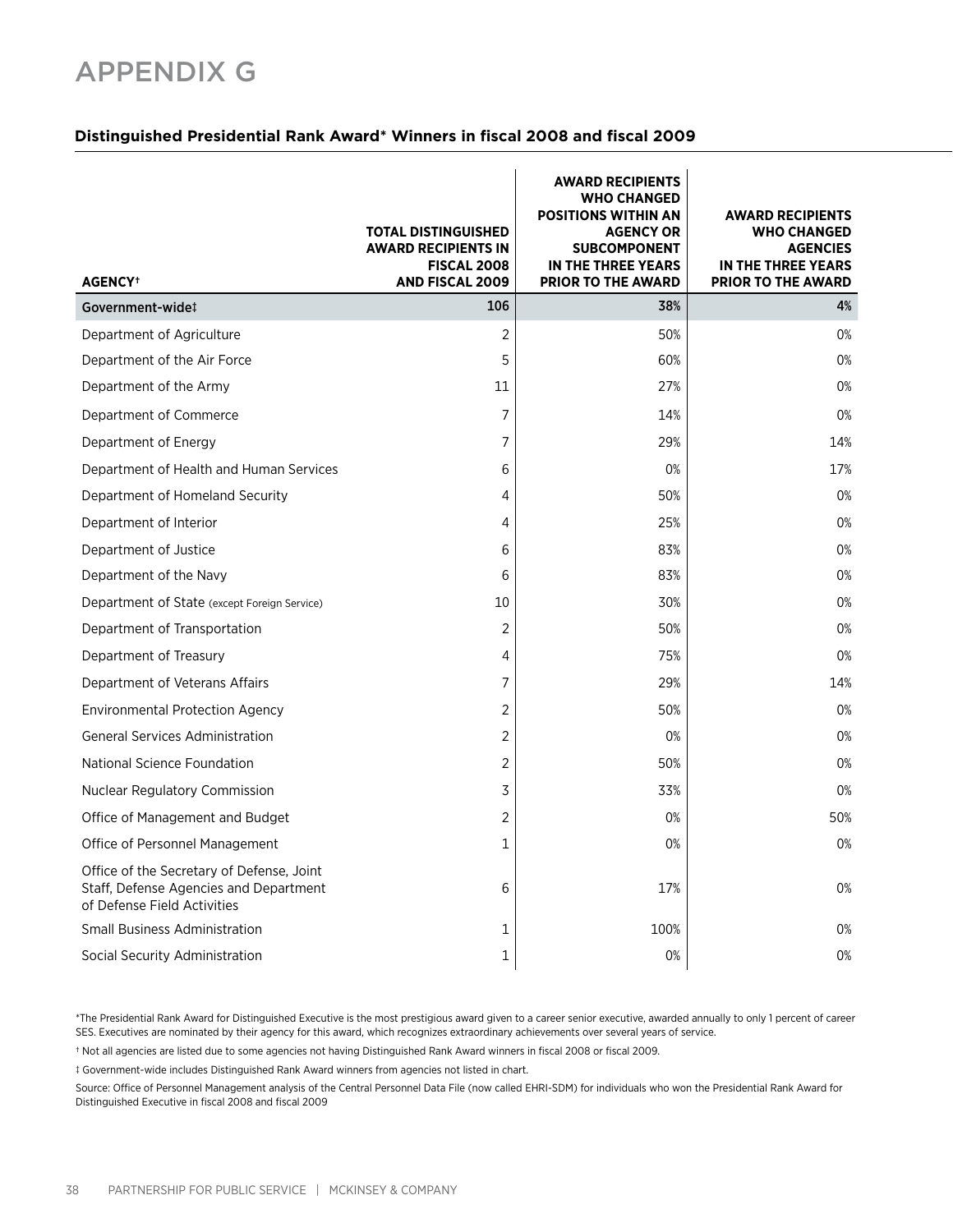Award recipients who changed positions within an agency or subcomponent in the three years prior to the award

Award recipients who changed agencies in the three years prior to the award